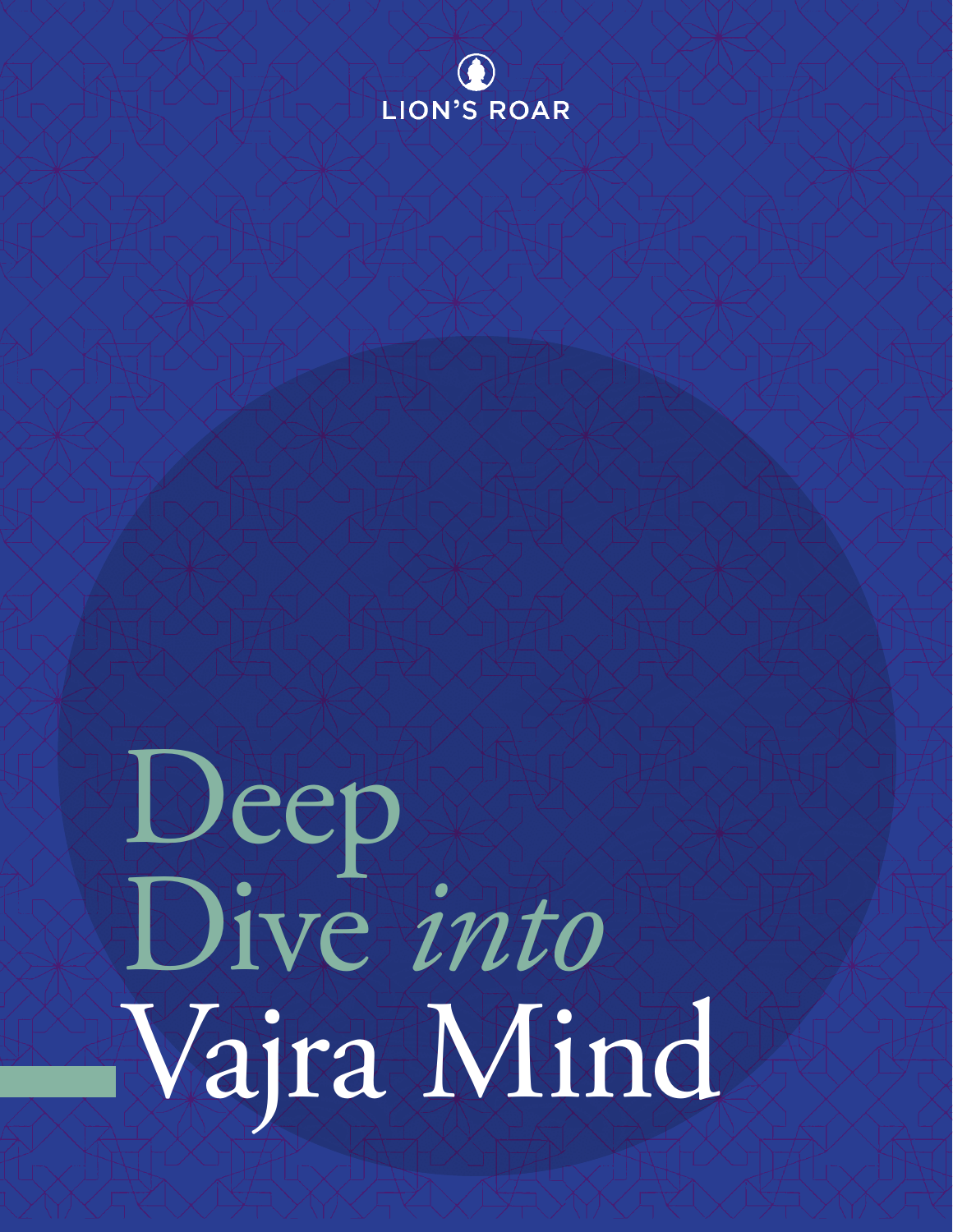## **LION'S ROAR**

**Featuring the wisdom of several great dharma teachers, including a number featured in the Lion's Roar online learning series,** *Open Heart, Vajra Mind: Profound Practices of Tibetan Buddhism***.**

Copyright © 2021 Lion's Roar Foundation, except where noted. All rights reserved. Lion's Roar is an independent non-profit whose mission is to communicate Buddhist wisdom and practices in order to benefit people's lives, and to support the development of Buddhism in the modern world. Projects of Lion's Roar include Lion's Roar magazine, Buddhadharma: The Practitioner's Quarterly, lionsroar.com, and Lion's Roar Special Editions and Online Learning.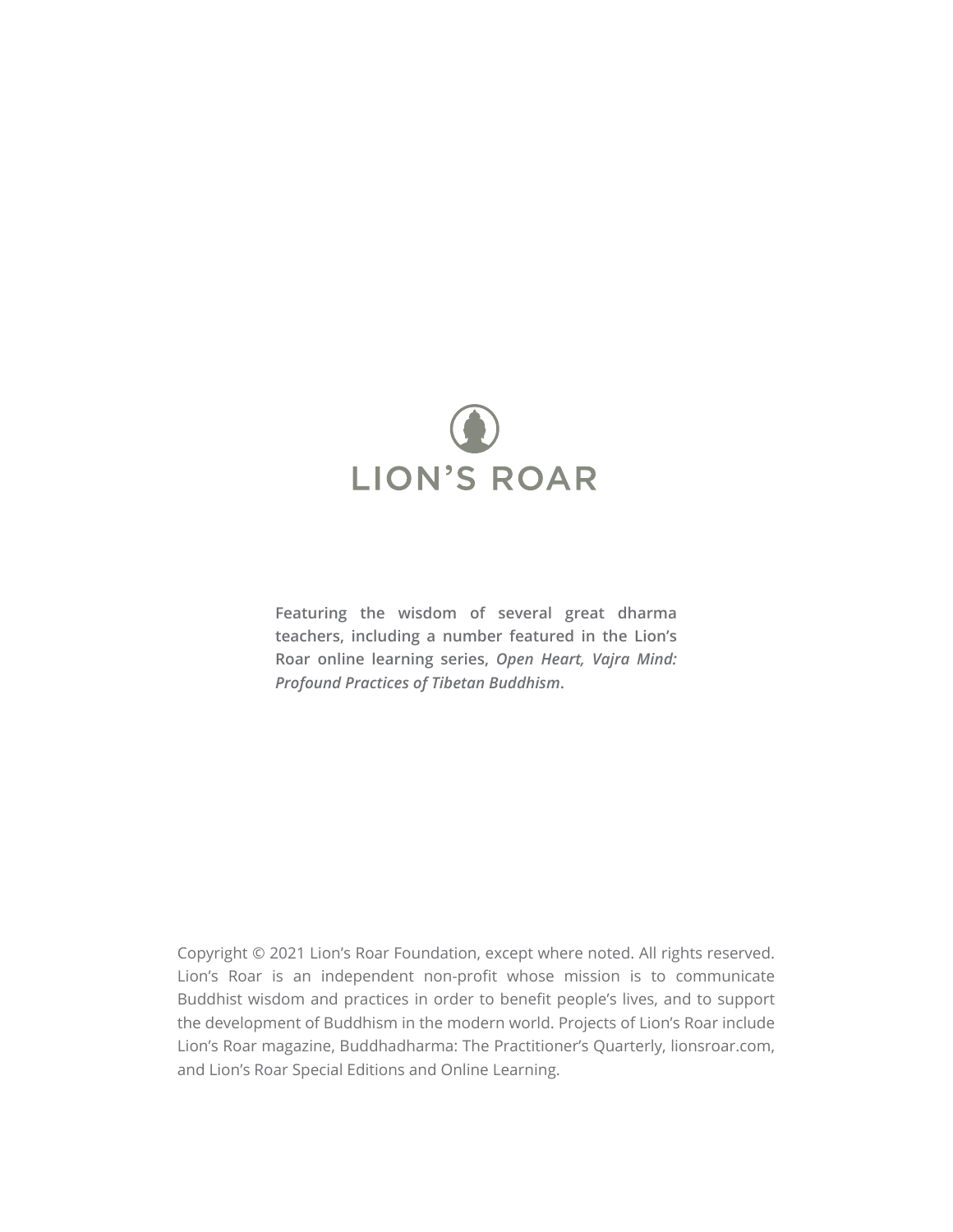

## CONTENTS

#### **The Myths, Challenges, and Rewards of Tantra**

Dzogchen Ponlop Rinpoche, Anne C. Klein, and Larry Mermelstein

#### **Journey to Awakening** Judy Lief

#### **Oh Tara, Protect Us** Thubten Chodron

#### **Fully Engaged in Body, Speech, and Mind**

Anne C. Klein

#### **You're Caught in a Dream. Wake Up!**

Pema Khandro Rinpoche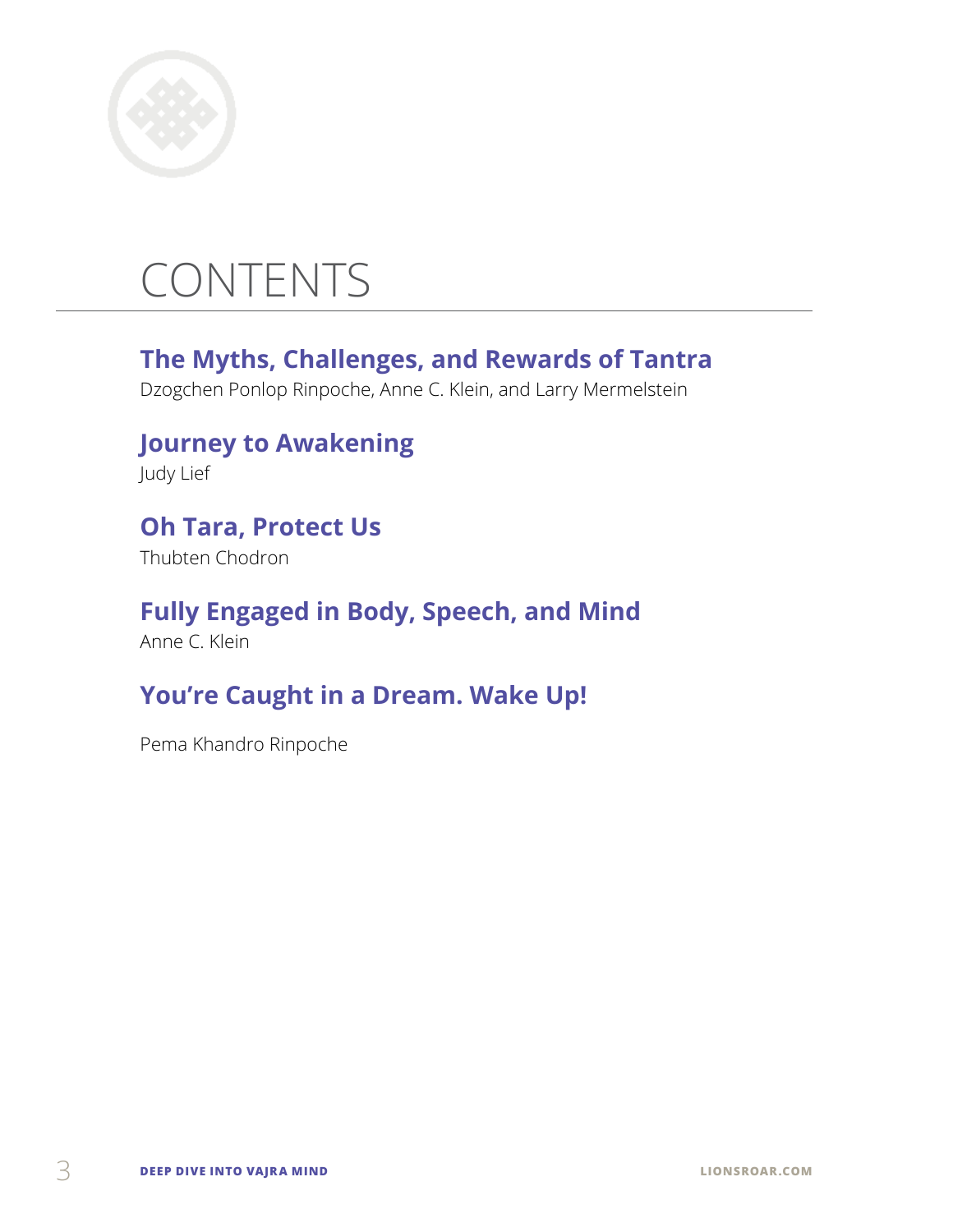## **The Myths, Challenges, and Rewards of Tantra**

A forum on Tantra with Dzogchen Ponlop Rinpoche, Anne C. Klein, and Larry Mermelstein, originally printed in *Buddhadharma: The Practitioner's Quarterly*, a Lion's Roar publication.

BUDDHADHARMA: Tantra is by its nature exotic and esoteric, so it can cause puzzlement or even disdain. How do you think tantra, Vajrayana, is perceived today?

ANNE CAROLYN KLEIN: In the world I'm most familiar with, academia, there's a lot of interest in tantra. There's interest in assimilating it to other themes in religious studies. For example, because of its investigation of mind states it becomes associated with different kinds of Western psychological analysis. It is also associated with "the transgressive," the encouragement to transgress certain societal norms. Transgressive is about going against what people think is correct, about being a little bit "in your face."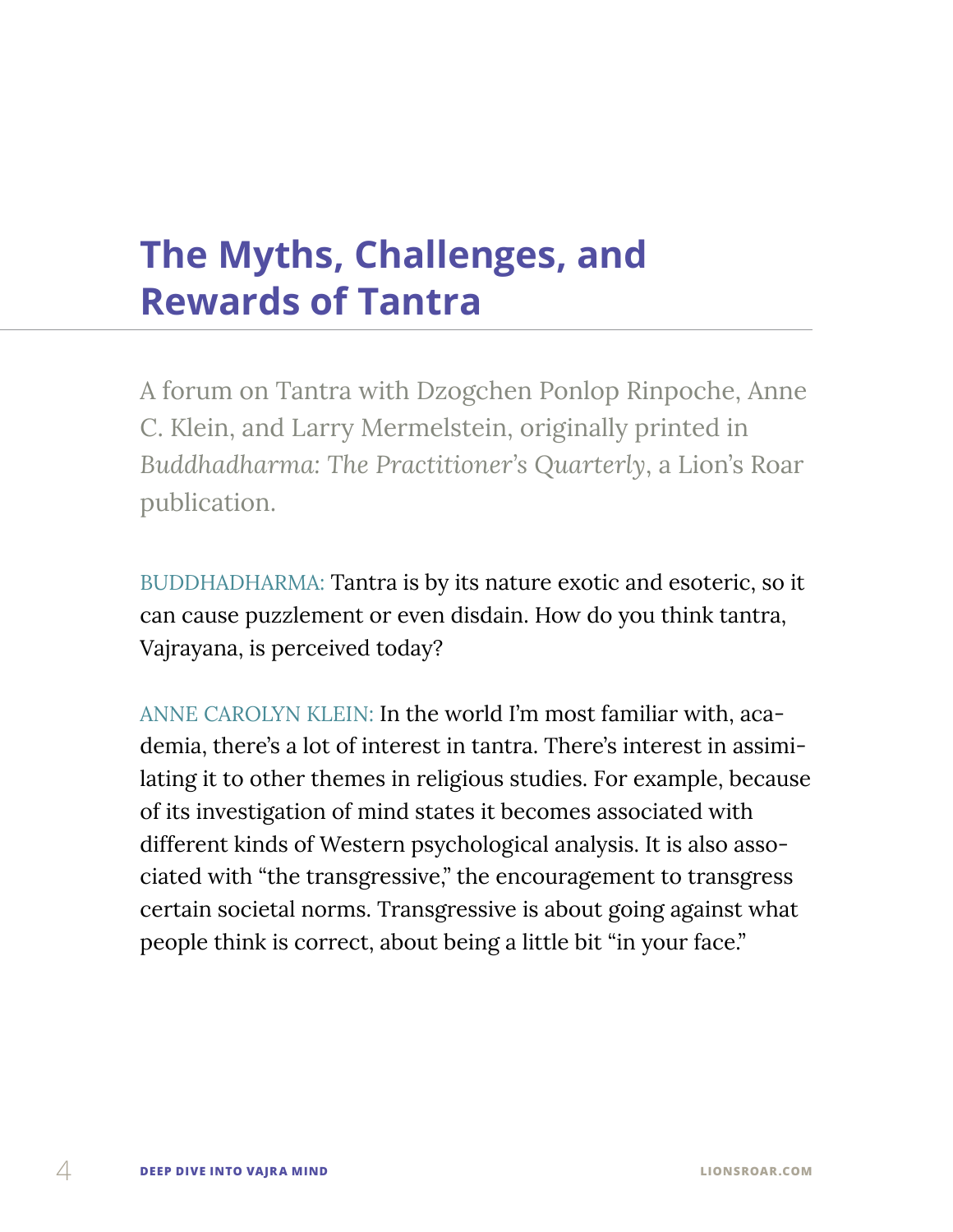But while scholars like to talk about tantra as transgressive, in my view that misses how tantra actually functions for its Buddhist practitioners. It kind of skews the conversation into alleys and byways that don't really take into account the long history of how tantric ideas and practices have been assimilated very gradually and very thoughtfully—first in India, but particularly in Tibet—into an organized, graded path that leads to the very same realization that is central to all of Buddhism. Vajrayana is not predicated purely upon being radical and iconoclastic.

DZOGCHEN PONLOP RINPOCHE: Absolutely. The details of what Vajrayana means and how it works will come across in time as we begin to share more and see more teachers. It would be difficult to clarify everything in a short period of time. Many great Vajrayana masters traveled to America, such as His Holiness the Sixteenth Karmapa, His Holiness Dilgo Khyentse Rinpoche, the venerable Kalu Rinpoche, His Holiness Dudjom Rinpoche. The very venerable Trungpa Rinpoche took North America as his seat and set a very good ground. Nevertheless, we can see how acculturating people to tantra is necessarily a long process.

BUDDHADHARMA: Practicing tantra requires a strong community context and careful training. How are we doing in creating Vajrayana communities in a context that's pretty different from the one in which Vajrayana flourished for a thousand years?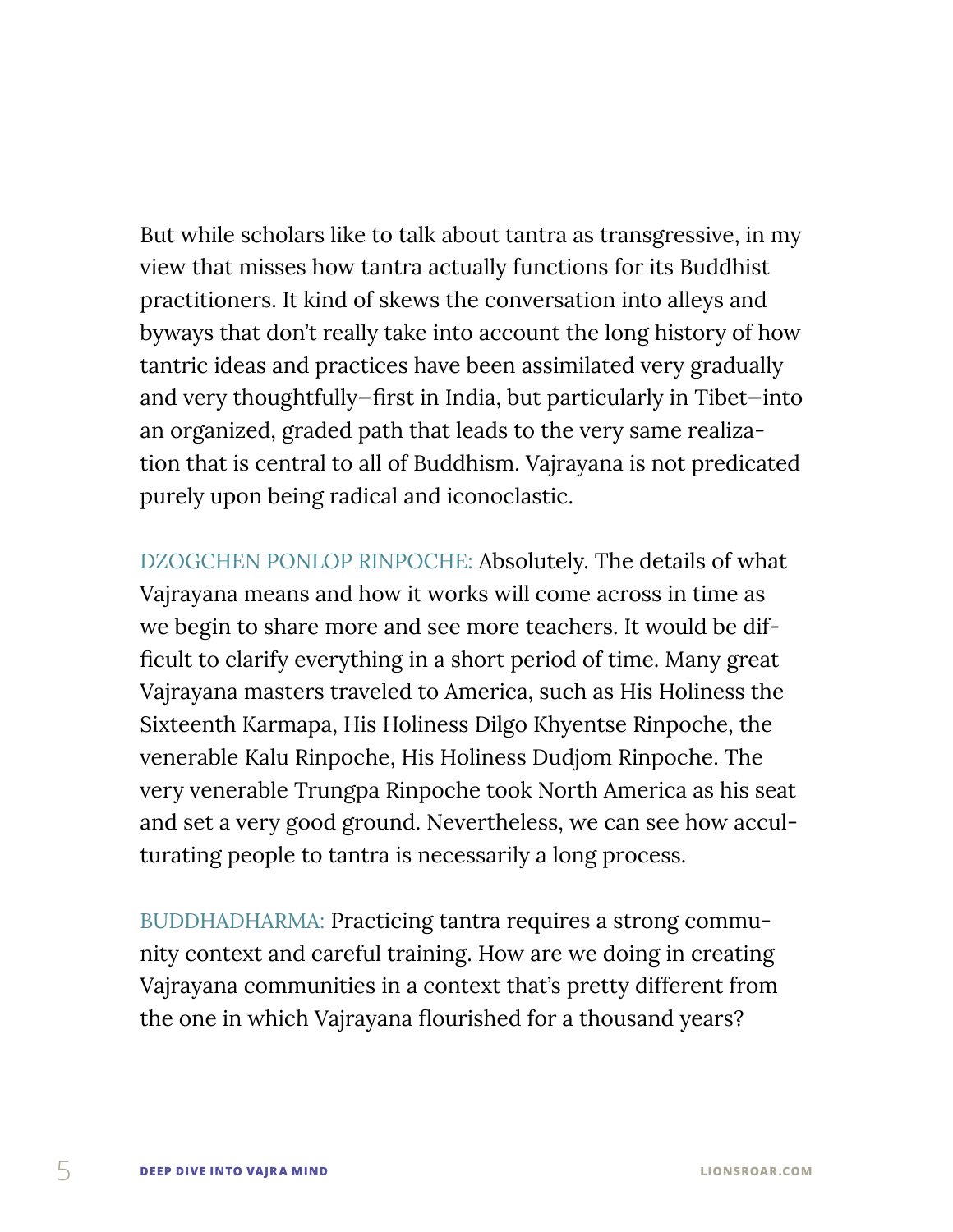

ANNE CAROLYN KLEIN: People become attracted to Vajrayana largely because of its teachers—because of their charisma, and their palpable compassion. The sparkling presentations of the great teachers are like beacons drawing people to them. You want to just be with the teacher, to hang out with them and hear what they teach, and ultimately to practice what they advise once the honeymoon has passed. There's a process, which is not always so easy, of actually understanding and appreciating and benefiting from the practices.

One of the first obstacles is that ritual is not prevalent in many parts of the modern West. So a core challenge for many people is to be able to work with ritual—to be able to experience it as a way to hold realization that one can gradually enter into and allow to seep into oneself, rather than experiencing it as a superficial traditional requirement.

Often people see ritual as a whole bunch of rules and forms. The obsessive mind kicks in and it becomes a pursuit: How do you do this? How do you do that? Certainly one tries to do things correctly, but when that dominates, the quality of the ritual as a means of teaching can fade away.

LARRY MERMELSTEIN: Yes, this has been a difficulty for many people. I'd say we're doing the best we can, and one of the things we can benefit from is how many translator–practitioners we have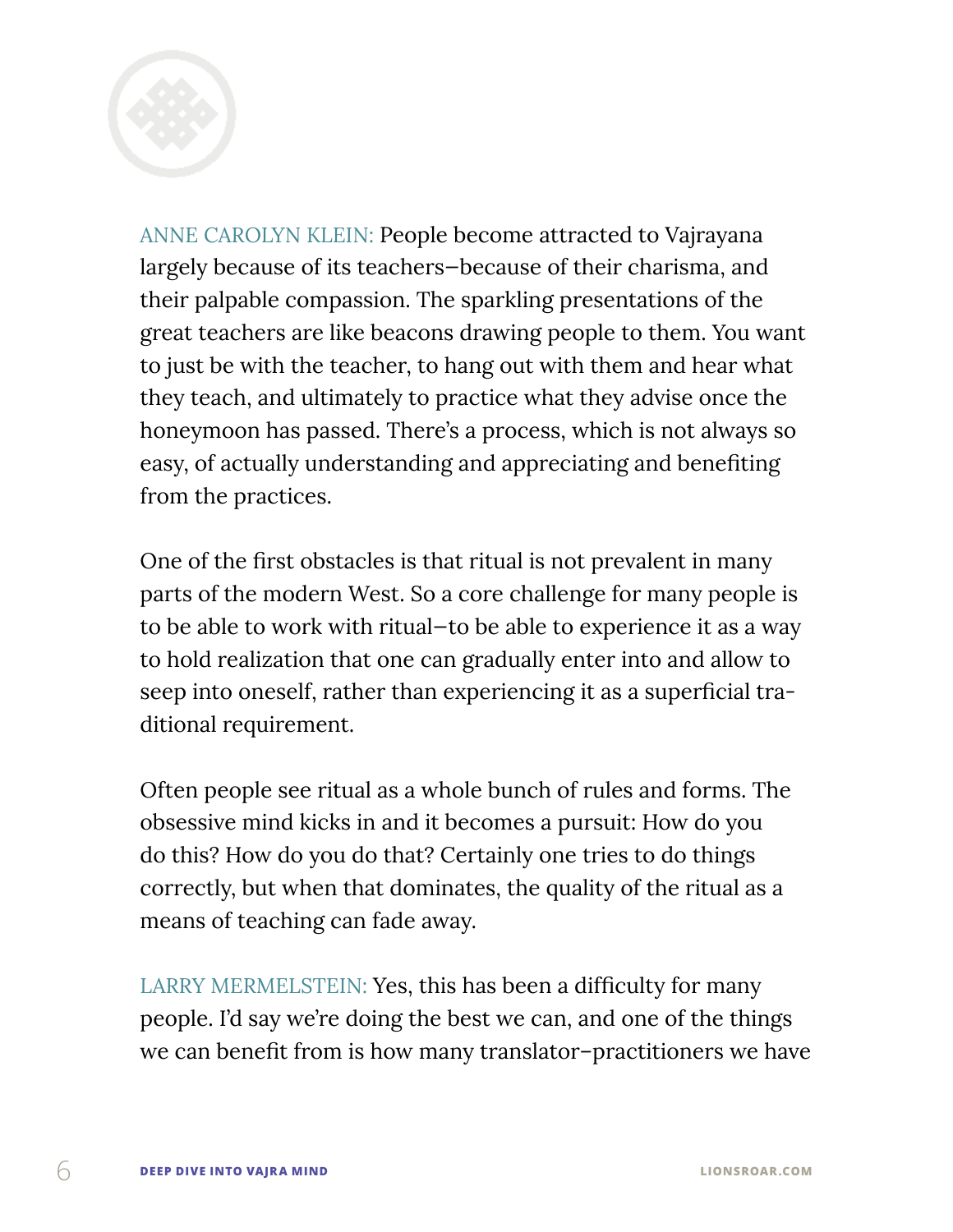

to support that process. In time, many if not most people find a good relationship with ritual, but we should always be attuned to helping them along.

ANNE CAROLYN KLEIN: Another challenge in the West is that steps have to be taken to really include the body in practice. It's possible to be reciting a mantra and imagining you are a deity but your body is completely checked out and not resonating with what's going on. It's all in the head. A certain amount of training is necessary just to help people be in their body.

LARRY MERMELSTEIN: I agree. I now appreciate how little awareness I generally have about my body. How grounded am I really? Many practitioners are becoming more appreciative of that as we age. The body starts not working so well, and that's been a wonderful teaching for me. I was about fifty before I actually began to do anything about it, because the body was really falling apart.

ANNE CAROLYN KLEIN: Also, what we usually translate as "visualization" is something that is much broader than that word implies. It does a great disservice to what one is actually doing.

BUDDHADHARMA: The word "visualization" is very eye-sense oriented.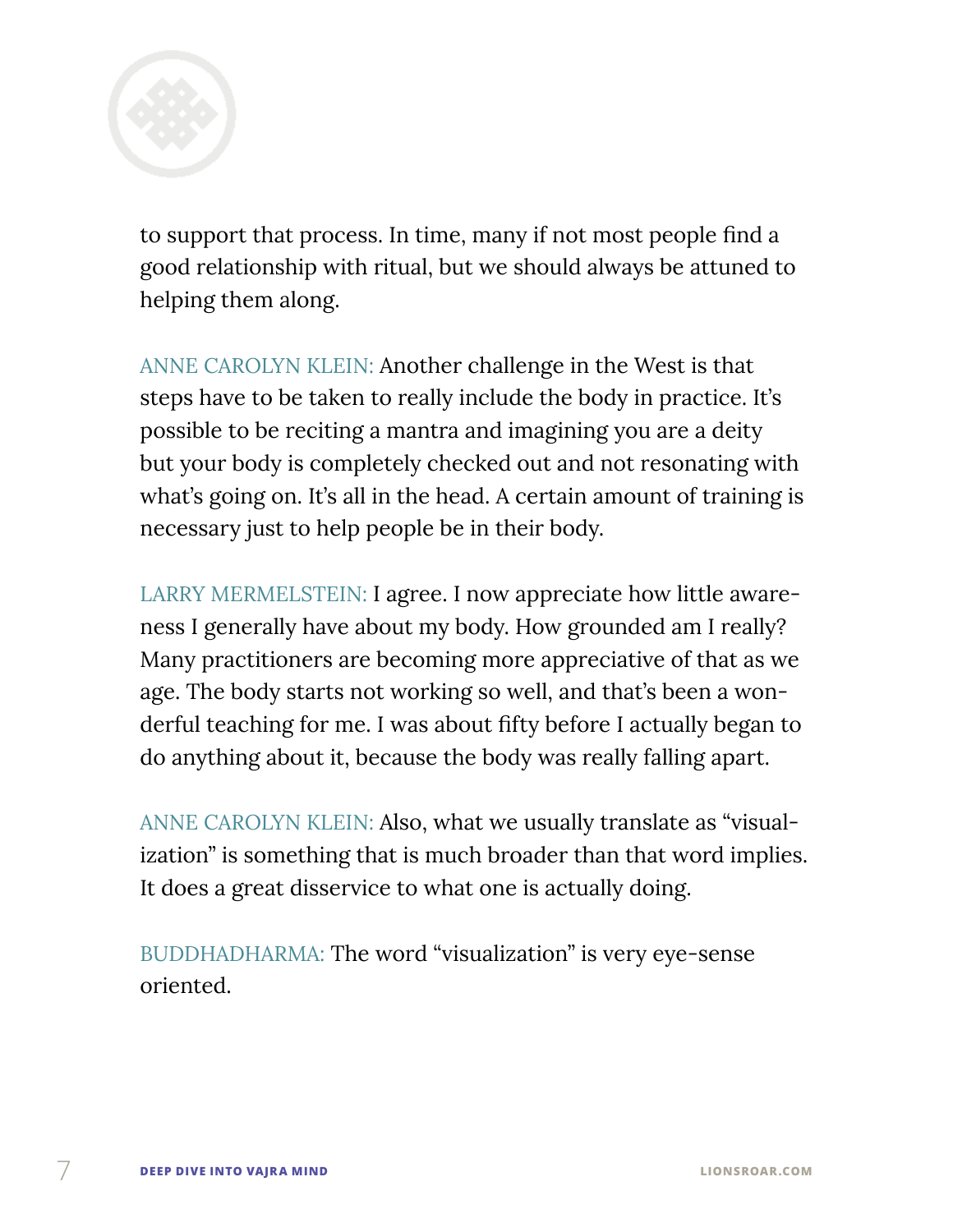ANNE CAROLYN KLEIN: Yes. It's also very subject–object oriented. Our Western notion of visualization conjures up something like watching a movie, or watching TV. In the traditional cultures in which tantra arose, you never saw anything that wasn't alive in front of you. Seeing has a certain richness and aliveness and freshness in that kind of culture. So, embodying a deity is not just done with the eyes, it's done with the whole organism. Often people say, "I can't visualize," or "I can't see it clearly." We can also forget the power of the mantra itself to evoke the deity and her world, and the extent to which one needs to get out of the way and allow it to do that. Too often we stand in the way, and worry and obsess. It becomes a real interference with practice.

LARRY MERMELSTEIN: Making the ritual practice relevant and workable requires training, and probably a little more for Westerners, which is one of the jobs that our translation group takes on, in addition to simply translating. We try to help people engage with the texts and the methods in a way that allows it to become a natural extension of their prior Buddhist practice, rather than a bunch of new bells and whistles.

ANNE CAROLYN KLEIN: Yes. That's good. I also think it's very important to bring dharma understanding to the practice you know, so that one really understands absolute and relative truth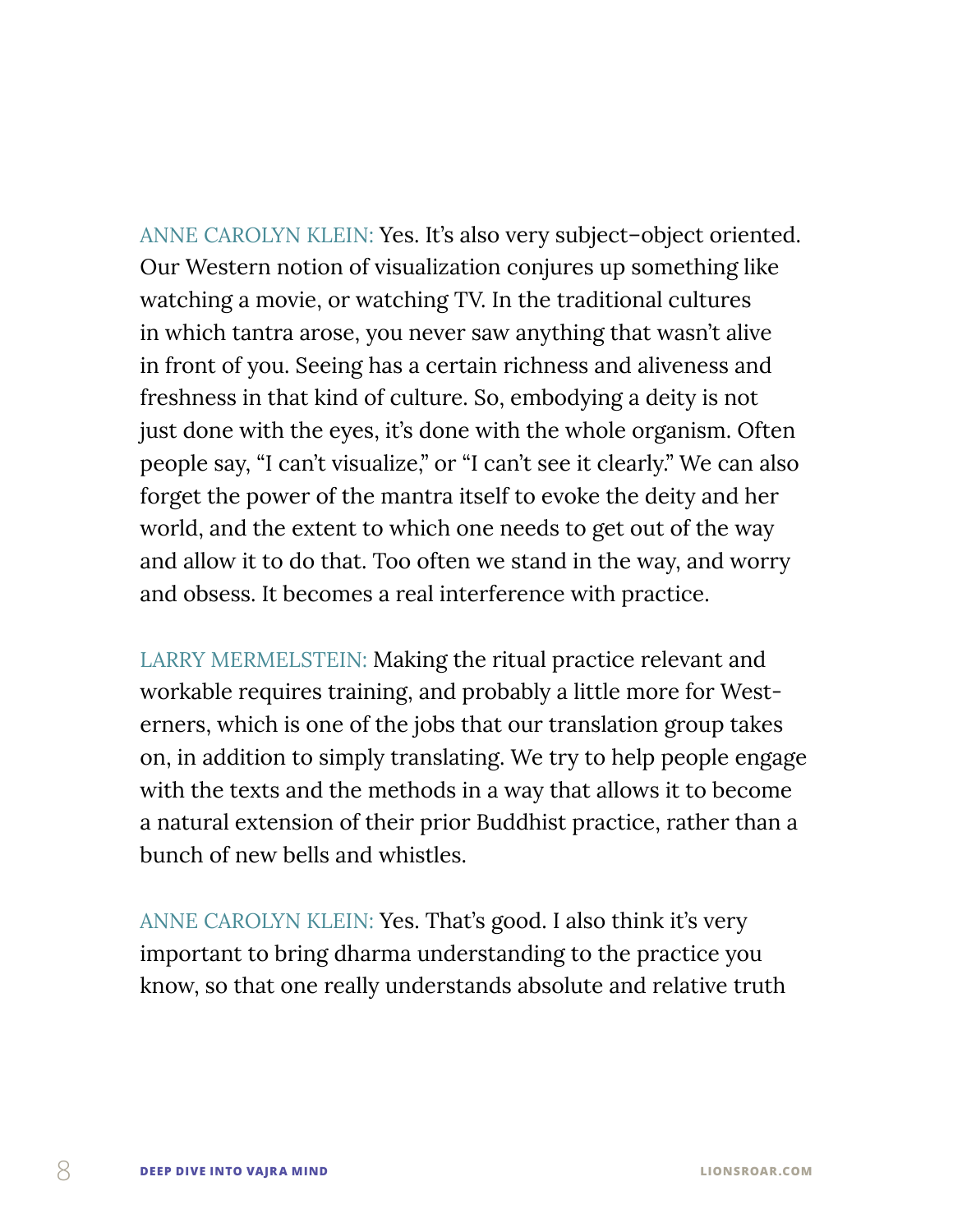and how the practice of tantra is showing you their union. That does not come automatically, so at the very least some basic Madhyamaka helps a lot.

BUDDHADHARMA: As Rinpoche was pointing out earlier, the philosophical tradition provides the underpinning for the ritual.

ANNE CAROLYN KLEIN: Exactly.

DZOGCHEN PONLOP RINPOCHE: I work with a lot of students in America and I agree with Anne and Larry that there need to be progressive stages of training in the view of meditation, bringing it to one's experience, and then manifesting that in one's action. I would say, though, that the students generally are doing pretty well. Of course, the path is a path. There is a quotation from Maitreya's teaching that the path at the beginning is mostly impure with lots of mistakes; in the middle, the path is half and half; toward the end, it is more pure and perfect. That's what everybody goes through. Even in one sitting session. We start out very challenged, in the middle we calm down a little bit, and toward the end when we have to leave for work, we actually start to enjoy it. [Laughter]

BUDDHADHARMA: Why can't we just reverse the order, Rinpoche?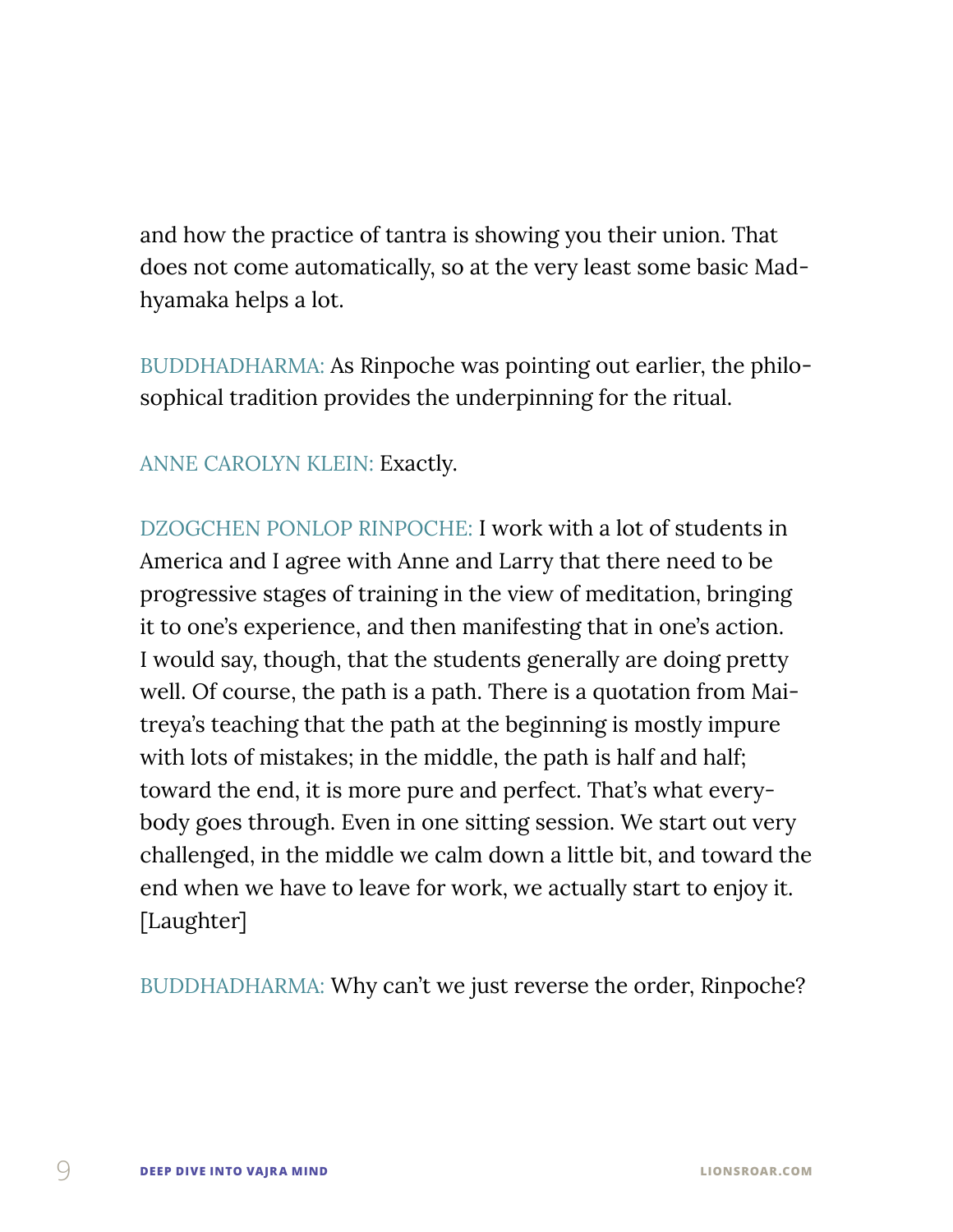DZOGCHEN PONLOP RINPOCHE: I was actually hoping we could create a machine to do that [laughter]. But it seems that progressive training in the three yanas is how it has always been done. And I think in all of our sanghas we have been trying to do that.

LARRY MERMELSTEIN: We are part of a very big, grand experiment of bringing an enormous cultural infusion of incredible wisdom that has come to the West from Tibet. We have rapid communications and the internet connects us across the globe, but the rate of transmission of the dharma has a kind of natural rate. We are very busy taking advantage of how much has been provided by teachers coming to the West, and we're proceeding slowly from some aerial perspective. Or perhaps we're moving quite quickly. Only future generations will be able to judge how we've done. It's hard for us to see that since we are in the middle of the experiment. Overall, though, the students seem to be finding the teachings very useful and relevant and are connecting with them slowly but surely. Also, gradually, we're beginning to understand the view better and getting a better feel for the practice, and we're finding a way to mix them.

BUDDHADHARMA: I have at times suffered from the syndrome of trying to be a cognitive superstar in working with these practices, rather than having a relationship with them that engaged my whole body and mind, a more intuitive kind of knowing.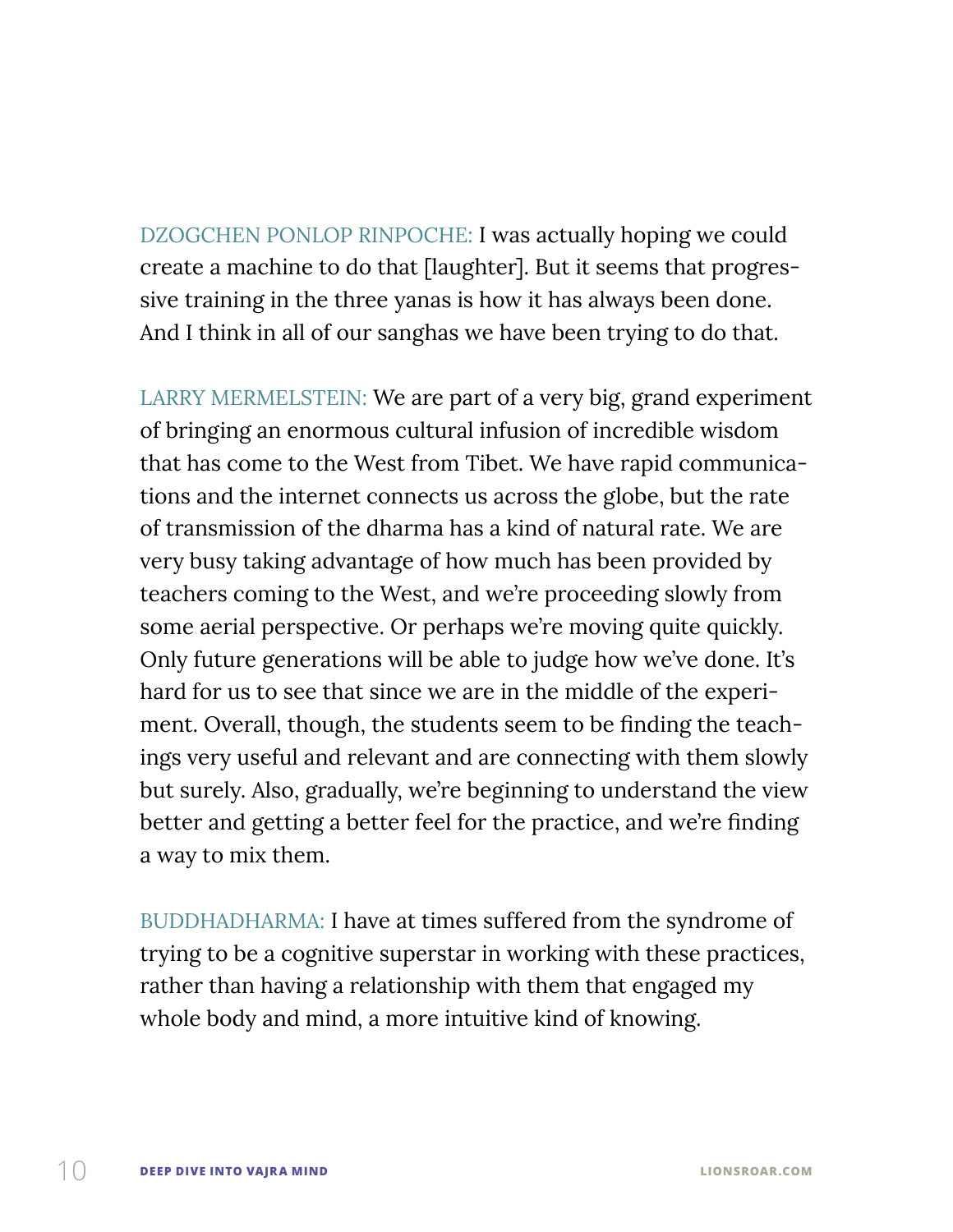ANNE CAROLYN KLEIN: Rinpoche said it all when he said a path is a path. And part of the path for many of us may be transcending the cognitive superstar syndrome. Because we're so used to cognitive learning; we feel that if we can just get it intellectually, we'll have it. On one of the very first visits that His Holiness the Dalai Lama made, he came to the University of Virginia and was sitting in Jeffrey Hopkins' basement, which had been made into a temple. He sat on the floor. There were only about fifty people there, and he said that if you've been practicing for about five years and instead of getting angry ten times a day you only get angry seven or eight times a day, you should really understand that you've made progress.

I often recall that. It's a very compassionate teaching. It helps people to understand the extent of the path—what a big job it is even to reduce your anger by 20 percent. Too often we idealize things. We suddenly feel we've changed radically and then are devastated when we see the old habits creep in again, as of course they will. The path is a path. It unfolds and it's important to savor and appreciate that what may seem like a small thing is actually quite an important achievement.

DZOGCHEN PONLOP RINPOCHE: Patience is very important, especially in this time when instant gratification is expected. People think they must achieve something right away, and that becomes an obstacle.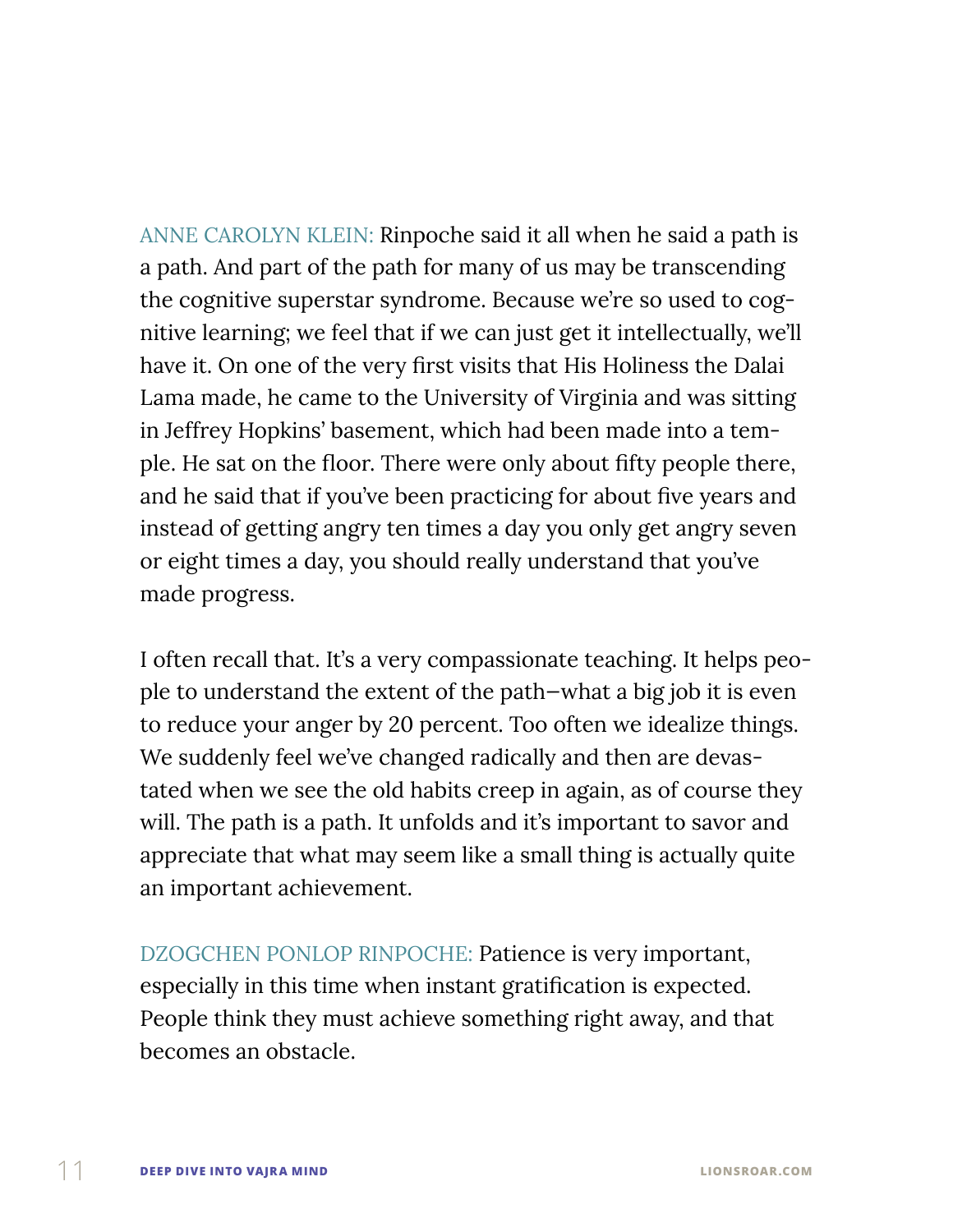BUDDHADHARMA: Since realization is self-existing, it is available on the spot. Yet the path is so very long. How do you reconcile that?

DZOGCHEN PONLOP RINPOCHE: By not trying to reconcile that. [Laughter]

BUDDHADHARMA: That's a profound answer. Thank you.

DZOGCHEN PONLOP RINPOCHE: You posed a good question, and I should have a good answer, but I don't. I'm sorry. [Laughter]

BUDDHADHARMA: I thought not reconciling the instantaneous path and the long, gradual path was the answer.

DZOGCHEN PONLOP RINPOCHE: No. I retract that answer.

BUDDHADHARMA: Shall we try again?

DZOGCHEN PONLOP RINPOCHE: It is true that the Vajrayana teaches about sudden awakening, but all of those teachings are based on the idea that our mind is primordially awake, already awake. So, we discover that. That's very different from instant gratification.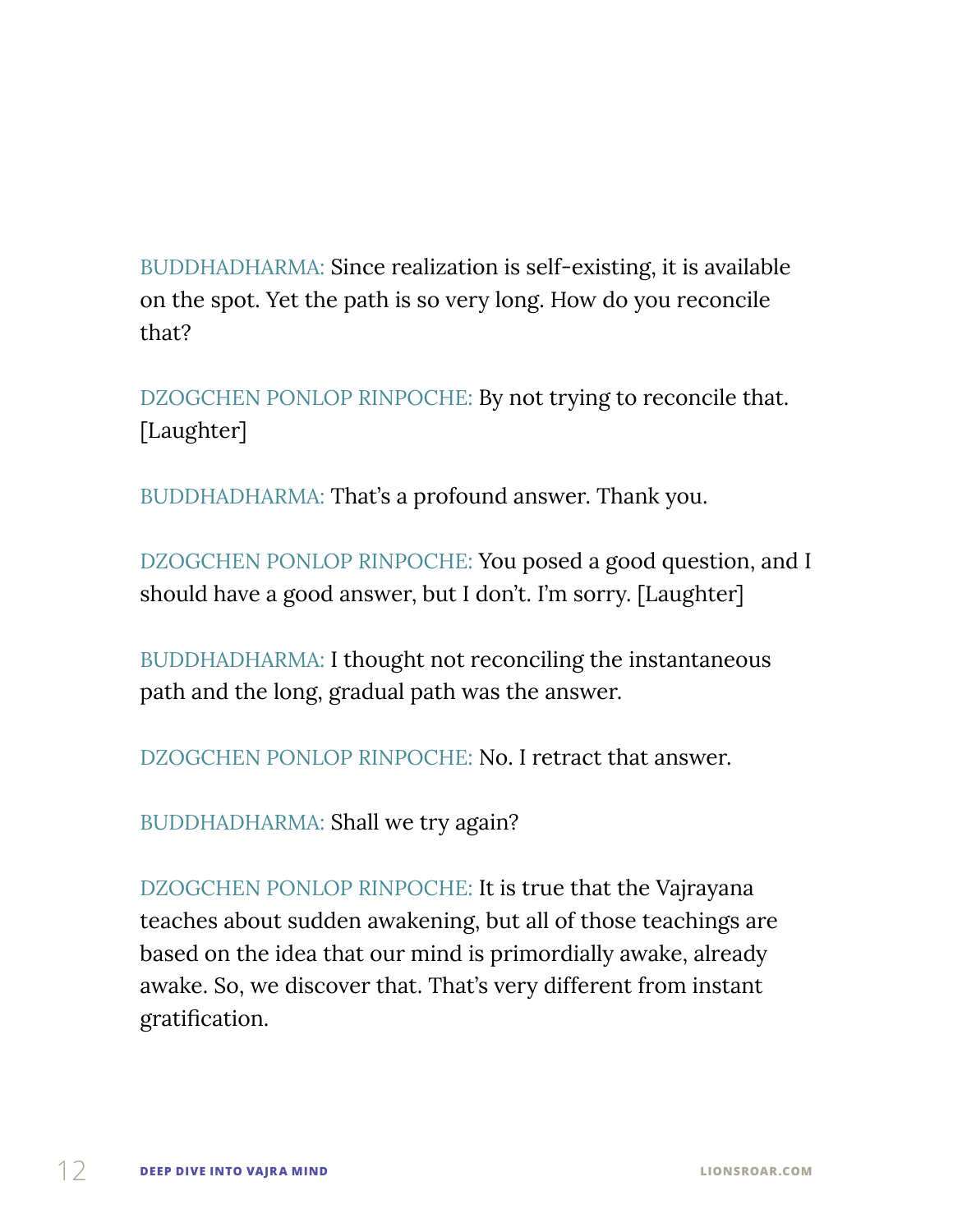ANNE CAROLYN KLEIN: As I contemplate the dichotomy of all the challenges we have that can obstruct us, and the fact that in terms of treading the path we're probably doing pretty well and are very well served, I am reminded of something I just read from Longchenpa: the fact of primordial buddhanature does not contradict the fact that there's much to purify.

LARRY MERMELSTEIN: Trungpa Rinpoche said, "I have achieved the bhumi of patience due to the kindness of my students."

#### DZOGCHEN PONLOP RINPOCHE: Wonderful!

ANNE CAROLYN KLEIN: Another of the challenges is that we're householders, by and large. There are constraints on the amount of time we have to practice. How much time is needed? Will a few short, intense retreats ever add up to what people were able to do in Tibet? That's a huge question.

LARRY MERMELSTEIN: Indeed, the cultural context is quite different. And sometimes people have expectations about what kind of context is needed. For example, because of the importance of the guru–student relationship in Vajrayana, some students think they should be hanging out with their gurus. Yet we have something that is in a way parallel to that. We have so many books now that have been translated and commented on. These translations are careful and well researched. And the teachings, including video,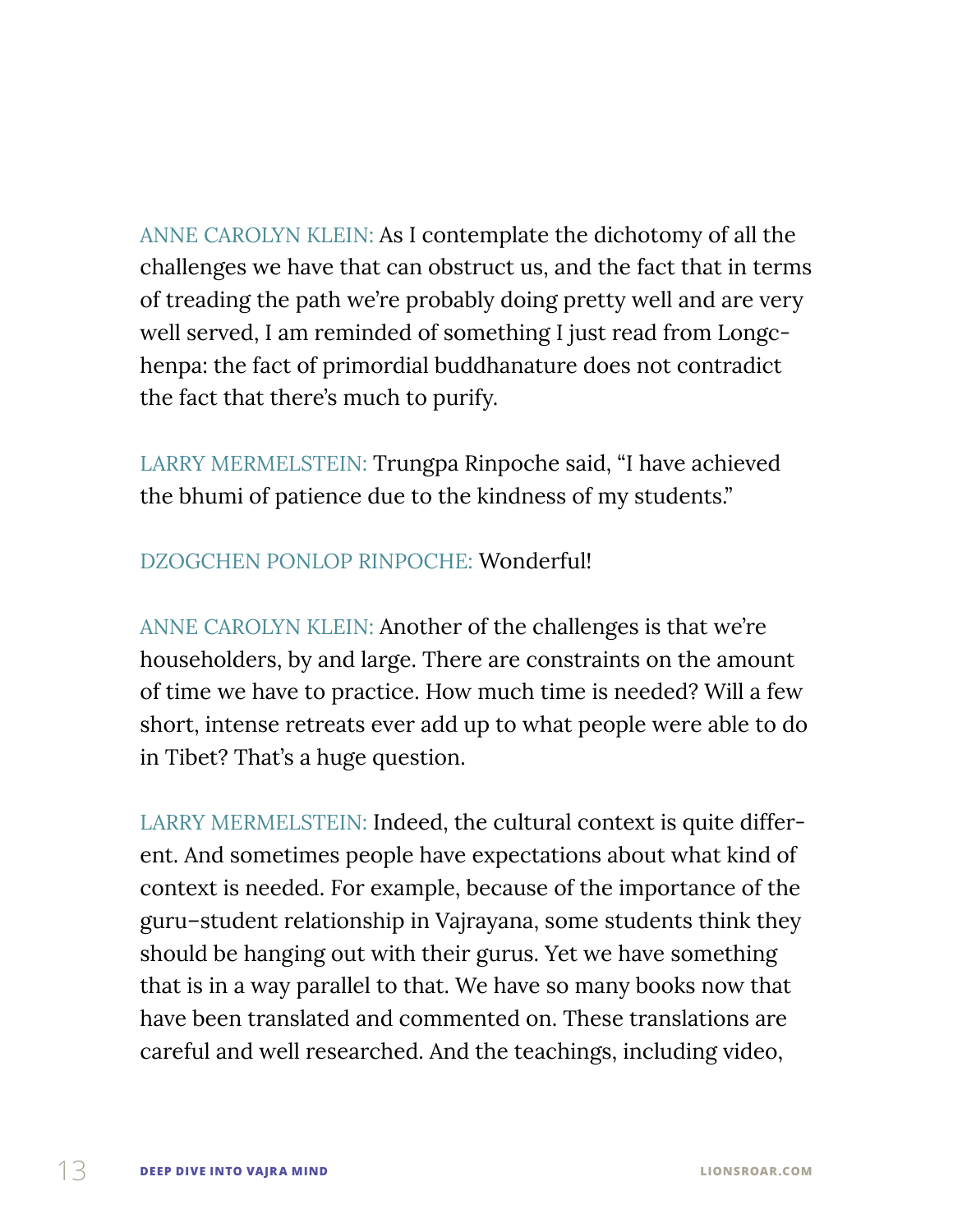audio, and written transcriptions of thousands of talks by various teachers—many have been compiled into books and manuals of instruction. Students in America today have an incredible wealth of ways of contemplating and revisiting the instructions they received orally. Add to that the great support of the many sanghas in the West who feel they are treading the path together. While there are challenges, there are many riches that generations of students to come can be thankful for.

DZOGCHEN PONLOP RINPOCHE: I would like to add that being in the room with my teacher, Khenpo Tsultrim Gyamtso Rinpoche, and receiving teachings, or even just sitting there with him, is very powerful. Feeling connected with him in that way is vital, and an experience that goes beyond reading his books. Both are very important.

BUDDHADHARMA: The transmission quality is essential to Vajrayana.

DZOGCHEN PONLOP RINPOCHE: It certainly is for me.

ANNE CAROLYN KLEIN: I don't think I would have read any Buddhist books if not for the presence of my teachers, and the ability or the opportunity to discuss that with them. The books can be kind of tough, even in English. There's something about the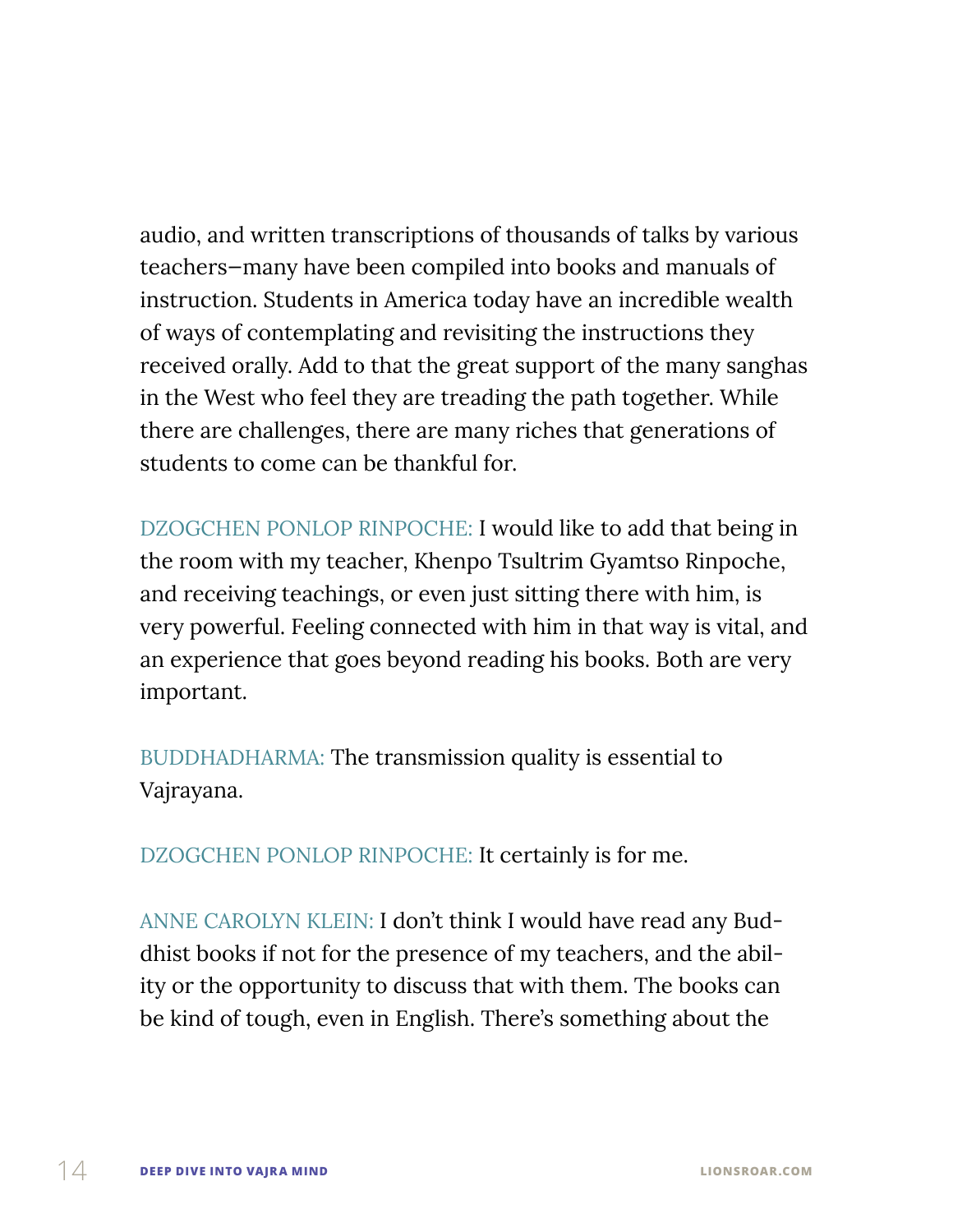luminous presence of the teacher. Even just basking in the inspiration that they've left me with as I encounter the words I'm reading is crucial.

BUDDHADHARMA: Anne mentioned the problem of finding enough time and the challenges of being householder yogis. How can tantra be made to work in this world today?

LARRY MERMELSTEIN: I firmly believe that tantric practice is workable in the world we live in. If the Vajrayana actually began with King Indrabuti supplicating the Buddha for teachings that would work for him as a king, who was not willing or able to give up his worldliness and responsibilities, by definition that means the Vajrayana teachings ultimately are meant for householders.

Our world is moving a lot faster than it probably was back in those days and so, yes, the stresses and complexities seem to be much greater than centuries ago. But so what? The very choicelessness of it is good for us. We have to do everything we can to incorporate the teachings on a continual basis in our lives, knowing full well that many of us may not have a lot of time for intense long retreat—though at times we might have some semblance of that. The teachings are geared to being applicable in our lives, as they are. It's extremely workable. We have thousands of people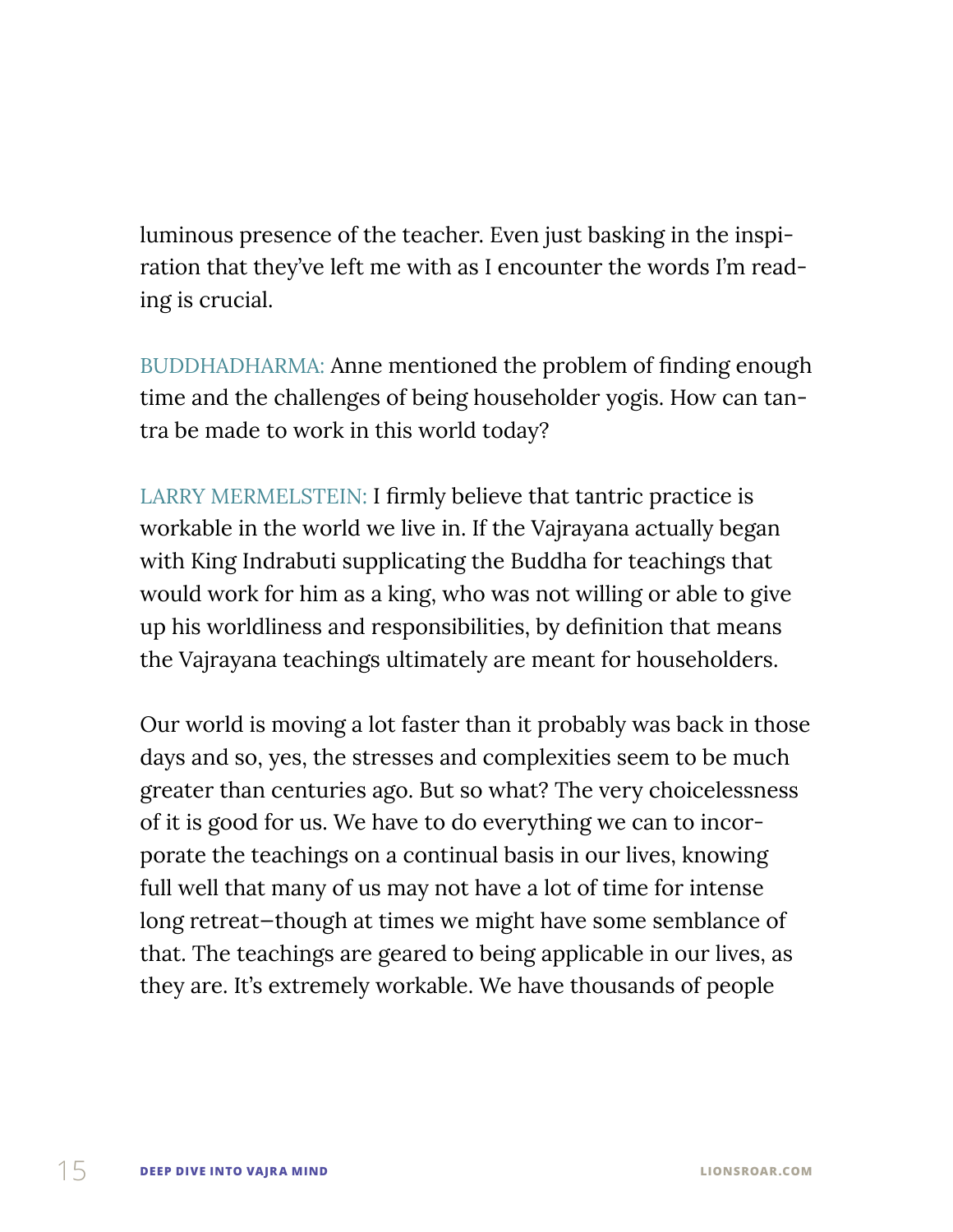currently engaged in that experiment in the West. Many of us, as Rinpoche was saying earlier, do experience the frustration of wanting it to be better, but that is the essence of path.

DZOGCHEN PONLOP RINPOCHE: The Buddha's response to King Indrabuti's request clearly indicates that the tantric path is meant primarily for lay practitioners. In many of the mahasiddha stories, their families also begin to thoroughly engage in a Vajrayana practice. They manifest in many walks of life: as a carpenter, bartender, or farmer like Marpa. Khenpo Rinpoche has taught that it is primarily a yogi tradition. Of course we can be monastic yogis, but in many ways these methods are more suitable for lay practitioners, lay yogis and yoginis.

ANNE CAROLYN KLEIN: Even if we feel that tantra is a workable path for householder yogis and yoginis, we still need to work with time management. It helps if we can constantly reflect on what is meaningful in life, and how precious time is. That is an extremely significant ongoing support for practice. It refreshes us. In the end almost any amount of practice is going to be beneficial. It's not all or nothing. There's a black-and-white thinking that can intrude. If I can't be the next Milarepa, why bother? It's always worthwhile to do what is possible and we need to get over the superstar, overachiever syndrome.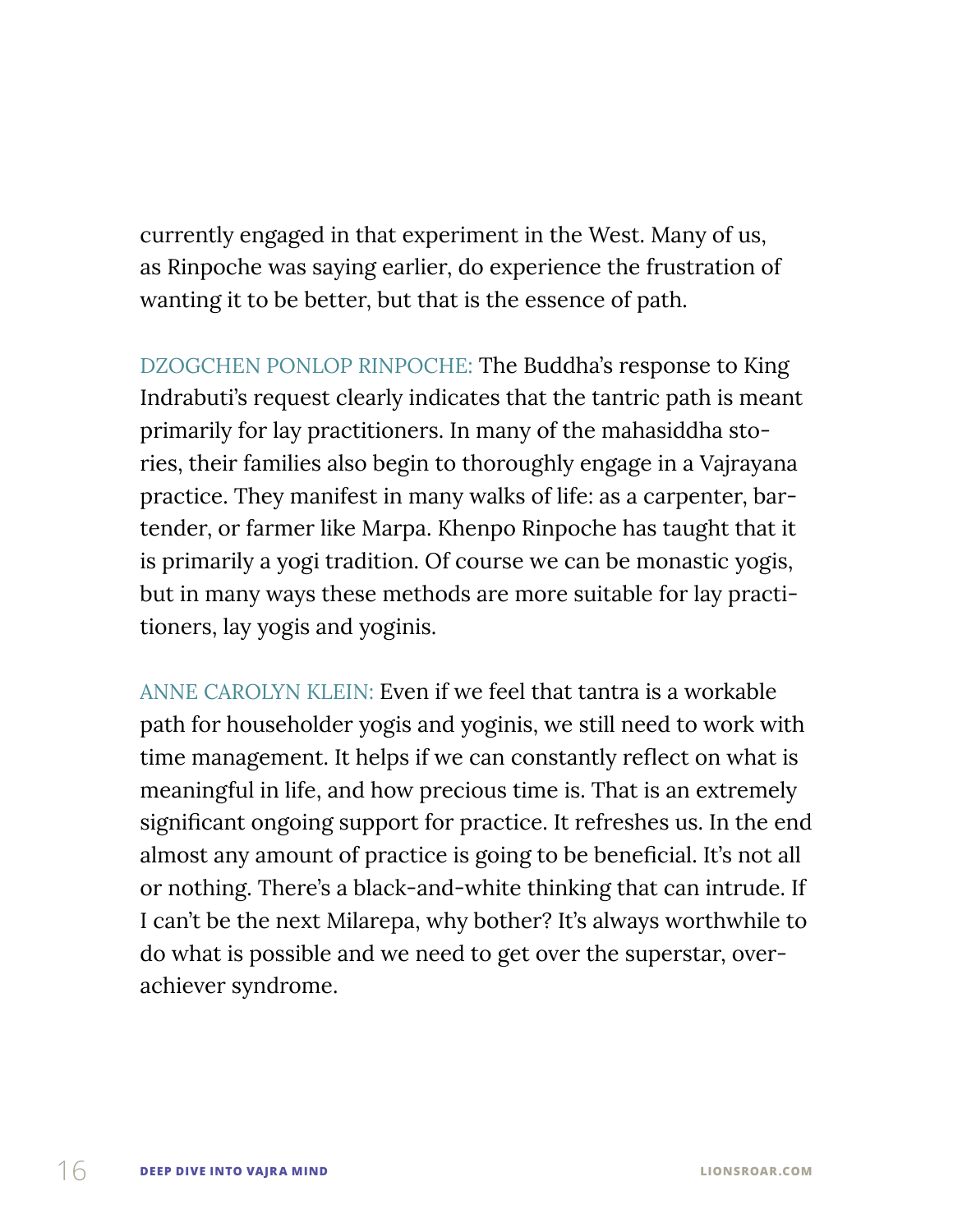Dzogchen Ponlop Rinpoche is a meditation master and scholar in the Nyingma and Kagyu schools of Tibetan Buddhism. He is the founder of Nalandabodhi and the author of *Emotional Rescue* and *Wild Awakening: The Heart of Mahamudra and Dzogchen.*

Anne C. Klein is a founding director and resident teacher at Dawn Mountain Tibetan Temple, Community Center, and Research Institute in Houston, Texas. She is also professor of religious studies at Houston's Rice University and the author of *Heart Essence of the Great Expanse: A Story of Transmission*.

Larry Mermelstein is a founding member of the Nalanda Translation Committee and has been its Executive Director for over 40 years.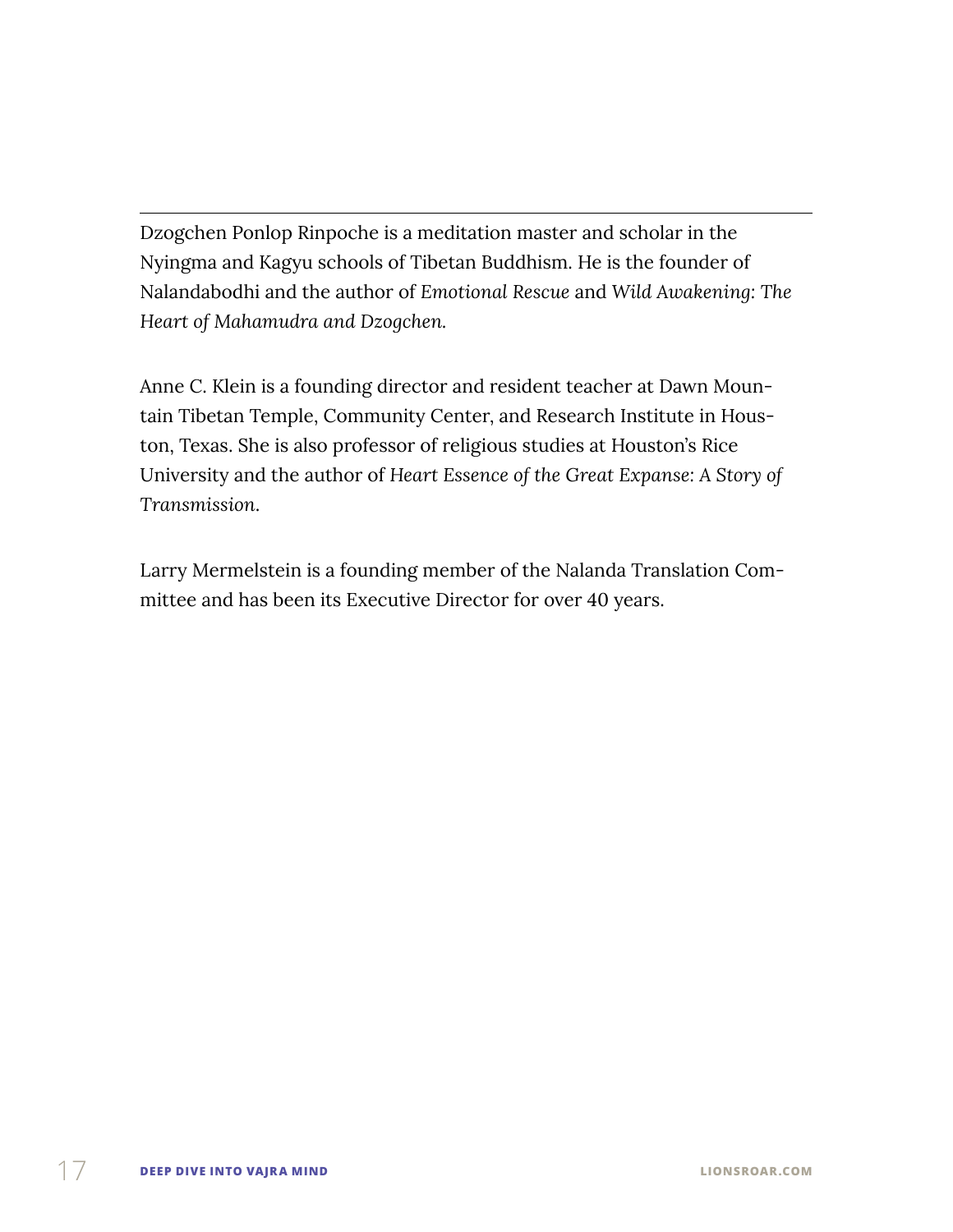

## **Journey to Awakening**

The spiritual path is like any journey we take into uncharted territory—we need a map, a vehicle, and a guide to reach our destination. Judy Lief takes us on the three-yana journey of Vajrayana Buddhism.

#### **Maps**

I have always been fascinated by maps. In grade school, when we were introduced to map reading and map making, it seemed so magical that the world and its complexity could be represented by pictures and diagrams on a simple sheet of paper. It was amazing that if you followed the directions on the map you would actually be able to get somewhere, even if you had never been there before. It got even better when I discovered that I could send off a cereal-box coupon and receive in the mail a genuine pirate's map leading to a chest of buried treasure. These sepia maps, ancient looking and burned on the edges, led me to believe that I could follow such a map to the point where "X marks the spot."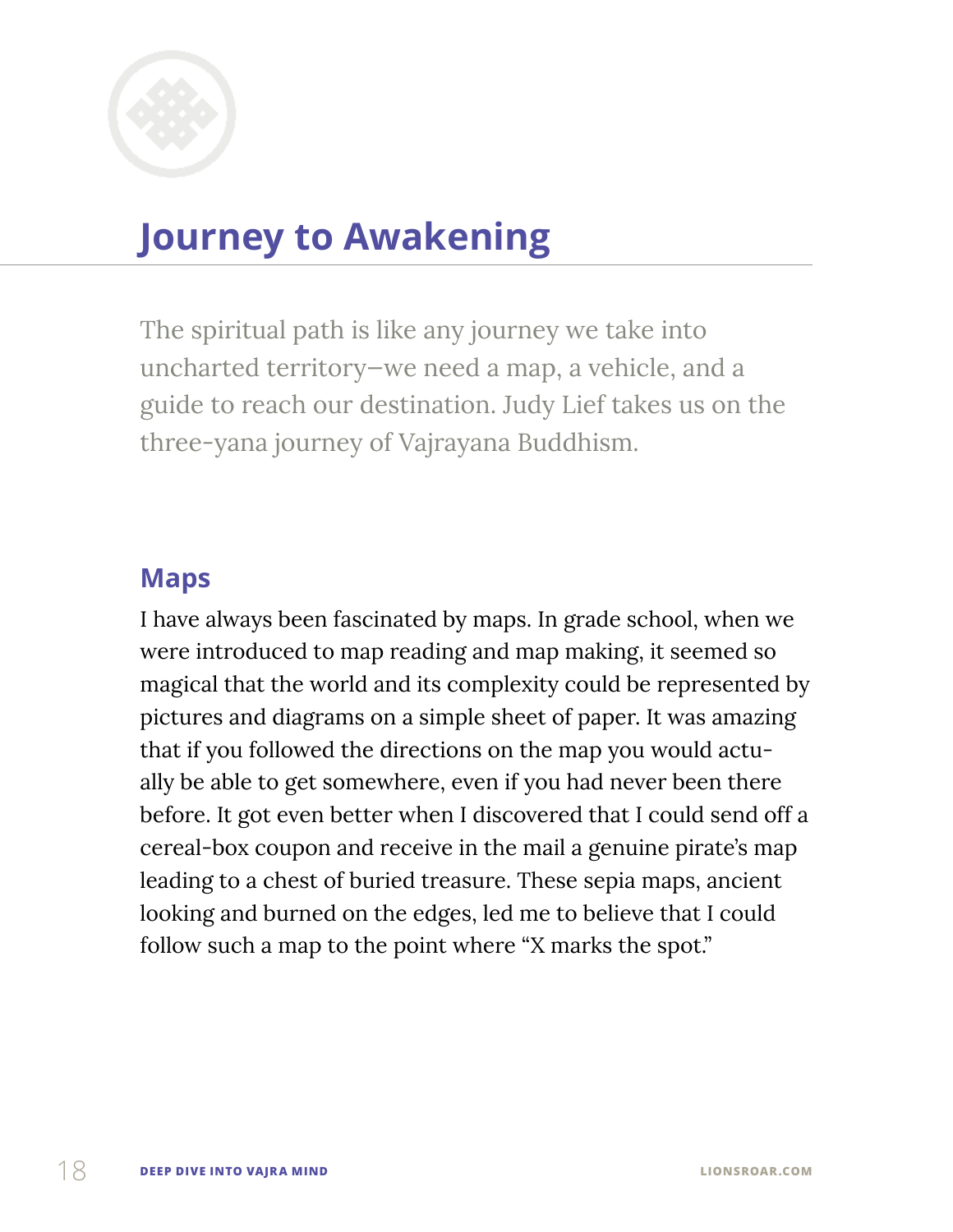There are many kinds of maps. We create internal maps without even being aware of doing so, mapping our physical, emotional, and mental realities. By means of a map, you can find your way back to where you started without getting lost. A map can lead you to someplace new or give your friends a way to find you. Maps give us directions on how to proceed. They provide a feeling of security and are a defense against bewilderment and disorientation. It is a relief to be able to look at a map and see where you are. It is a relief to know that you are somewhere specific, that you came from somewhere and that there is somewhere to go.

#### **Journeys**

Journeys are challenging. We leave our familiar home and enter new territory. How do we know what to do and where to go? Embarking on a spiritual journey is like this. The new spiritual terrain can seem to be a kind of terra incognita, scary and possibly overrun by monsters. We are afraid we might get lost and not be able to find our way forward or back. We are on a treasure hunt, but we don't know where to look. If we have the right map, we might be able to find that buried treasure, even if it has been underground for many years.

On the spiritual journey, it is possible to get stuck and not really go anywhere. It is also possible to be swept along so rapidly that we lose our bearings. If we have no map, we might drift about aimlessly and go round in circles. But if our trip is overly scripted,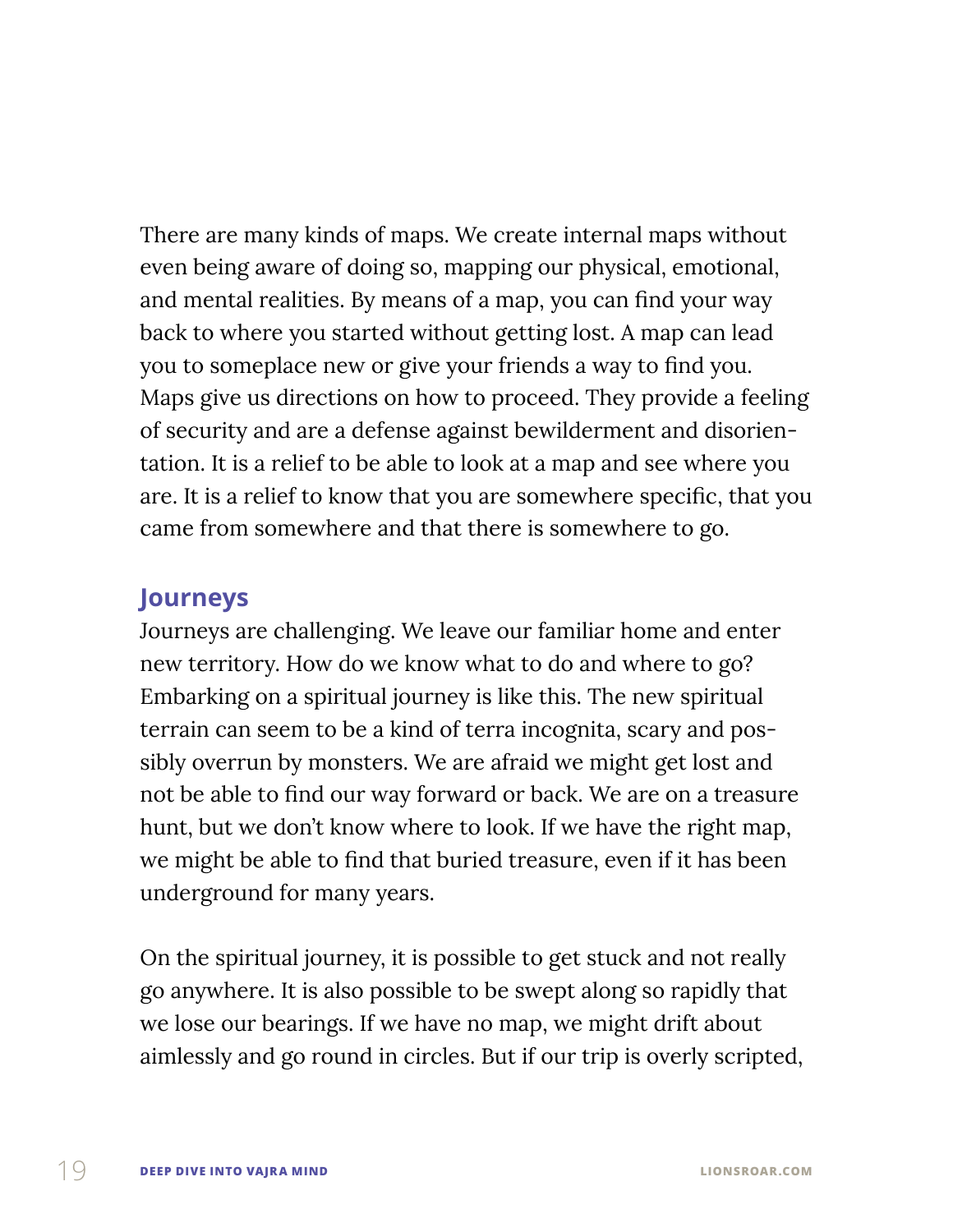there will be no room for personal discoveries. It would be like signing up for a package tour in which every point of interest has been spelled out in advance. So we need the right kind of map, one that gives us a sense of direction and an overview of where we are going but also leaves room for us to explore. Along with a general map of the territory, we need a good guide for our journey who can point the way. This guide should have explored the region so thoroughly that he or she no longer needs an external map. Their familiarity with the terrain is so thorough that they have developed a kind of internal map, like an inner instinctual compass. But although they no longer need a map themselves, such guides recognize the value of maps for newcomers, as well as the limitations of relying on maps.

On my own journey, I have been fortunate to encounter both a guide and a map. In my case, the guide is the late Chögyam Trungpa Rinpoche, the terrain is Vajrayana Buddhism, and the map is the teachings on the stages of the path.

#### **Vehicles**

In the Vajrayana tradition, one's journey can be described in terms of three main vehicles, or yanas. The first is the path of individual liberation, the second is the Mahayana path of greater openness and compassion, and the third is the Vajrayana path of indestructible wakefulness. Each yana has its own integrity and completeness, and at the same time they form a unified system. Although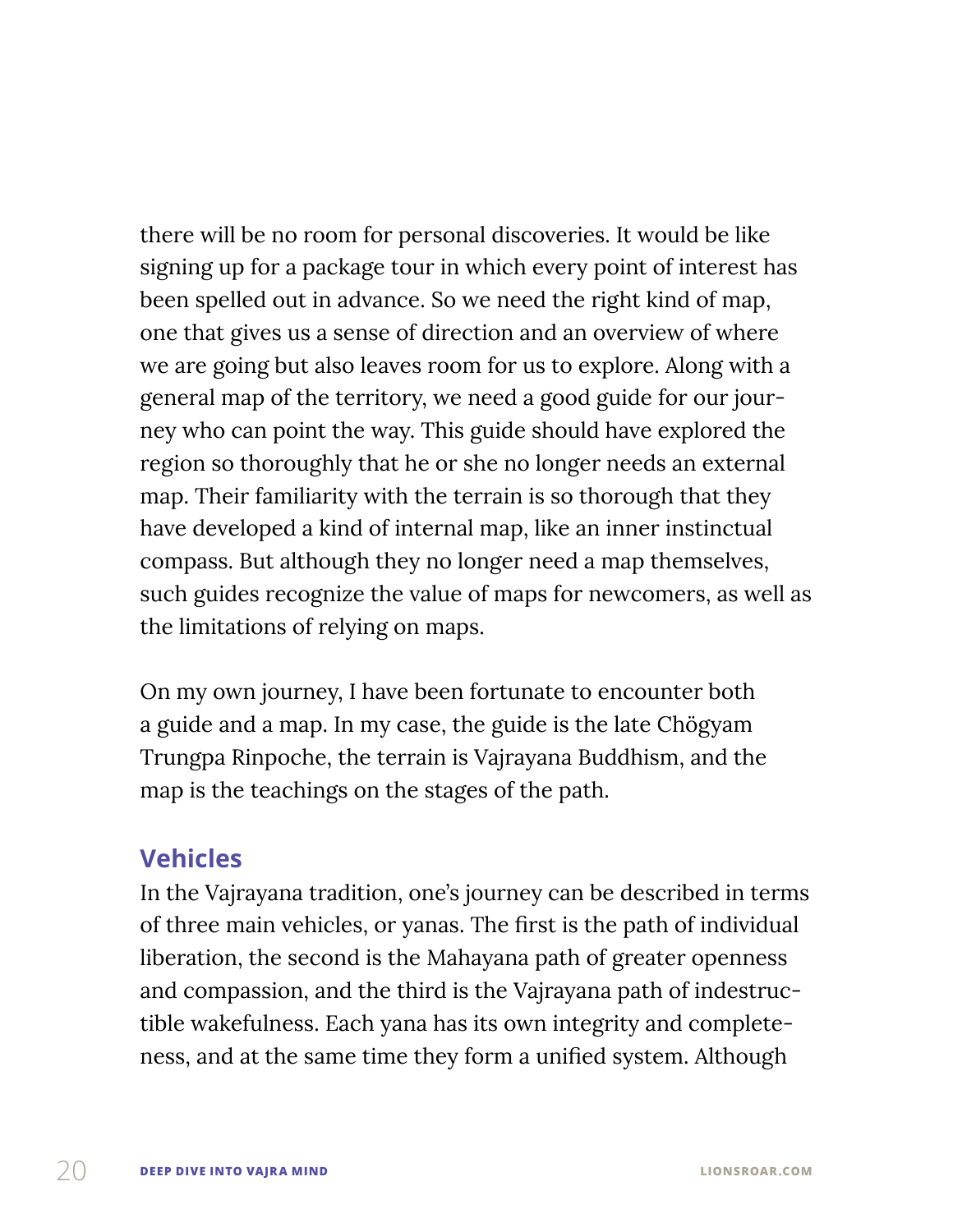any one of the three can be studied and practiced separately, the path of individual liberation, Mahayana, and Vajrayana are in fact expressions of a single path.

The dynamic nature of this model is exemplified by the use of the term yana, vehicle, rather than more static terms such as steps or stages. When you get into a vehicle, you definitely expect it to move along and carry you forward. Likewise, in the three-yana journey you are continually moving forward. There is an organic quality to the three-yana progression, in the sense that with a little care each experience on the spiritual path naturally evolves and grows. At the same time, as you progress along the path, you do not drop the previous yana as you move on to the next one.

Vajrayana teachers also liken the three yanas to building a house. Here, the yana of individual liberation provides the foundation, the connection with the Earth. There is no way to build a solid house with- out a foundation—it is what you build first, and it is the ballast or support for the whole structure. But a foundation alone is not a house; you need walls and windows and doors. This is like the Mahayana, for it provides the possibility of hospitality and a means of communication and exchange with the world. And finally, of course, you need a roof. You need shelter and protection and the kind of adornment that brings the whole picture together. That roof is the Vajrayana.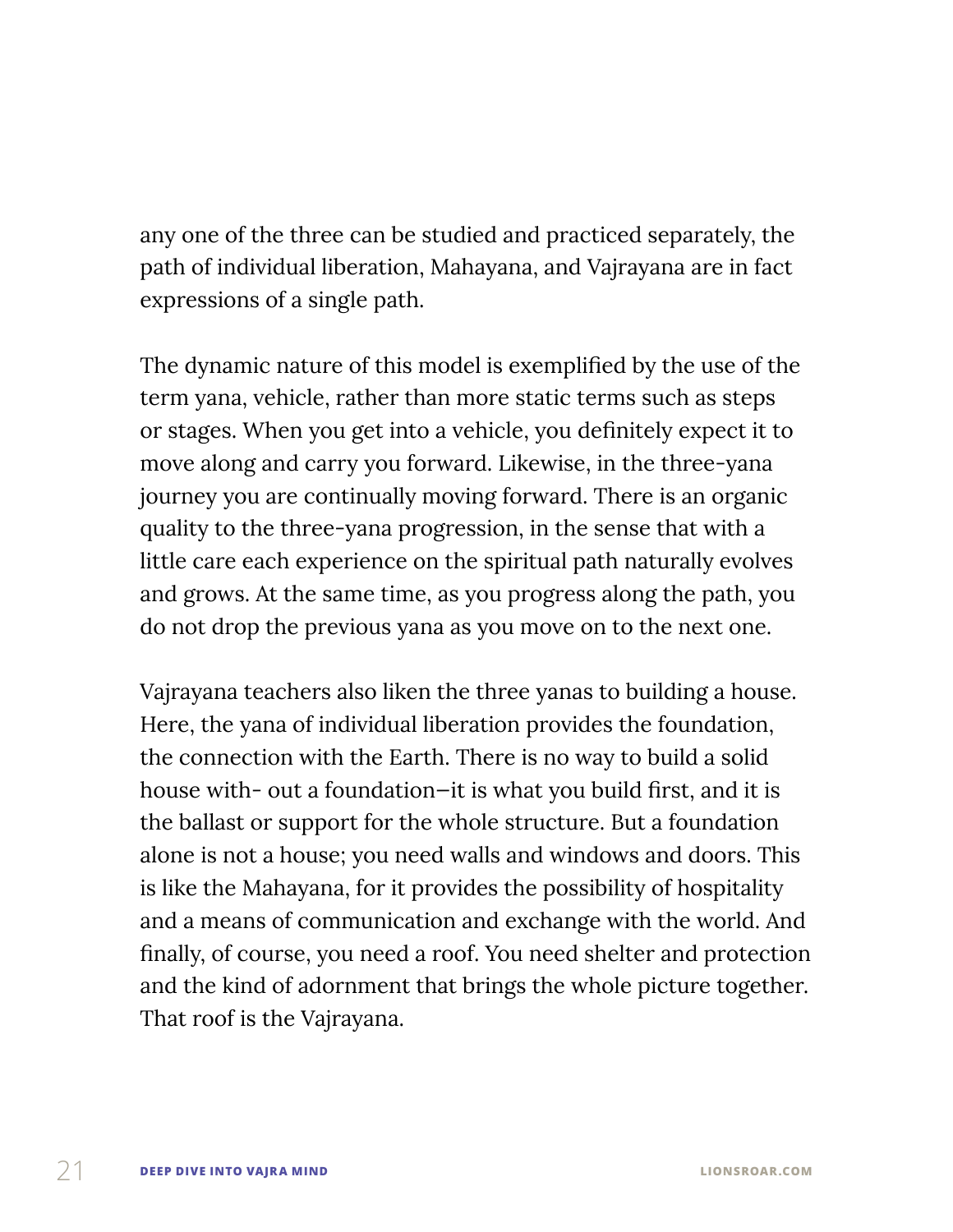This straightforward and systematic guide for practitioners is a great benefit of the Tibetan tradition. The set of teachings by Chögyam Trungpa Rinpoche, titled *The Profound Treasury of the Ocean of Dharma*, presents the three-yana teachings as the framework for deepening and refining the study and practice of the dharma. Trungpa Rinpoche placed great emphasis on these teachings and presented them in many individual talks and in public seminars. He came back to this topic again and again, and most notably, he used the three yanas as the structure for every one of the three-month-long Vajradhatu Seminaries he led for his most senior students. *The Profound Treasury* presents these teachings to the public for the first time.

#### **The Yana of Individual Liberation**

Before you can figure out the map of dharma, you first have to know where you are. The yana of individual liberation is like the spot on the map that says "You are here." It is where you begin. This is the yana that introduces the fundamental principles and practices of the Buddhist tradition. These key insights are the foundation of the Buddhist path altogether and the underpinning of the subsequent two yanas.

#### **View**

In the path of individual liberation, you examine your view of yourself, your actions, and the world around you. You contemplate the nature of your own identity and discover that your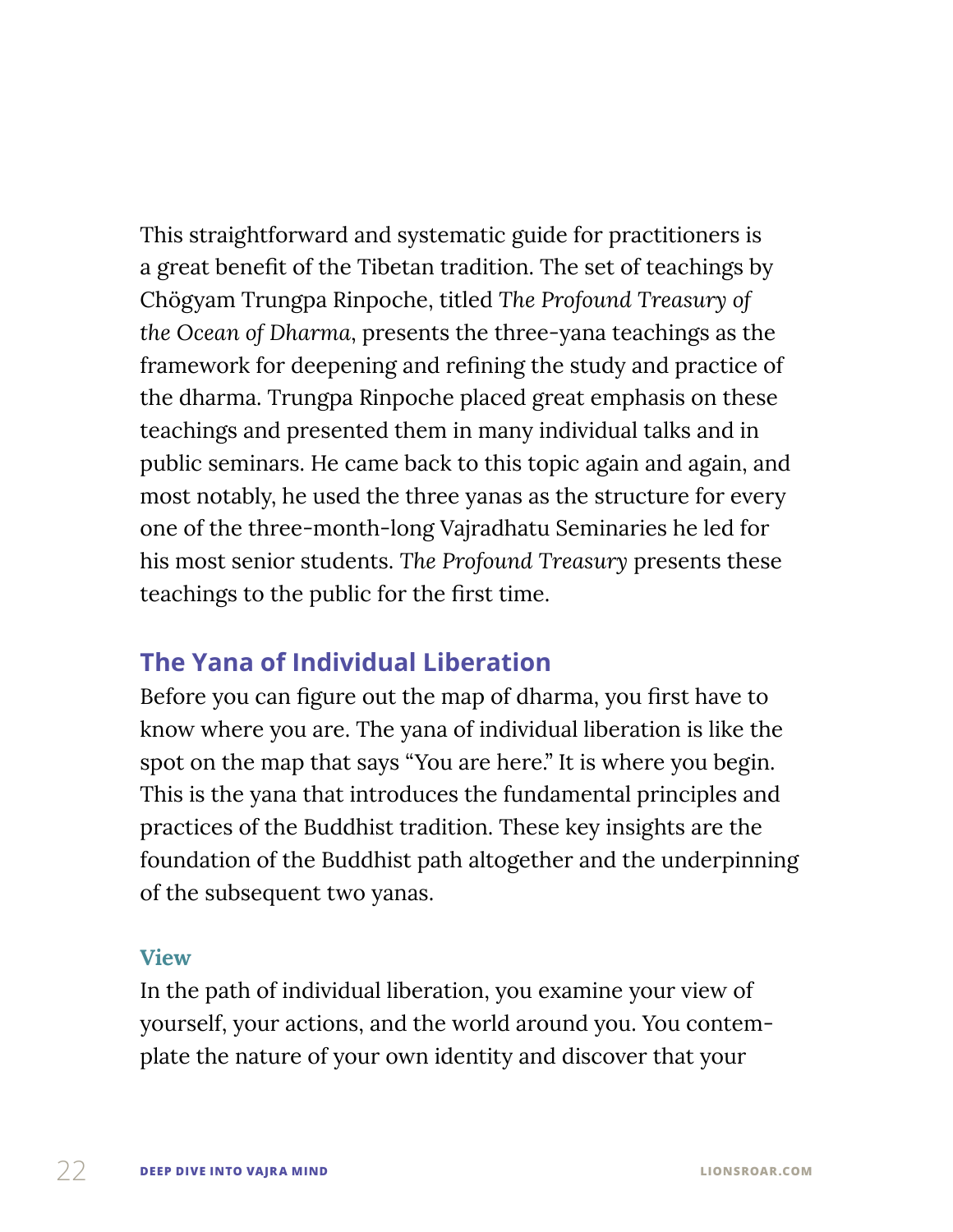seemingly solid self is in fact not all that solid. You see that sensations and experiences arise and fall continually, but if you try to find what holds them all together, you come up empty-handed. And as your own solidity begins to be questionable, you also begin to have doubts about the so-called solid world outside. There is a softening of the pain of alienation and the split between I and other.

In this yana, you also look more deeply into your actions and habits and their consequences. You examine the attitudes and actions that have brought you up to this point and take a hard look at where they will inevitably lead you in the future. You gain respect for how small actions can have big effects. By looking closely into these patterns, you can distinguish where and why you are stuck and where and how there might be openings for change.

This is the yana of personal responsibility. You begin to see your own role in creating the thought habits and emotional tangles that entrap you. You realize how much of what seems to be out there or coming at you is your own projections bouncing back at you. This yana has a quality of purity and no nonsense, which can be summed up by the Buddha's teaching on the four noble truths: suffering, its cause, its cessation, and the path to liberation. The reality of suffering, and the many subtle expressions of suffering underlying our ordinary experiences of pain and pleasure, is not that easy to understand or accept. It is like we are addicted to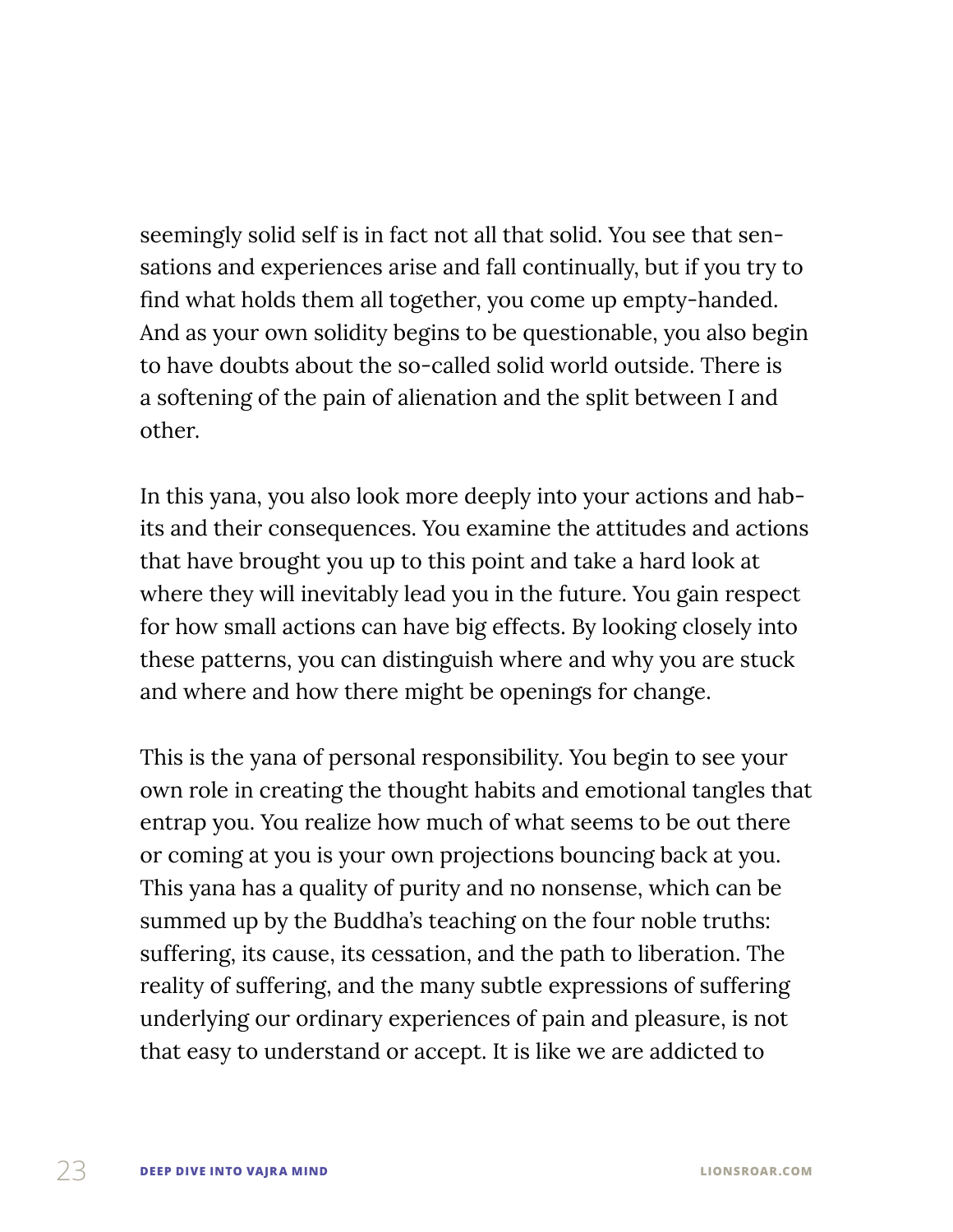dysfunctional living, so we keep telling ourselves it can't really be all that bad. But maybe it is that bad, and once we take an interest in that possibility, we are beginning to move along. We are awakening our inquisitiveness. That leads us to explore what might be causing our suffering, and we discover the destructive power of ignorance and grasping. This is the truth of the cause of suffering.

The brilliance of this teaching is that right away it gives you something to work with. Instead of dreaming of how things might be or should be, you begin simply with what is right in front of you. You begin to make a transition from feeling victimized: you see that since you are actually responsible for your situation, you yourself can change it. So instead of despairing that "you made your bed, now lie in it," it is more like "you made your bed, so you can unmake it as well." This is the third noble truth—cessation, the possibility of freedom. And finally, with great practicality, the Buddha gave detailed instructions on how to move forward. This is the path, the fourth noble truth.

#### **Meditation**

Like the view of path of individual liberation, which is the foundation for the entire path, the meditation practices of this yana continue right through the Mahayana and Vajrayana. The central practices are twofold, *shamatha* and *vipashyana*—mindfulness and awareness.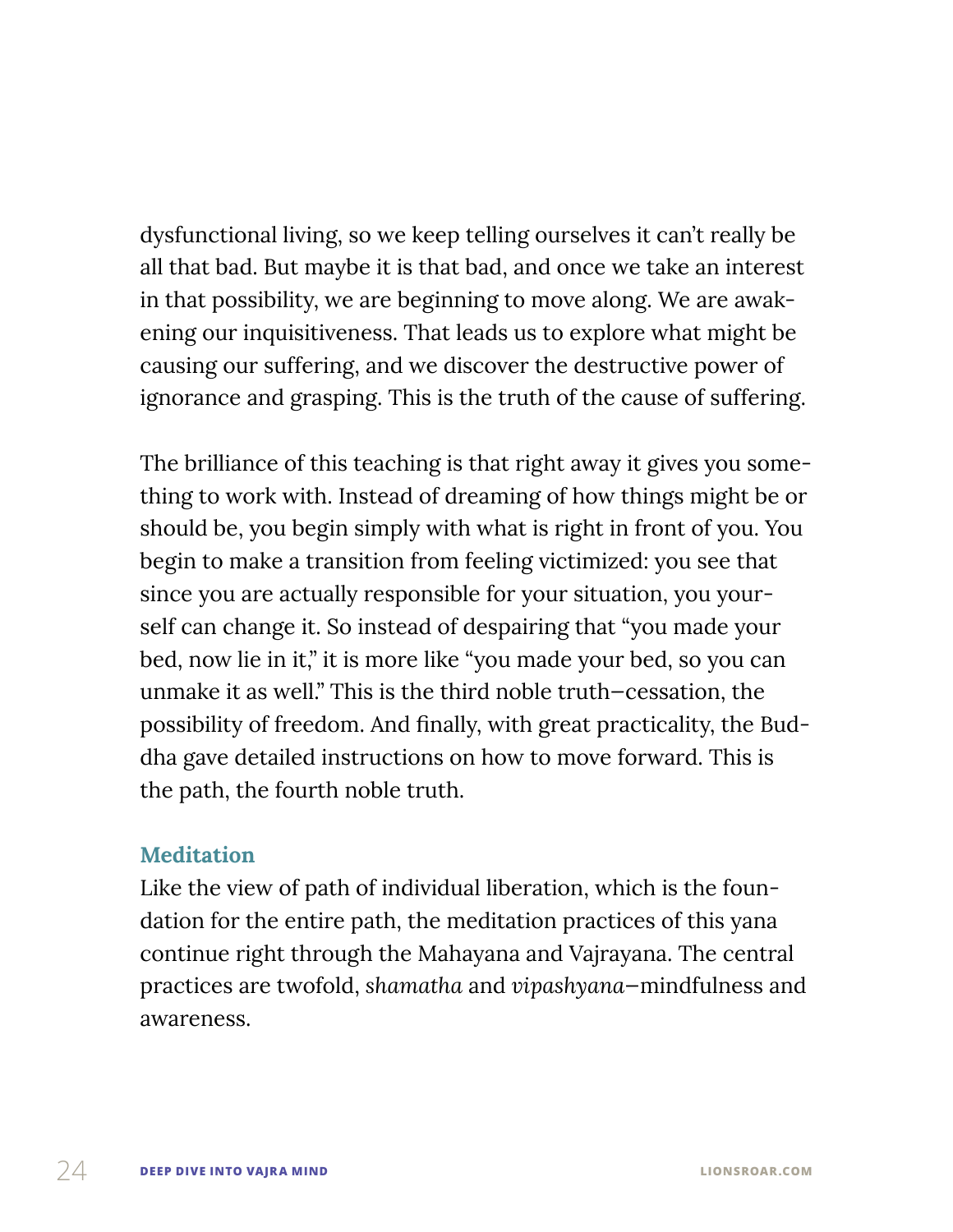Basically, shamatha is the practice of taming the mind; it is a stilling and settling of the mind. Vipashyana means "clear seeing," and it has two aspects. There is an inquisitive, investigative component, and also a direct perceptual component that comes when the mind relaxes and opens out. Both shamatha and vipashyana are ways of gaining sophistication about the working of your own mind and the play of thoughts and emotions. As a result, you are less captured by your opinions and judgments and not so easily overwhelmed by the intensities of your emotions. There is a quality of kindness and self-acceptance.

#### **Action**

The yana of individual liberation is all about slowing down and simplifying. There is a paring down of experience at all levels, with fewer distractions, fewer thoughts, less drama, fewer entanglements. When you act simply, with mindfulness, your actions have more power. You speak when something needs to be said, and you act when action is needed. You are learning how to be, and you manifest the power of simple genuine presence.

In the yana of individual liberation, there is also a quality of restraint. You practice the discipline of refraining from harmful actions. Because you are less caught in speediness of mind, you can recognize the arising of impulsive, negative action and nip it in the bud.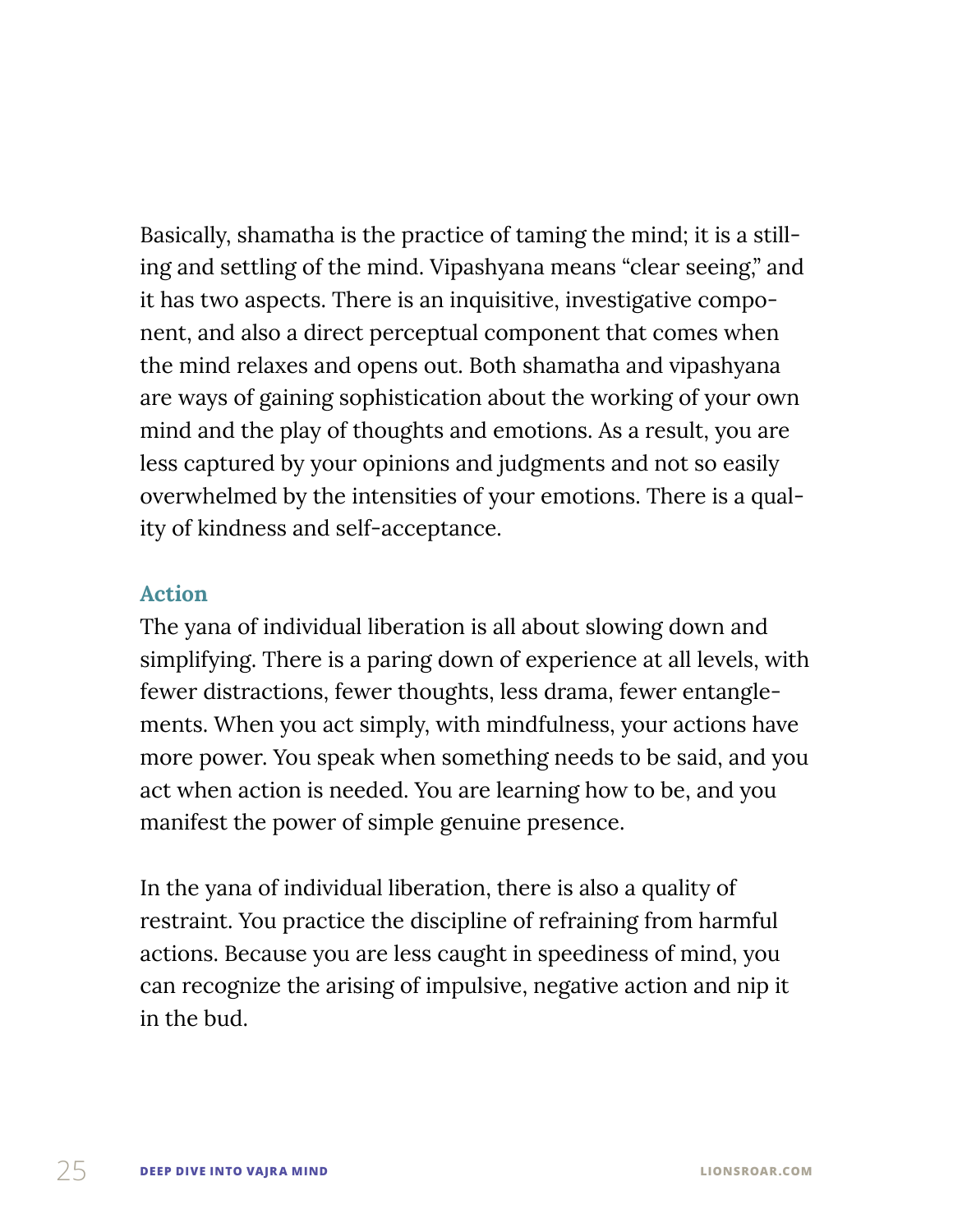The view, practice, and action of the path of individual liberation set you on the path of dharma. They help you build the mental, emotional, and meditative health you need to grow in your dharmic understanding and realization. They prepare you well for the journey.

#### **Mahayana: The Bodhisattva Path of Wisdom and Compassion**

The Mahayana is a natural outgrowth of the yana of individual liberation. It is the simplifying and paring down of the path of individual liberation that makes the expansiveness of Mahayana possible. Doing the hard work of investigating your own nature and your preconceptions about the world changes you in significant ways. You become more self-accepting, gentler, more real and genuine. When you have become a better friend to yourself, you are ready to be a better friend to others.

#### **View**

In the Mahayana you see yourself as inextricably connected with all other beings, and because of that your individual path expands and broadens. Your training in the yana of individual liberation has brought you to the point where you sense the underlying inclination of all beings to awaken, and you gain more confidence in your own potential. At the same time, you recognize that focusing on your own development is not enough. You cannot be free from suffering if you know that others around you are still suffering.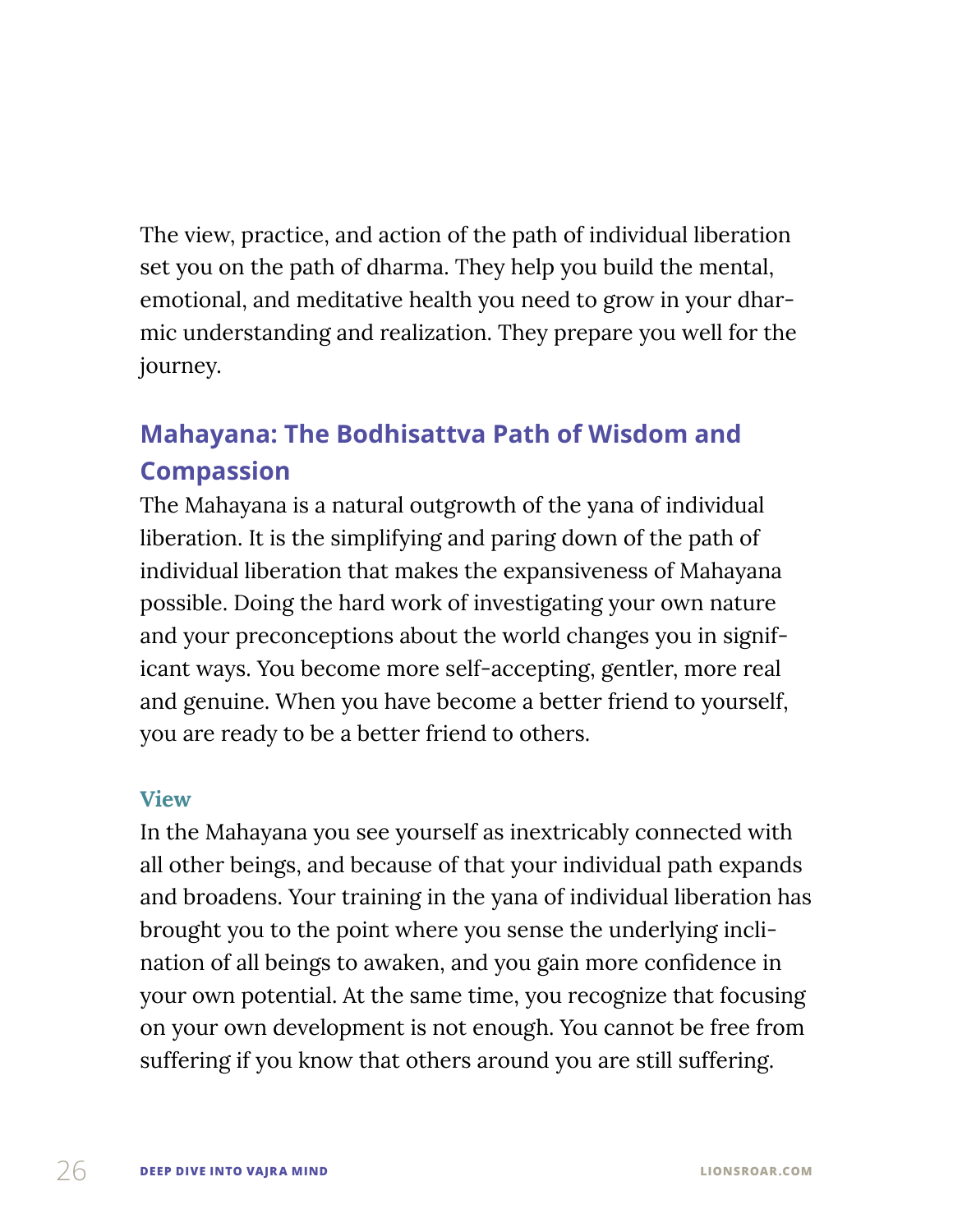So the awareness you have cultivated through sitting practice makes it hard to ignore the suffering of others, and it gives birth to greater empathy and compassion. Likewise, the silence and stillness cultivated in your shamatha practice gives birth to a sense of vastness, openness, and continual expansion. This wideopen quality, since it is free of deception or any boundaries, concepts, or limits, is referred to as emptiness, or *shunyata*.

#### **Meditation**

The practice of sitting meditation continues to be important in the Mahayana. But in addition to the cultivation of mindfulness and awareness, there is an emphasis on the cultivation of the heart and on meditation in action.

The term "meditation" usually refers to more formless practices, such as placing attention on the breathing process. But once the mind is somewhat settled, you can engage in a variety of contemplative exercises as a mindful way of reflecting on a particular subject. This kind of reflection could be about obstacles you need to overcome or it could be about qualities you aspire to cultivate.

In one traditional contemplation, you contemplate the qualities of loving-kindness, compassion, sympathetic joy, and equanimity, known as the four immeasurables. This is not done in a dry or abstract way; you aspire to tap in to the limitless energy of each of these benevolent emotions and direct it outward to beings near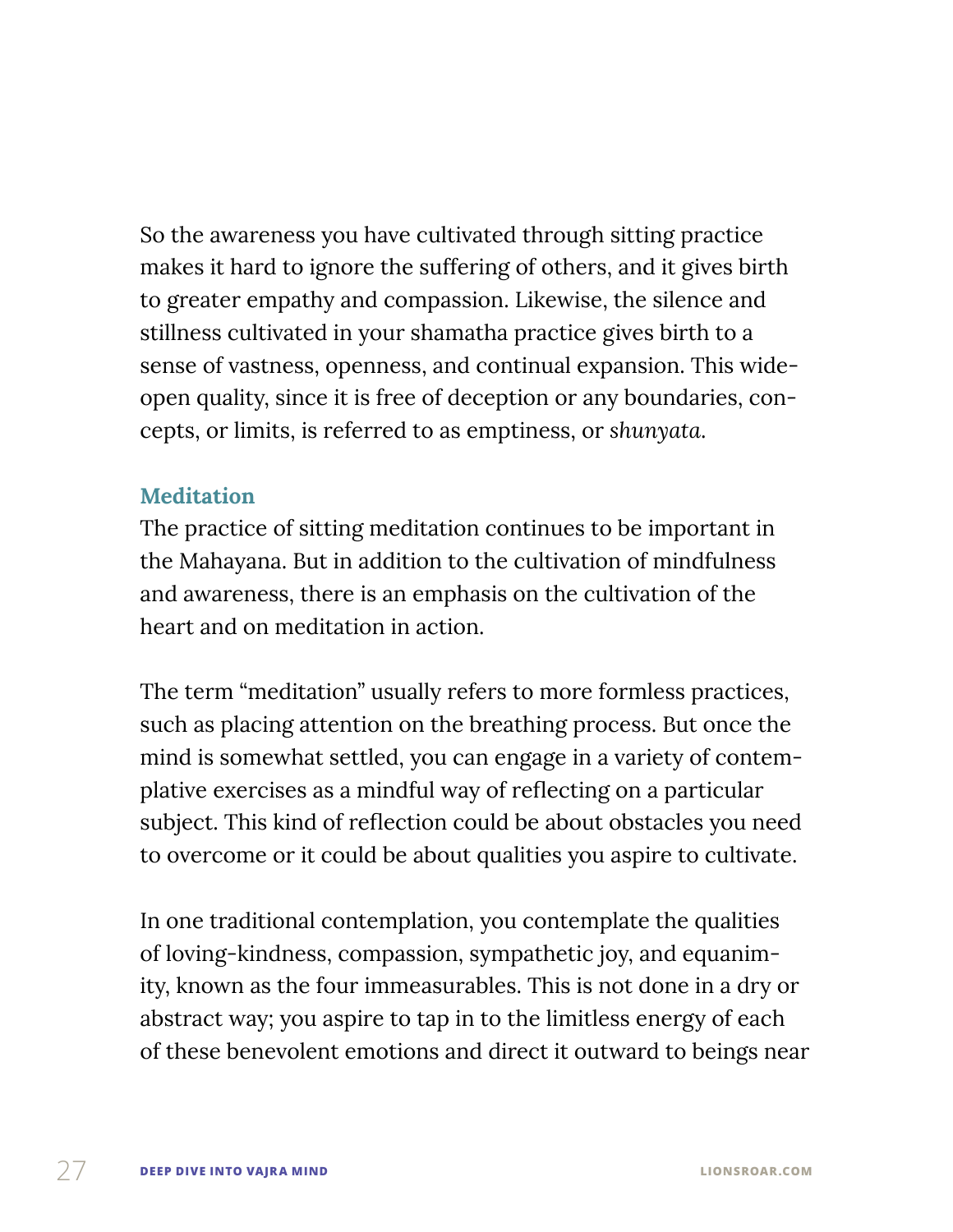and far. So at one and the same time, you are deepen- ing your understanding of these four qualities and you are evoking them on the spot.

Perhaps the most well-known Mahayana practice is that of tonglen, sending and taking. This practice is also referred to as exchanging yourself for others. It is a radical reversal of the habit of putting oneself before others; in this practice, others come first. When others are experiencing difficulty or pain, you breathe that in; when joy or confidence arises within, you breathe that out to benefit others. You practice tonglen in relation to your own mental- emotional process and you practice this in relation to others, starting with those closest to you and extending from there. Tonglen practice challenges our sense of territory, limits, and boundaries; it confronts us with the limits of our thoughts, and the limits of our love and compassion for ourselves and other beings.

In the Mahayana, the practice of tonglen is complemented by the ongoing practice of bringing wisdom and compassion into our ordinary, everyday encounters. This is called meditation in action. Formal practices are like basic training, but the test of that training is how it manifests in your daily life. It is easy to be compassionate in theory, but putting it into practice is not so easy. So along with tonglen practice, you can work with a set of Mahayana slogans called *lojong* (mind training) that serve as pointed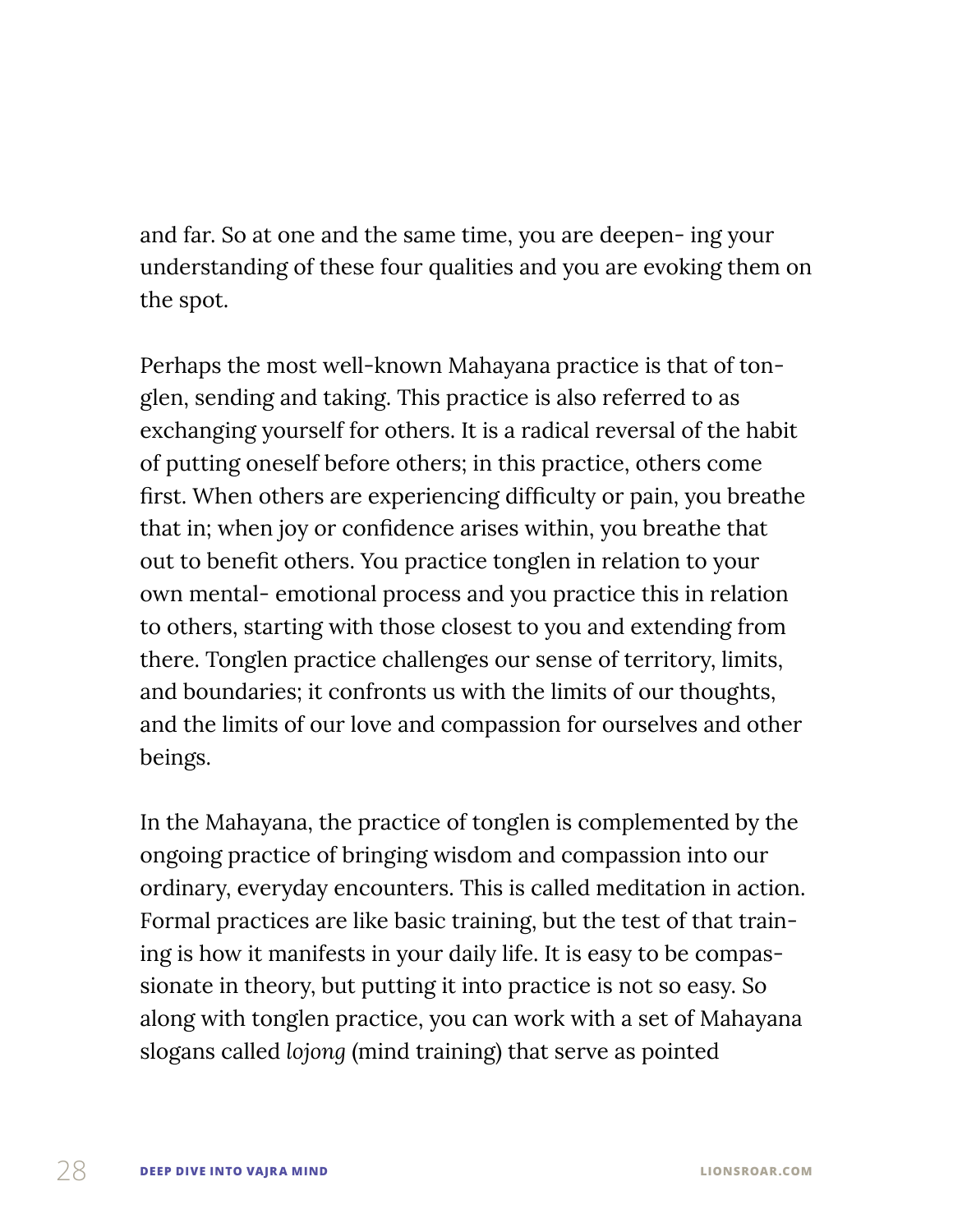

reminders to continue the cultivation of loving-kindness and compassion in the midst of daily life. These powerful little slogans will not let you off the hook.

Although such Mahayana practices as tonglen have become popular, Mahayana wisdom practices are equally important. In the Madhyamaka, or middle way approach, you work with a sophisticated system of logical reasonings to deconstruct your ego-clinging and fixed views about reality. These cut off any escape from immediate experience and leave you groundless, in a kind of no-man's-land. Although this might sound desolate or devastating, it is simply the pain of emergence from the constraints of our fear and ego-clinging.

A related practice is the systematic contemplation of the different aspects of emptiness. Once again, you are using reasoning mind to realize the nonconceptual. You do so with such diligence, putting so much energy and fuel into the project, that eventually the struggling conceptual mind simply burns itself out.

#### **Action**

In the yana of individual liberation you cultivated the discipline of restraint, of refraining from harmful actions. On that basis you can afford to extend yourself. In the Mahayana, your discipline is not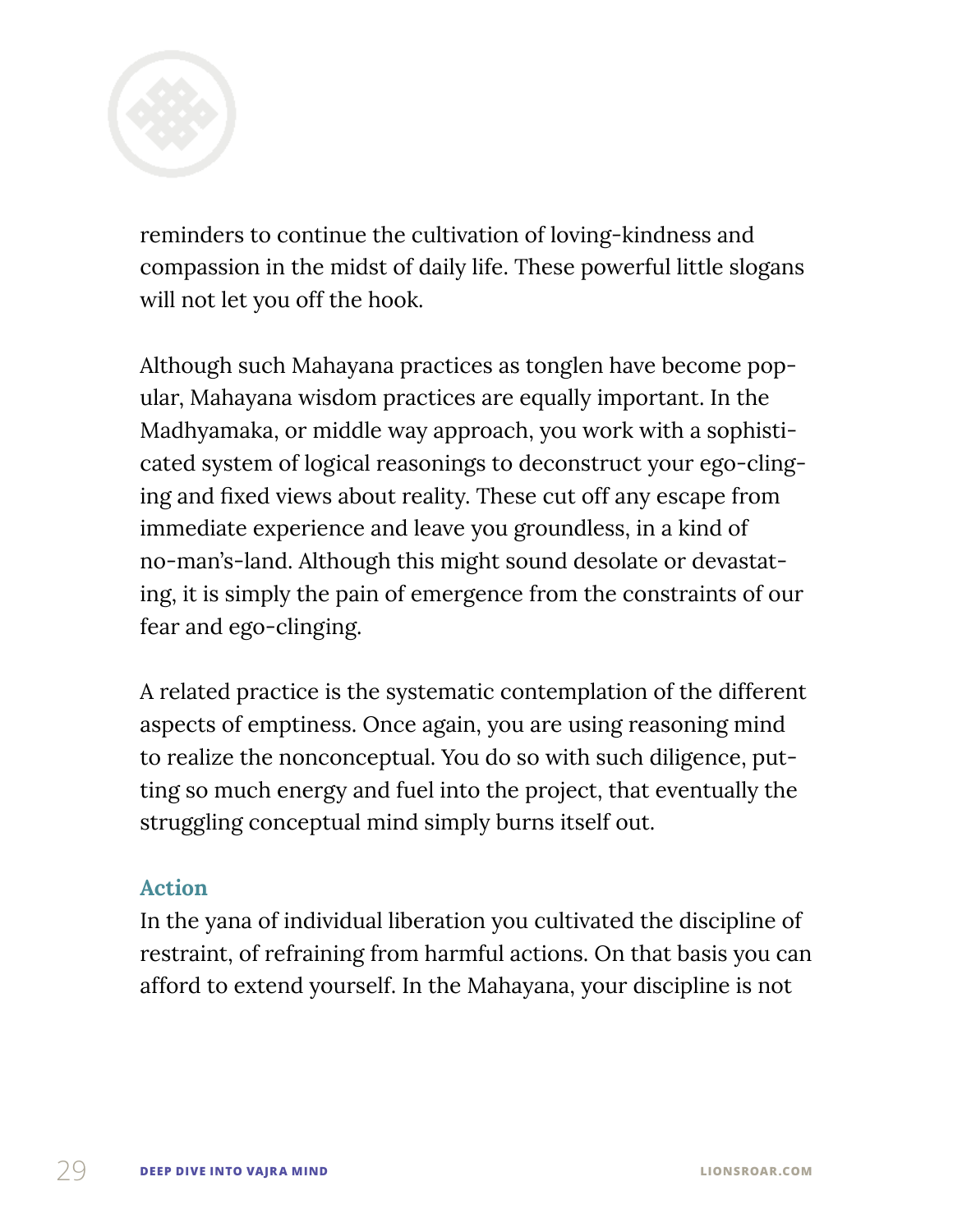only to limit harmful actions but to increase activities that are of benefit to yourself and others. You are challenged to push beyond your comfort zone and be willing to engage fully with the world. The notion of virtuous action in the Mahayana has great depth. Six fundamental principles serve as guidelines: generosity, discipline, patience, exertion, meditation, and knowledge. These are known as the six transcendent perfections, or *paramitas*. There is constant interplay among these six and a variety of checks and balances. And underlying all of them is the basic Mahayana principle of putting others before yourself.

There is a subtlety in the approach to action in the Mahayana. If you are attached to the idea of being virtuous, if you are fixated on results, if you want a pat on the back, it is no longer real virtue. You may accomplish a certain level of benefit, but if your actions are less tainted by those kinds of concerns, you can accomplish much more. Without that kind of residue, there is a lightness and humor in your actions, as well as great depth and power.

#### **Vajrayana: The Tantric Path of Indestructible Wakefulness**

The third and final yana is the Vajrayana, which is also known as tantra. It is the natural fruition of the groundwork laid by the path of individual liberation, and the expansion of the path in the Mahayana. In the three-yana system, the Vajrayana is the fruition, the endpoint, yet it is also a continuation of what has come before.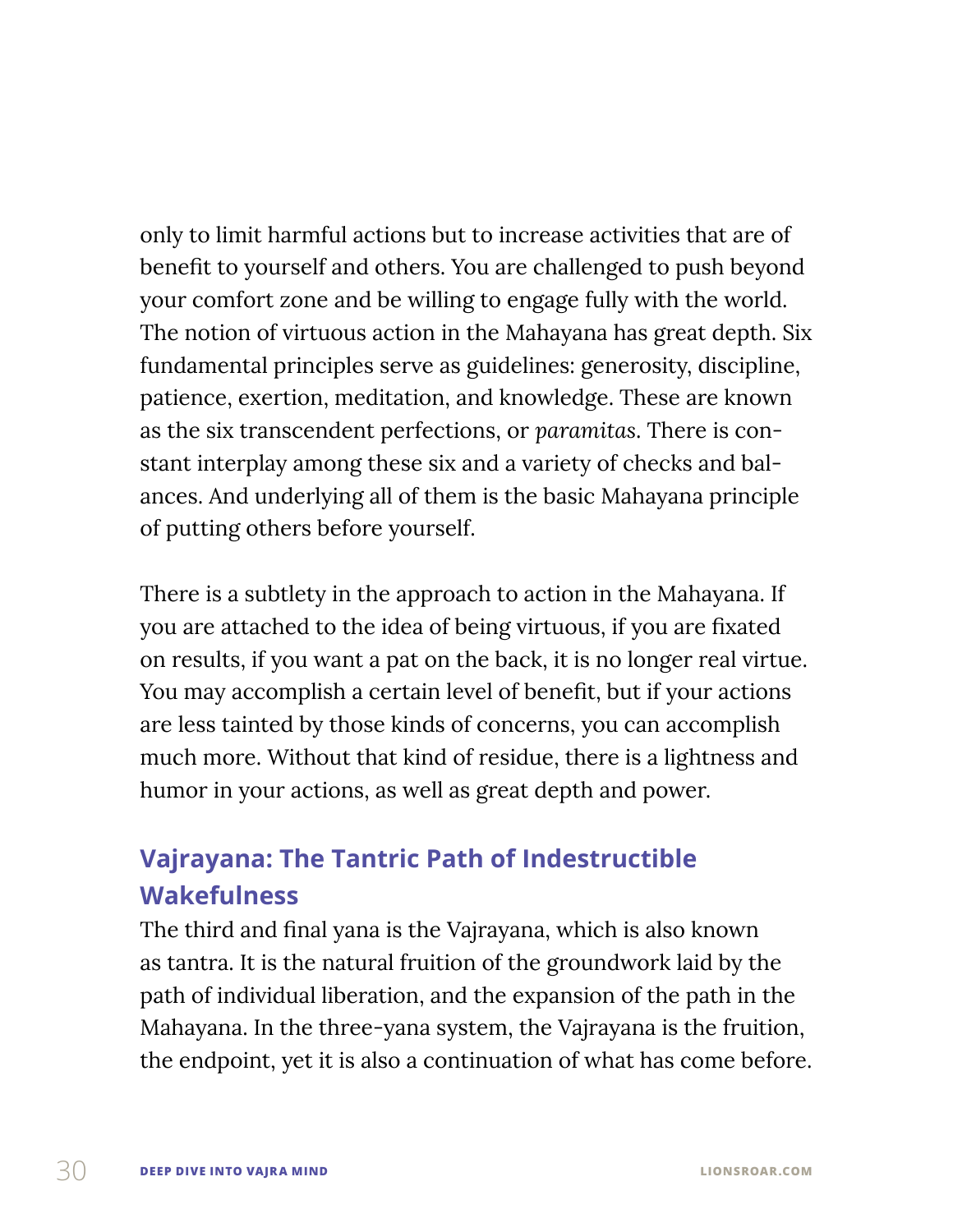The Vajrayana does not leave the path of individual liberation and the Mahayana behind; it incorporates the views and practices of the previous two yanas and builds on them.

You gather your energy in the yana of individual liberation and extend out in the Mahayana. In the Vajrayana you dive into reality completely. When you dive in without hesitation, the world is seen as sacred, and your ordinary vision is transformed into sacred outlook. At this point you are already steeped in the view and practices of the buddhadharma, so the time has come to fully manifest what you have learned. It is the Vajrayana that shows you how to do that, and so it is known as the yana of skillful means.

#### **View**

In the Vajrayana your view is expansive. It is as if you have been trudging along a mountain trail for miles and miles and finally reach the top, where at long last you have a chance to see the entire panorama. You experience your ordinary world in a fresh way and the most mundane experiences are seen to be infused with sacredness. The Vajrayana view is nontheistic, yet you experience this sacred world as filled with deities, filled with teachers and teaching, filled with symbolism. In the Vajrayan you being to touch in to a realm of boundless space that is both luminous and empty, accommodating birth and death, samsara and nirvana, all phenomena.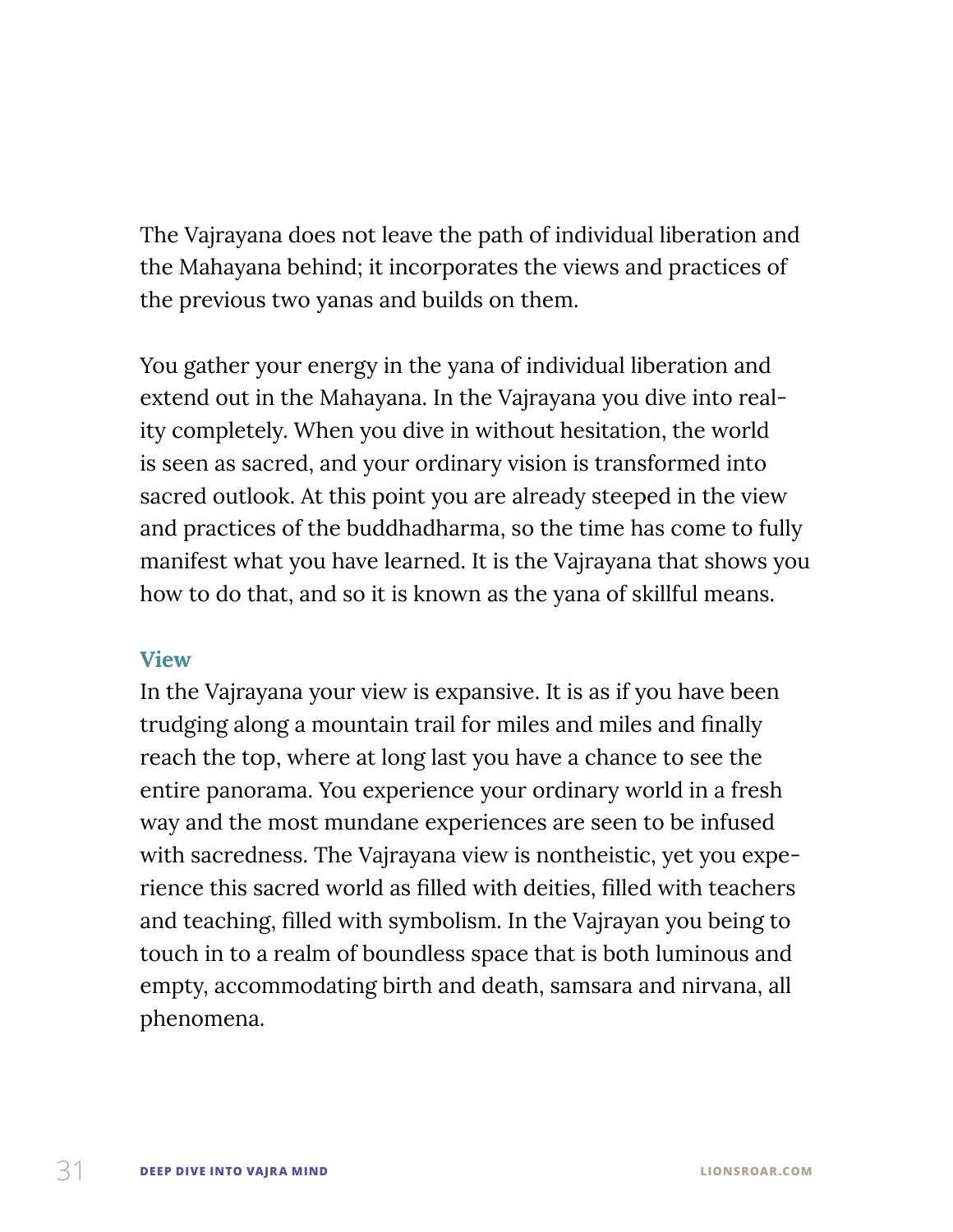#### **Meditation**

Vajrayana practices can be divided into those with form and those that are more formless. Naturally, the foundation for embarking on these advanced practices is your training in shamatha and vipashyana, and in the Mahayana mind training and compassion practices.

Visualization practices make use of the mind's natural tendency to form pictures. In visualization practice you create an image in your mind of a deity, and you evoke the wisdom and power of that deity, identifying the deity with those qualities in your own nature. Visualization practices are done in the context of liturgies, or *sadhanas*, that include meditation, the recitation of mantras, and ritual gestures, or *mudras*. In tantra, there are many deities representing different types of realization. For instance, Avalokiteshvara represents compassion and Manjushri represents wisdom. However, it is important to understand that these deities are unlike more well-known theistic concepts, such as a creator God. Tantric deities are luminous yet empty, and they arise and dissolve out of emptiness in the process of visualization. They embody our own enlightened nature.

Vajrayana formless practice is the epitome of simplicity and relaxation. This experience is sometimes referred to as being like an old dog. There is a carefree, confident, and nonstriving approach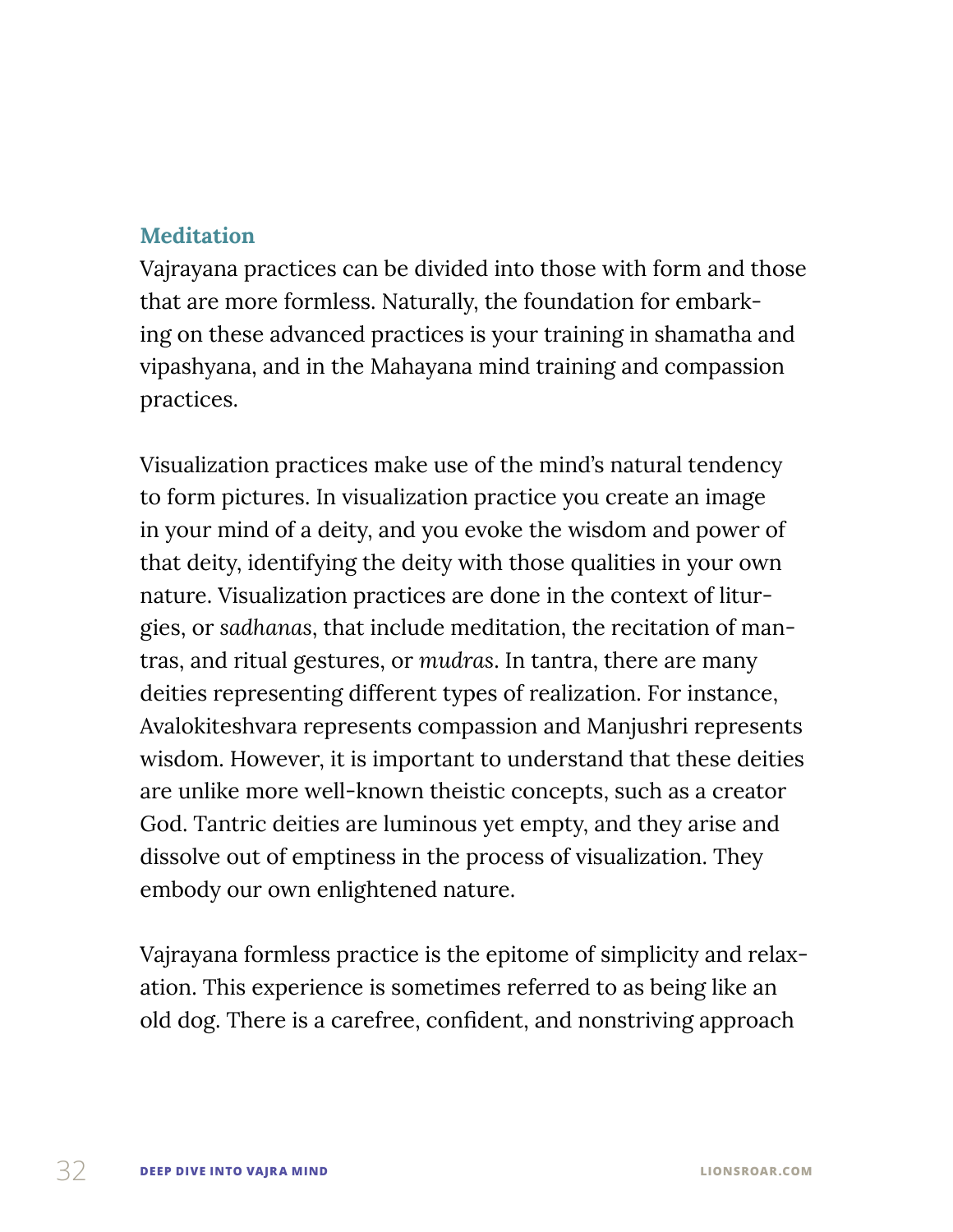to meditation and a letting go of pretense. Trungpa Rinpoche talked about this as being content to be the lowest of the low. There is an exhaustion of egoic ambition.

Vajrayana practices are meant to be transmitted directly by an accomplished master to students who are well-trained and prepared to enter into them fully. They are not taken up casually. The personal relationship between teacher and student is paramount. The meeting of the dedication of the teacher and the devotion of the students provides the essential spark for Vajrayana practices to take root.

#### **Action**

Vajrayana action, like that of the previous yanas, is based on wisdom and compassion. It has its root in mindfulness and awareness. But at this level, compassionate activity becomes more radical, even wrathful, and totally uncompromising. Such action is described as having four forms or energies: pacifying, enriching, magnetizing, and destroying. There is a no-nonsense approach to obstacles, and a determination to clear away fearlessly anything that threatens to undermine one's progress on the path to the realization of the sacred, wakeful nature of reality.

In the Vajrayana we recognize that physical gestures, sounds and utterances, and thoughts are all gateways to awakening and should be worked with and respected. We see that all aspects of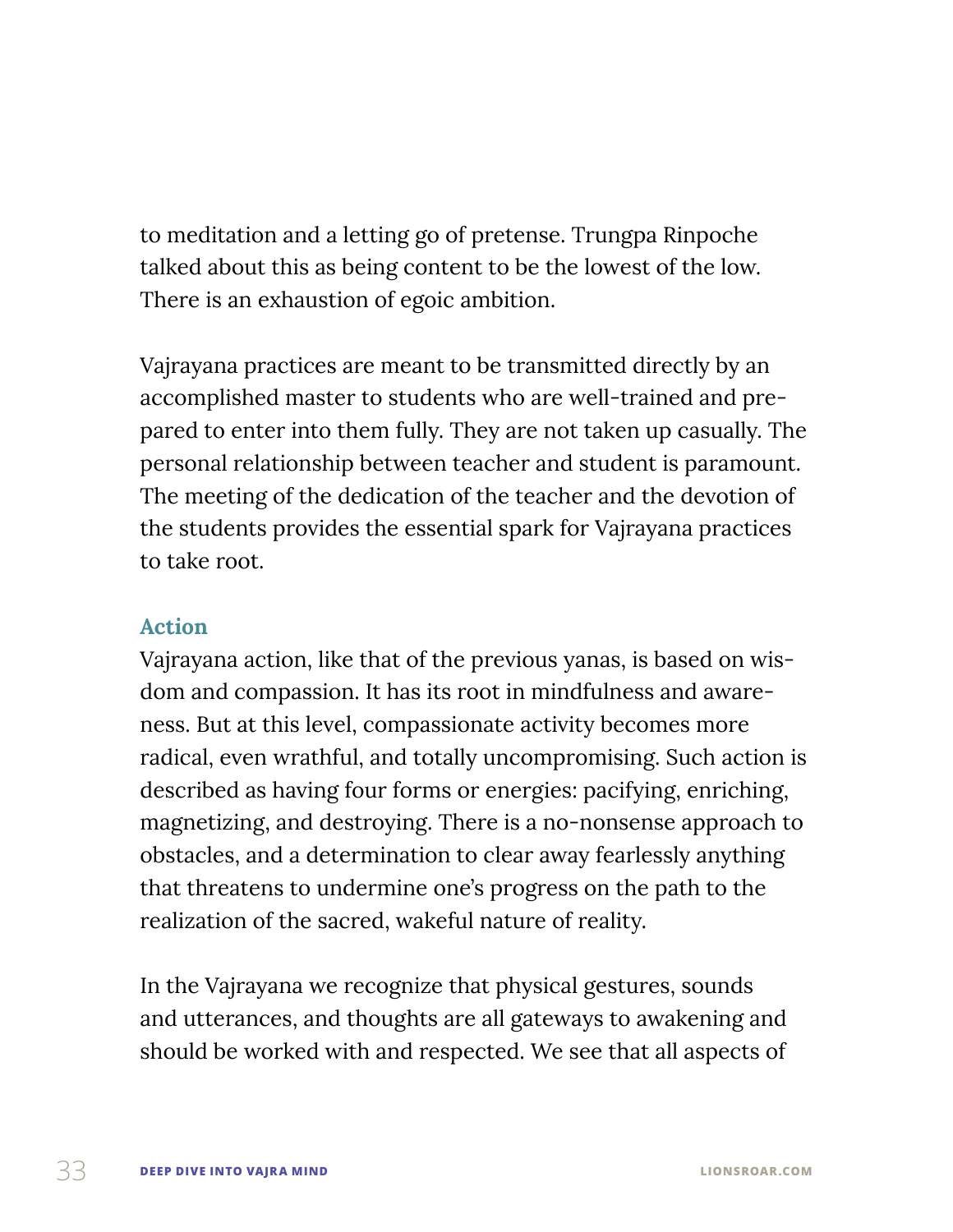our experience, and the environment as a whole, are workable on the path to enlightenment. The Vajrayana is a complete world. Once you enter it, every action becomes a message of the teaching. There is no boundary and nowhere to hide.

#### **Treasure**

The three-yana journey I have been describing is not a linear journey. You repeatedly circle back to the beginning and start over again. Each time you think you have reached a break- through, you find that there is further to go, and it becomes clear that an accomplishment at one level can become an obstacle at the next.

However, you keep going, drawn by the lure of the treasure, the promise of awakening, the yearning for freedom. If you follow the map with enough persistence, maybe you will find it. There it will be: X marks the spot. Or maybe the search itself is the treasure. Maybe you have been carrying the treasure with you all along. A key aspect of Mahayana practice is that you continually bring compassion and wisdom into balance. There is no real wisdom without compassion, and no real compassion without wisdom. Fundamentally the two are inseparable, but it is possible to lose that balance, so it must continually be restored.

Judy Lief is a Buddhist teacher and the editor of many books of teachings by the late Chögyam Trungpa Rinpoche. She is the author of *Making Friends with Death*.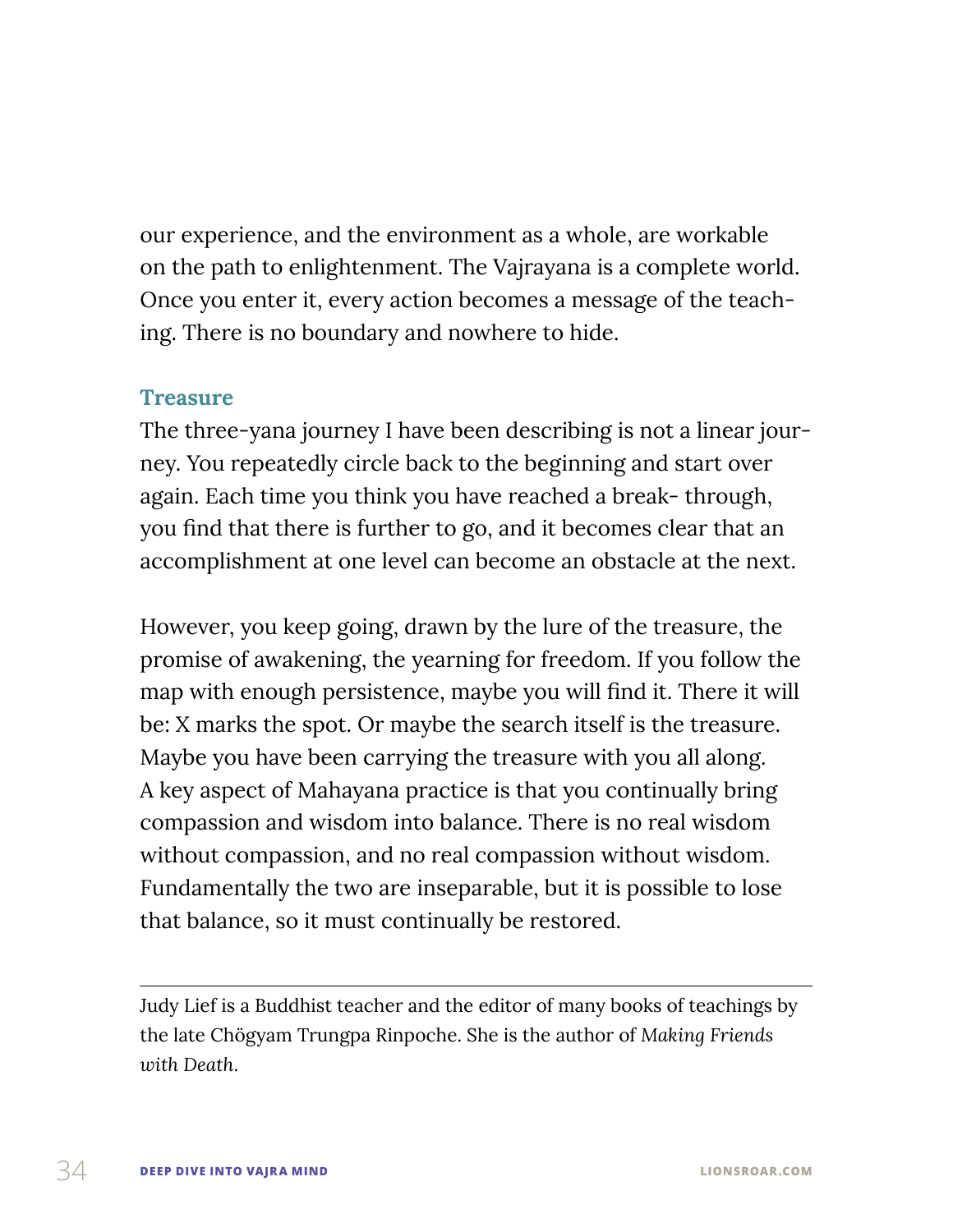### **Oh Tara, Protect Us**

Vajrayana practitioners supplicate deities and buddhas to help clear obstacles on the path. In this teaching, Thubten Chodron comments on a prayer to the *buddha* Tara to protect us from the eight dangers.

Tara is one of the most beloved buddhas in Tibetan Buddhism. Her name means "the liberator." She liberates us from ignorance, which is the root of cyclic existence, and from self-centered thought, which impedes us from attaining the full awakening of a buddha. She also liberates us from the eight dangers, each of which has an outer and inner aspect: the lion of arrogance, elephant of ignorance, fire of anger, snake of jealousy, thieves of wrong views, chain of miserliness, flood of attachment, and carnivorous demon of doubt.

How does Tara liberate and protect us from danger? It is not by swooping down and carrying us away to heaven or by making a problematic situation magically disappear. Enlightened beings cannot take our defilements away, like pulling a thorn from our foot. Nor can they give us their realizations, like pouring water into an empty bowl. The fundamental way Tara—or any other buddha—benefits sentient beings is by teaching us the dharma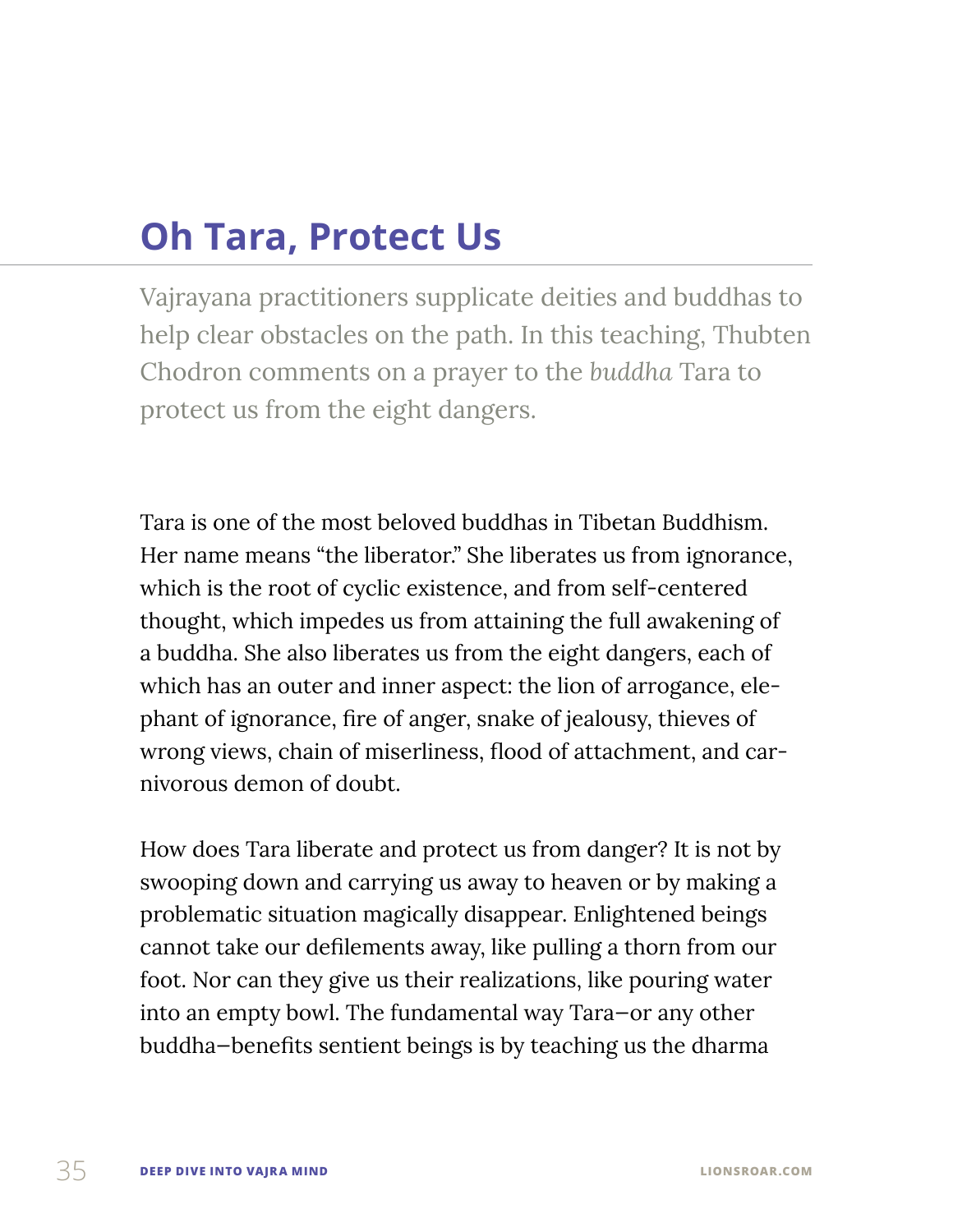and inspiring us to investigate its meaning so we reach a correct understanding. She then guides us in meditation practice so we generate transformative realizations.

Through practicing what we learn, we generate the wisdom that realizes emptiness, and through meditating on emptiness, we cleanse our minds of defilements and actualize the cessation of suffering.

When requesting Tara to free us, we are actually calling upon our inner Tara—the seeds of our own wisdom and compassion. As we gradually cultivate these qualities, they protect us from the damage inflicted by the disturbing emotions.

Tara liberates us by embodying all the realizations of the path. Visualizing her emerald-green form made of light, we contemplate the path and internalize its meaning, as each aspect of her form represents an aspect of the path to awakening. Tara also liberates us by being a role model. Formerly a princess who was told to pray to be reborn as a man, she attained full awakening in a woman's body, encouraging us to overcome whatever prejudice, discrimination, or discouragement we may encounter.

The following verses requesting Tara to protect us from the eight dangers are from "A Crown Ornament for the Wise," a hymn to Tara composed by Gyalwa Gendun Drubpa, the First Dalai Lama.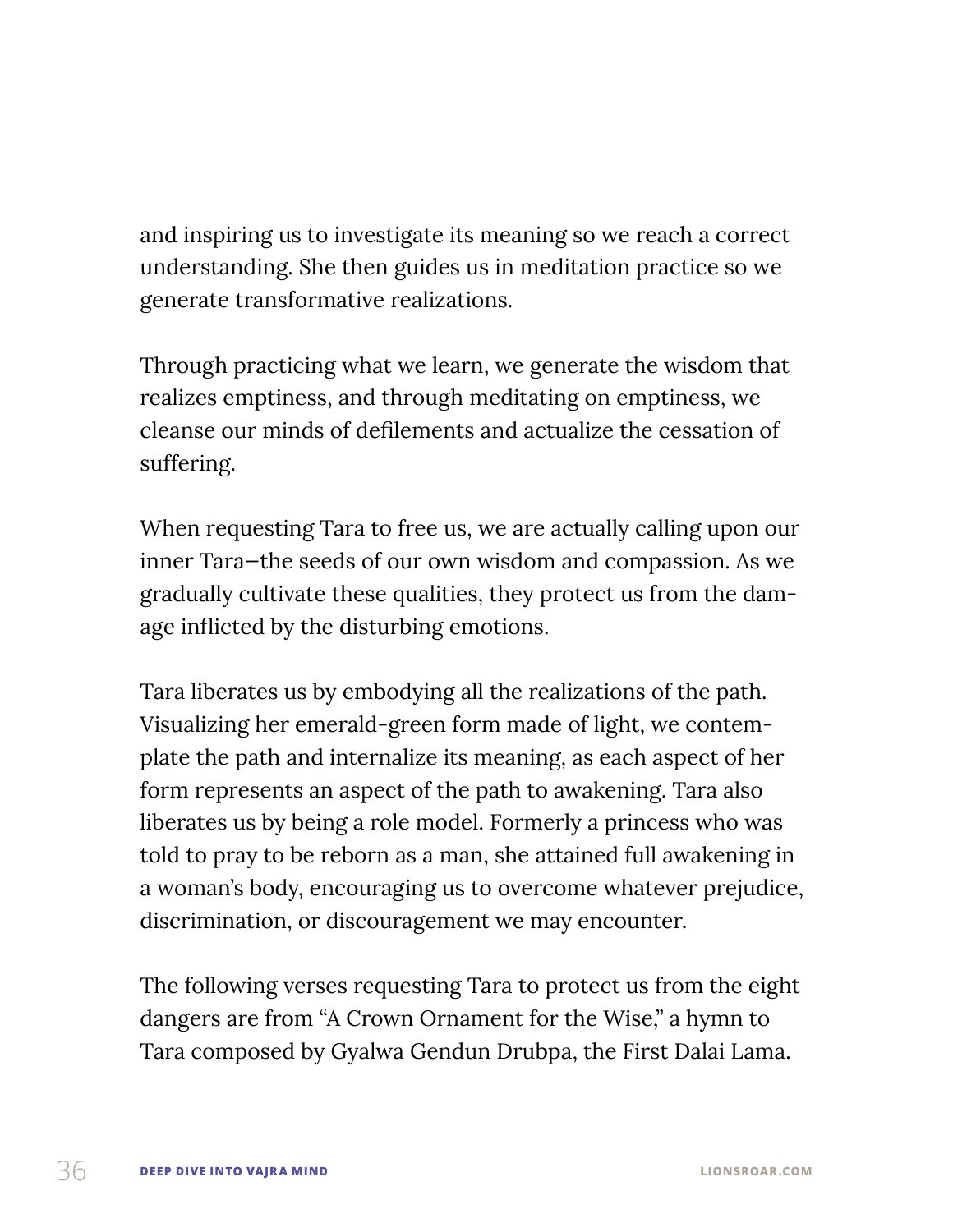Dwelling in the mountains of wrong views of selfhood, Puffed up with holding itself superior, It claws other beings with contempt: The lion of arrogance—please protect us from this danger!

Just as lions strut in mountainous areas, our arrogance dwells in wrong views concerning the nature of the "I" or "self." Although the "I" is dependent, ignorance apprehends it as existing independent of all other factors. This wrong view is the root of our suffering in cyclic existence.

Holding an unrealistic view of how we exist, we then compare ourselves with others, becoming puffed up over those whom we deem inferior, jealous of those we consider superior, and competitive with equals. Our arrogance begets contempt, which, like a lion's claws, causes harm. These harmful actions perpetuate our rebirth in unfortunate states of existence. Meanwhile, our arrogance prevents us from recognizing our predicament in cyclic existence.

The wisdom that realizes the emptiness of inherent existence is the ultimate antidote to all eight inner dangers, for it sees the true nature of the self—that it is empty of independent or inherent existence. However, since this realization takes time to generate and is difficult to gain, we use other, easier antidotes in the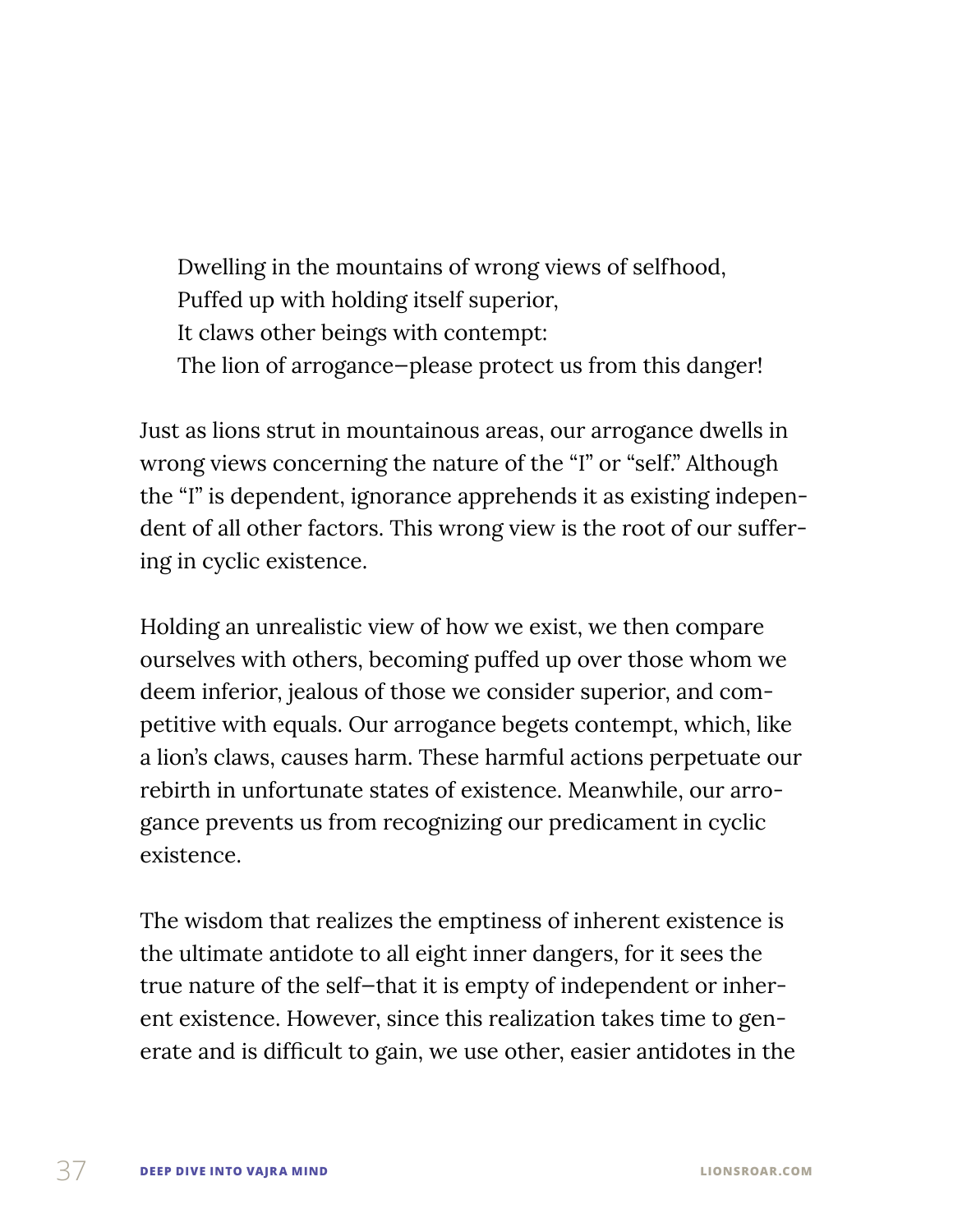meantime. These temporary antidotes correspond to each particular affliction. In the case of arrogance, we contemplate a difficult topic, such as the twelve sources or eighteen elements, which is essential to understand but difficult to comprehend. Recognizing how limited our current understanding is makes us less arrogant.

Another antidote is to reflect that everything we know and every talent and ability we have comes from the kindness of others. People taught and coached us; they encouraged us in all areas. Seeing this, how can we be arrogant, thinking we are so special?

Bowing to the three jewels further helps counteract arrogance. While bowing, we contemplate the qualities of the three jewels so respect and admiration grow in our minds. Physically lying on the ground with our face on the floor induces humility and the relinquishing of ego, making us receptive students. Our heart becomes lighter; we are able to laugh at our foibles, and we are no longer fearful of others "finding us out."

Untamed by the sharp hooks of mindfulness and introspective awareness,

- Dulled by the maddening liquor of sensual pleasures,
- It enters wrong paths and shows its harmful tusks:
- The elephant of ignorance—protect us from this danger!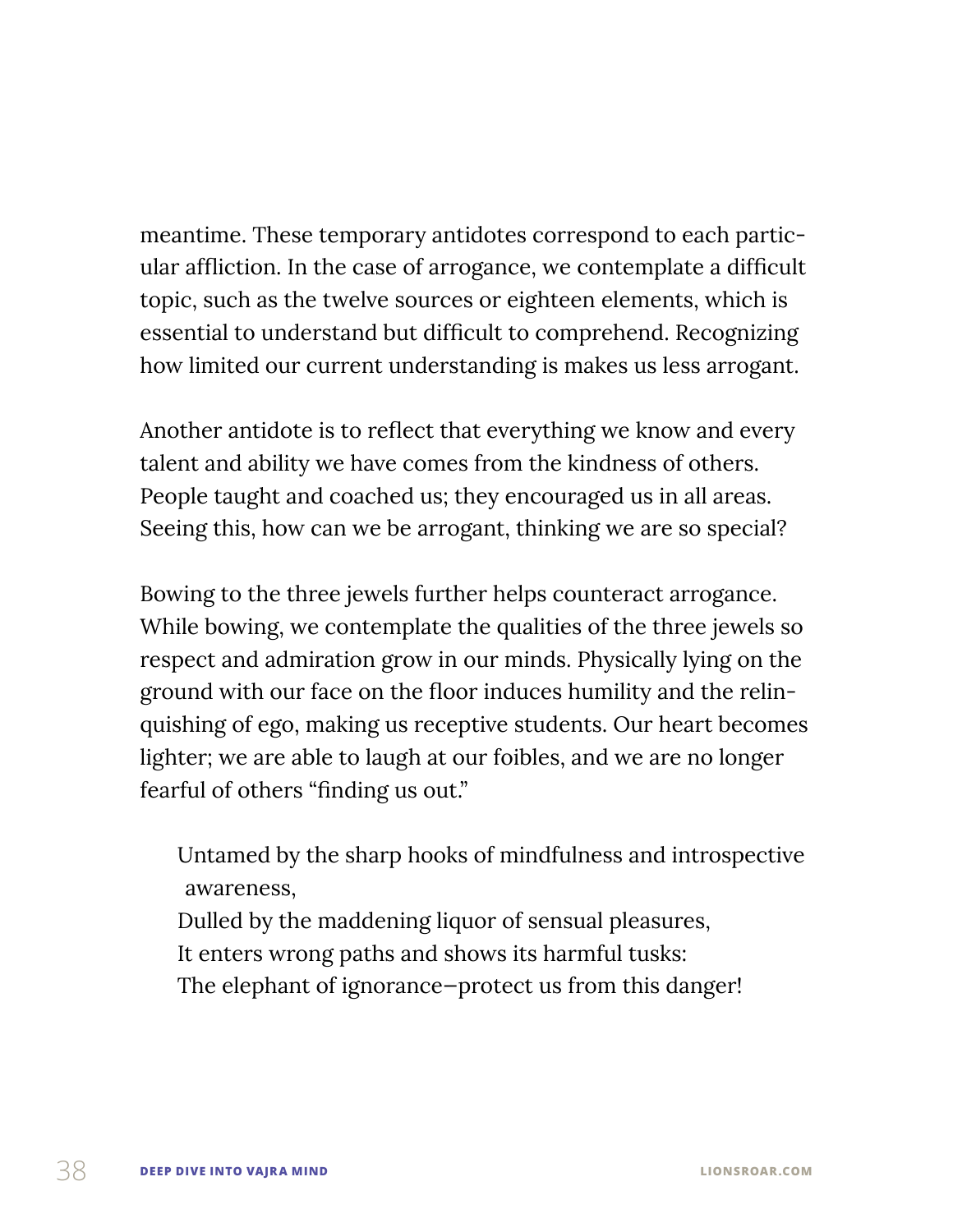Powerful and out of control, a mad elephant terrorizes all in its path. Similarly, uncontrolled emotions, which stem from ignorance, lead to a chaotic life that lacks clear priorities. Intoxicated by ignorant attachment to sense pleasures, we do whatever is necessary to procure what we seek. Ignorance takes us down wrong paths that lead only to confusion and suffering.

When petitioning Tara for protection, we call forth our own powers of mindfulness and introspective awareness, two active mental factors that perform special functions in the mind. Like a tamer who knows how to subdue a wild elephant and harness its energy for constructive purposes, these mental factors lead us to ethical behavior and meditative concentration. The Sanskrit word that is translated as "mindfulness" can also be translated as "remember" or "memory." So with respect to ethical conduct, mindfulness remembers our precepts and holds our values, and introspective awareness enables us to see if we are living within them. In the context of meditation, mindfulness is what focuses on the object of meditation and holds it so it is not forgotten, and introspective awareness is like a spy—a corner of our mind that investigates whether distraction, dullness, or excitement has set in, interfering with our meditation.

Driven by the wind of inappropriate attention, Billowing forth swirling smoke—clouds of misconduct, It has the power to burn down forests of goodness: The fire of anger—protect us from this danger!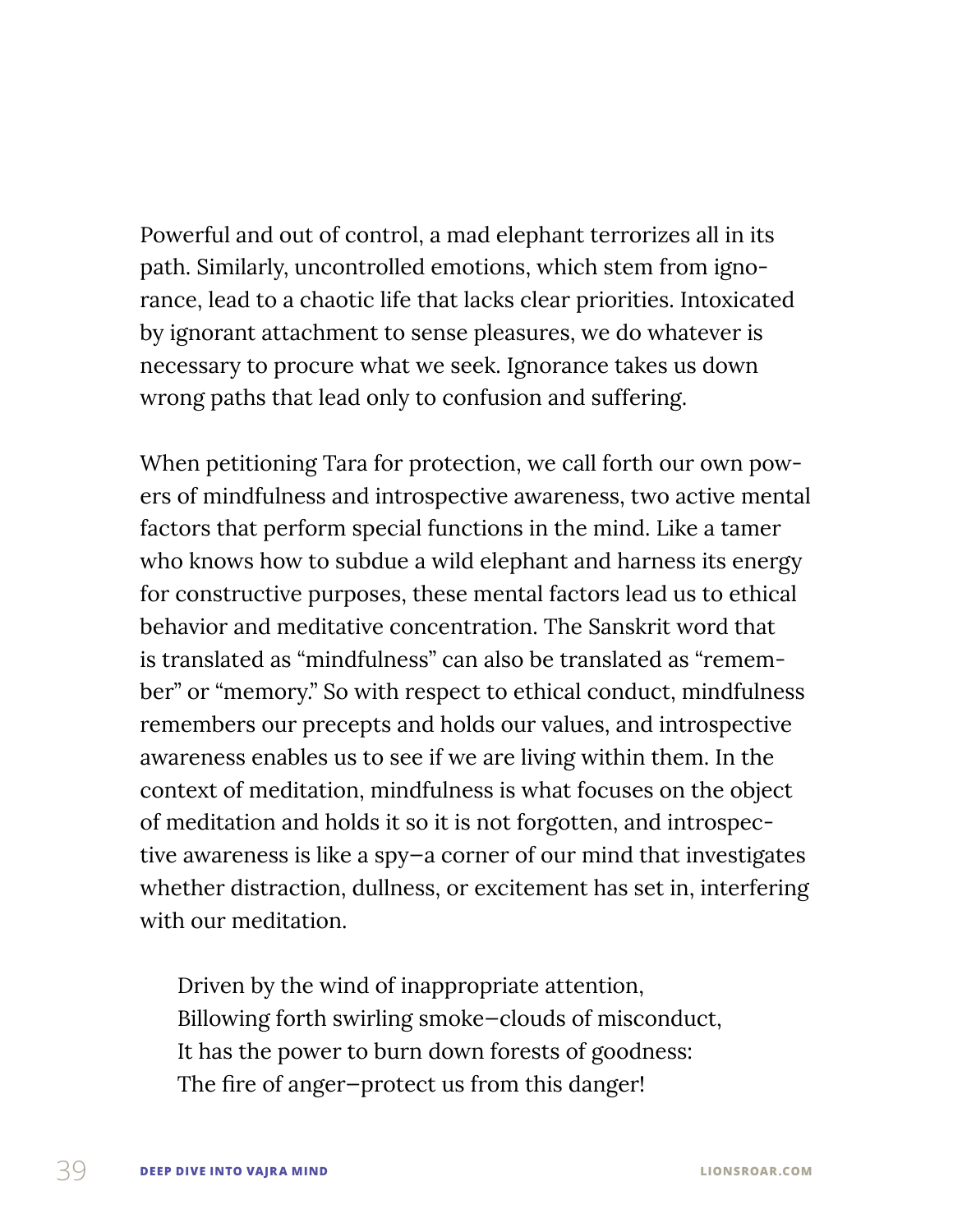Like a raging fire, anger begins with a tiny spark. Fueled by the wind of inappropriate attention that focuses on the negative qualities of someone or something, often exaggerating them, anger flares up. Blazing, it destroys merit and creates destructive karma that ripens into suffering.

Fortitude, the ability to remain internally calm when confronting harm or suffering, is the antidote to anger. Fortitude does not entail passively giving in or foolishly condoning harm. Rather, it enables clear thinking, mental stability, and creative problem solving. We consider various courses of action and choose one that will bring the most benefit and least harm to everyone in the situation. With fortitude we act firmly, sometimes with peaceful strength, other times with assertive compassion.

Lurking in its dark pit of ignorance, Unable to bear the wealth and excellence of others, It swiftly injects them with its cruel poison: The snake of jealousy—protect us from this danger!

Jealousy, like other disturbing emotions, stems from ignorance of the nature of reality. Like a snake whose venom kills a healthy person, jealousy poisons the happiness and goodness of ourselves and others. Overcome by jealousy, we try to demolish the happiness and success of those we envy. But ultimately such behavior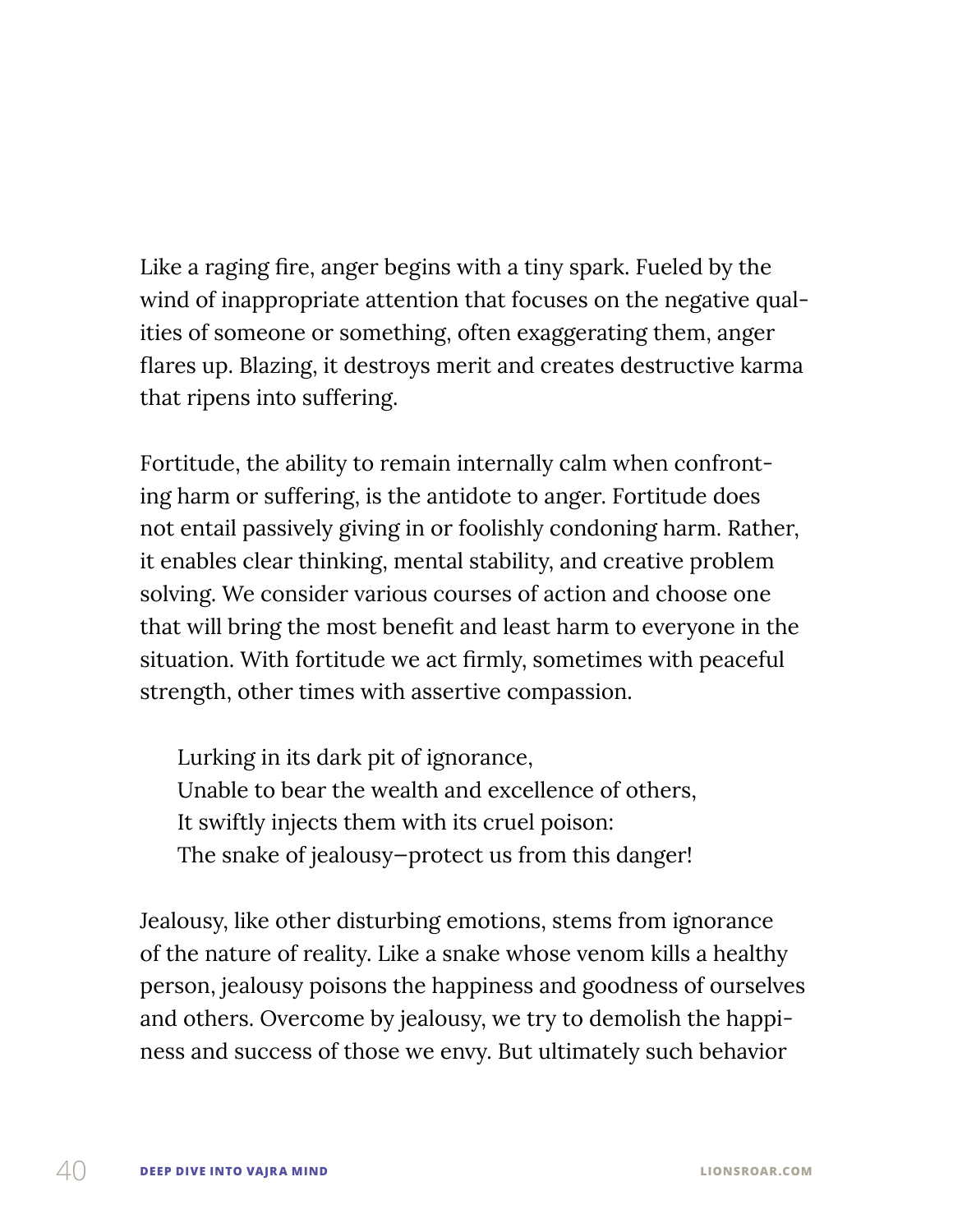is self-defeating, because even if we succeed, we do not feel good about ourselves when we undermine another's well-being. Such spiteful jealousy not only lessens our own self-respect, it also suffocates our mental peace.

Rejoicing in the happiness, talents, fortune, and good qualities of others is the antidote to jealousy. When others are happy or have good qualities, we might as well rejoice! There is so much suffering in the world; it would be foolish to wish that others be deprived of whatever happiness they have.

Rejoicing is the lazy person's way to create great merit. When we rejoice at others' virtues, we accumulate merit as if we had acted in those beneficial ways ourselves. Rejoicing spurs us along the path to awakening and also brings us immediate happiness.

Roaming the fearful wilds of inferior practice, And the barren wastes of absolutism and nihilism, They sack the towns and hermitages of benefit and bliss: The thieves of wrong views—protect us from this danger!

Just as we protect our treasured possessions from thieves, we must take care that our right views on important spiritual matters are safeguarded. Adhering to wrong views causes us to engage in practices that purportedly lead to awakening but actually do not. They leave us impoverished, stranded in a spiritual desert.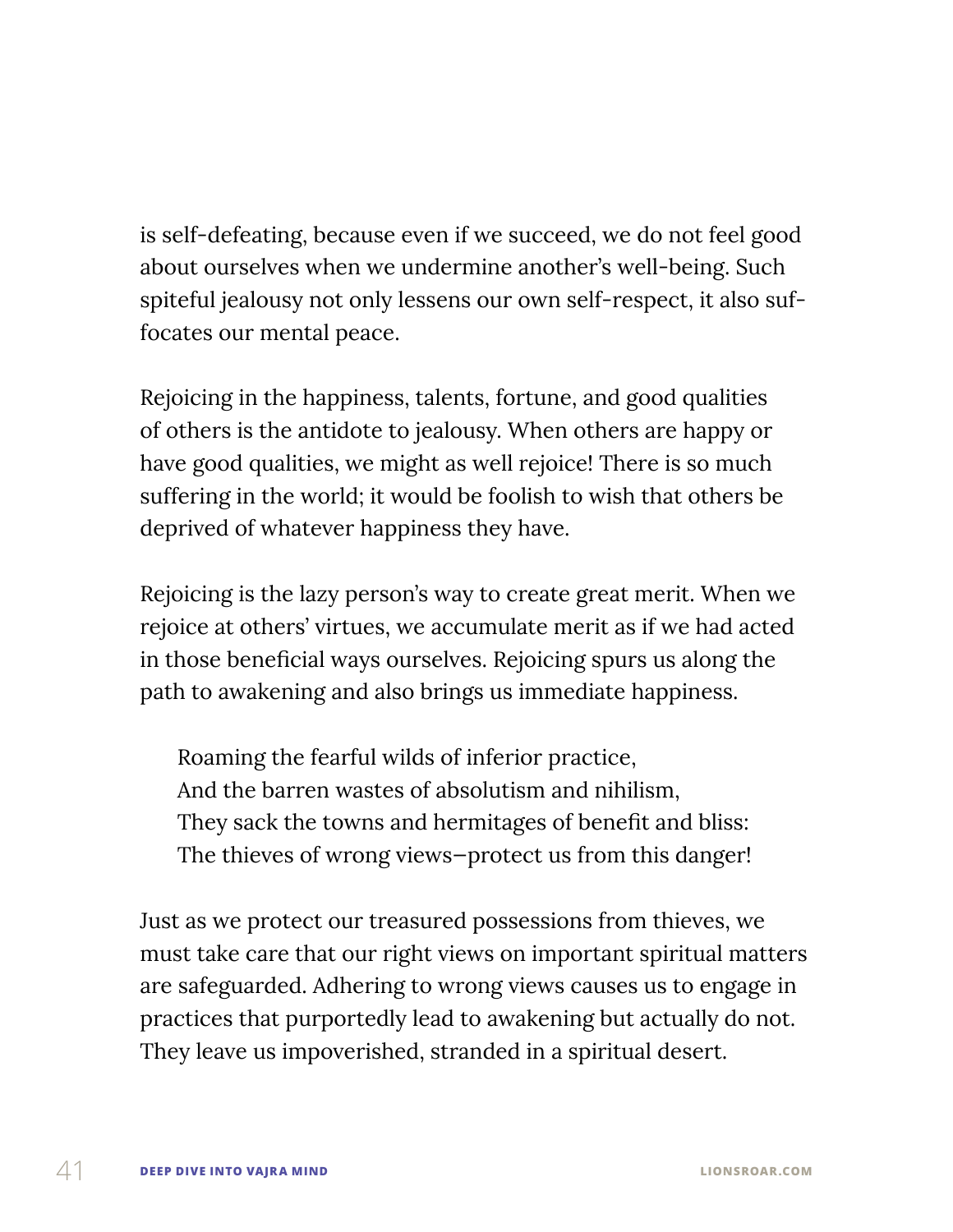We might be surprised to discover the number of wrong views we hold and the stubborn tenacity with which we hold them. When someone challenges our wrong views, we become upset and defensive. We may even disparage dharma teachings when they do not agree with our opinions.

The chief wrong views hold to the two extremes: absolutism and nihilism. Absolutism reifies the way in which phenomena exist, whereas nihilism negates aspects of their existence. While all persons and phenomena are empty of independent existence, absolutism holds that they exist independently, with their own inherent essence. Nihilism goes to the other extreme, disparaging the functioning of cause and effect. Adhering to either absolutism or nihilism prevents us from properly understanding both the ultimate nature and the conventional nature of phenomena. The Middle Way view enables us to distinguish accurately between what exists and what doesn't, and to know what to practice and what to abandon.

Binding embodied beings in the unbearable prison, Of cyclic existence with no freedom, It locks them in craving's tight embrace: The chain of miserliness—protect us from this danger!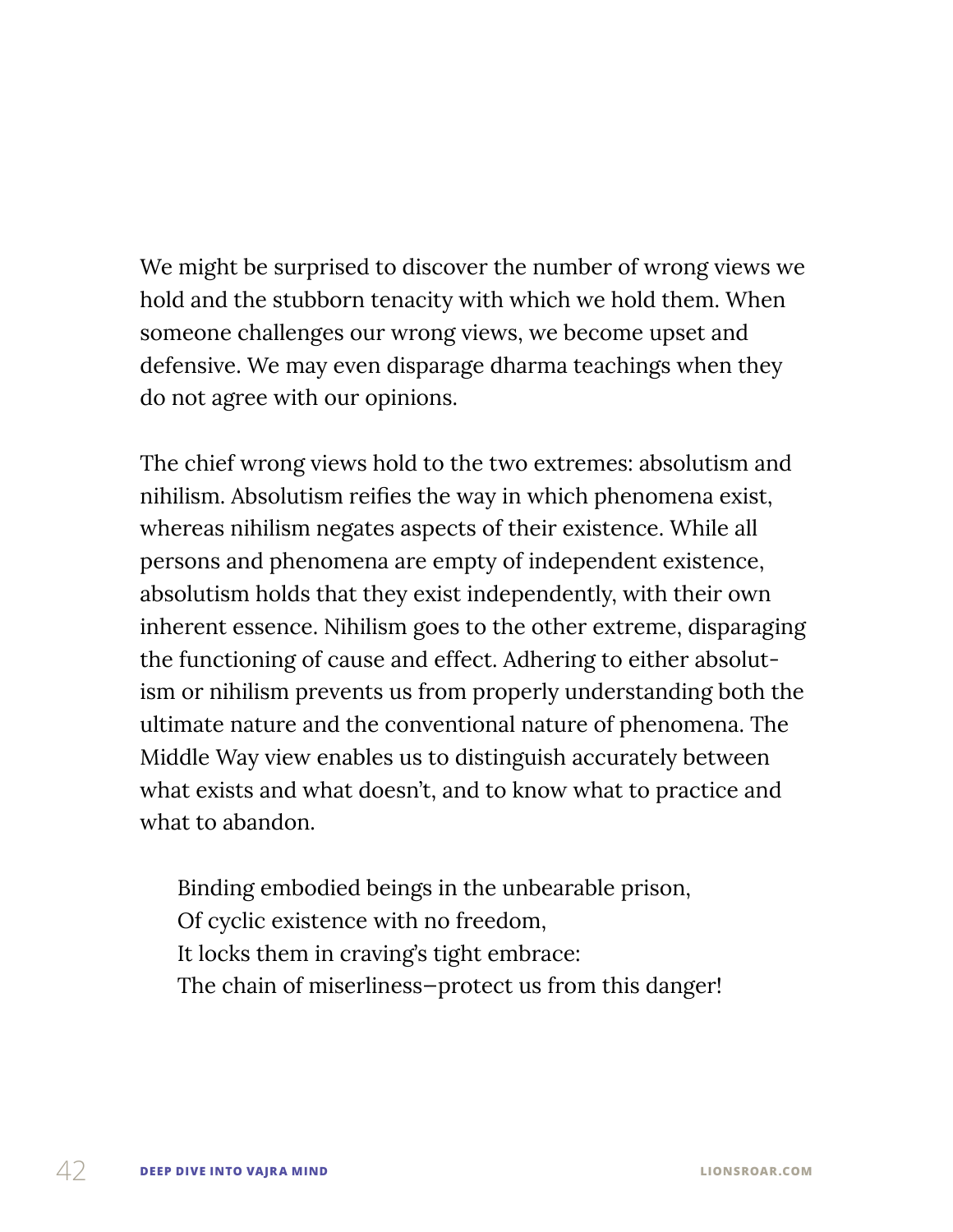Craving for the enjoyments of cyclic existence and the miserliness it produces chains us to suffering. We cling to our possessions, unable to part with them, and hoard our knowledge.

It's easy to think we're generous and magnanimous when we read this. We say to ourselves, "I'm not attached. I'd be happy to share whatever I have with others." But should somebody ask us for our lunch, we may respond, "No, I'm hungry!" Or if somebody took our shoes from outside the meditation hall, we would be upset.

Believing that possessions will bring us security in cyclic existence, we fear that if we give things to others, we won't have what we need. In fact, our miserliness keeps us bound in a prison of discontent. We constantly crave more and better, never satisfied with what we have.

Nonclinging and generosity are the antidotes to miserliness. With nonclinging we don't conceive of material possessions as a reliable source of happiness or as an indicator of success. We discover contentment, a rare "commodity" in our materialistic society. Contentment allows us to cultivate the love that wishes others to have happiness, which in turn stimulates the mind that takes delight in giving. Giving with an open heart brings us joy and directly benefits others.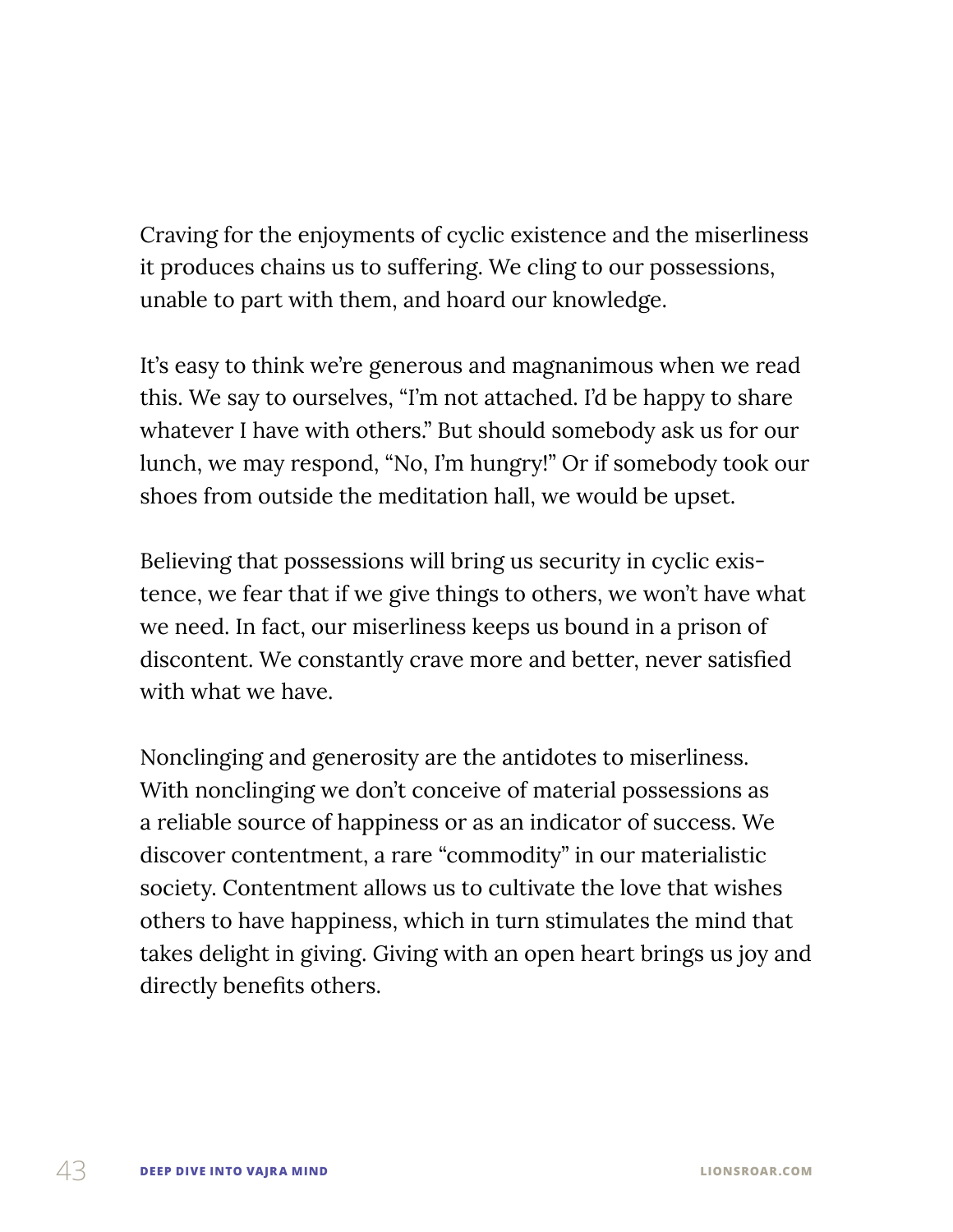

Sweeping us in the torrent of cyclic existence so hard to cross, Where, conditioned by the propelling winds of karma, We are tossed in the waves of birth, aging, sickness, and death: The flood of attachment—protect us from this danger!

Like a flood, attachment sweeps over us, propelling us helplessly into the stormy ocean of cyclic existence. Under the influence of attachment to people, possessions, praise, power, and reputation, we harm others to get what we want. Our destructive actions create conflict and leave karmic seeds that produce suffering later on. In addition, at the time of death, strong attachment arises and we cling to our body and life. When we realize we cannot hold on to them, attachment then grasps another body and life, and rebirth occurs.

The mind of attachment is narrow and limited. We become obsessed with the object of our attachment; we worry about not getting it and fear losing it once we have it. Drowning in the flood of attachment, we are unable to abide in satisfaction and peace.

We need a guiding star to find our way across the dark seas of the disturbing emotions. The Sanskrit noun tara means "star," and the verb trri means "to guide across" or "to cross over." The dharma is our raft, and Tara is the star guiding us across cyclic existence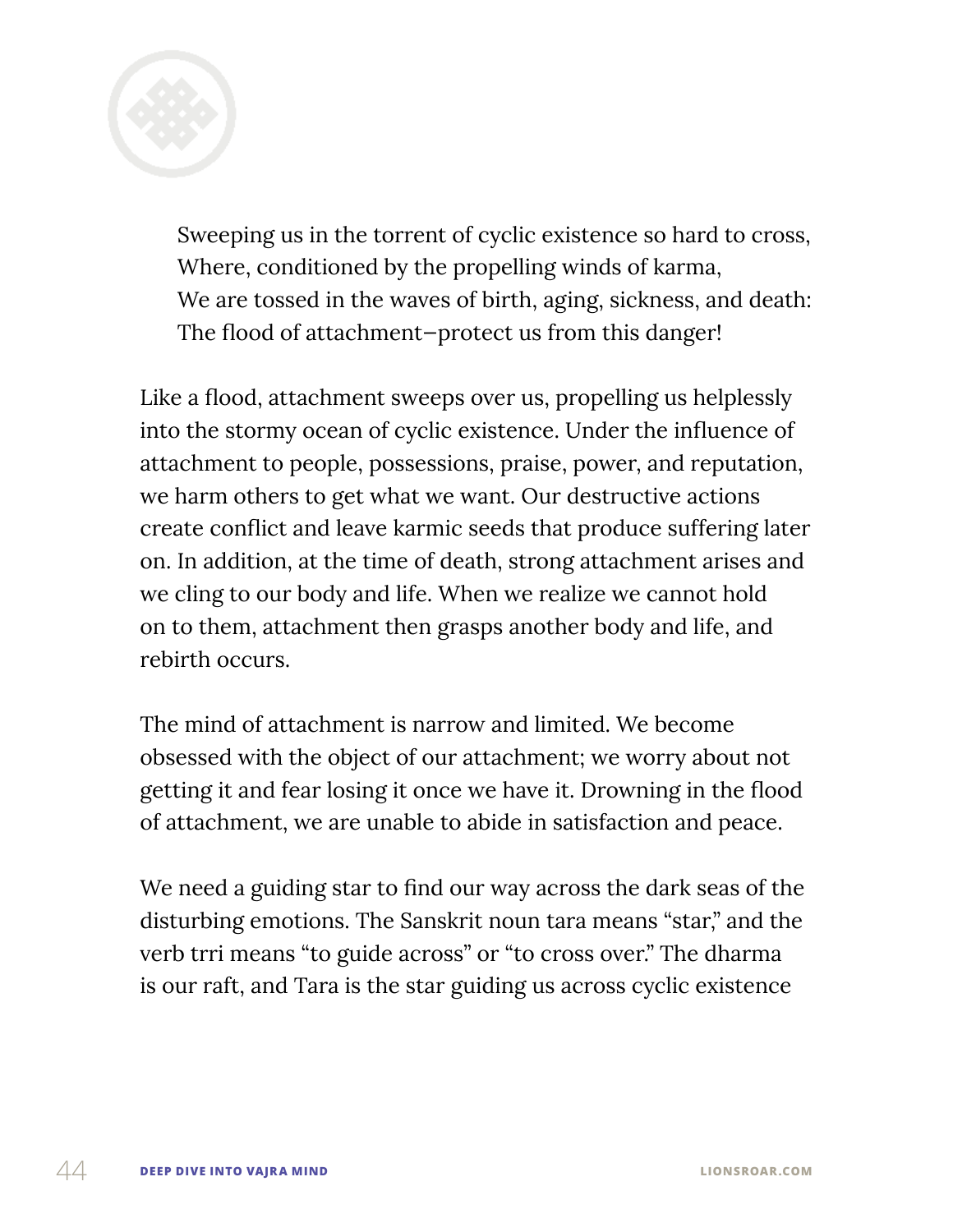to the other shore, nirvana. But Tara can't do it alone. We must listen, reflect, and meditate on the teachings and transform our mind.

Contemplating our transient nature is an excellent antidote to attachment. Seeing that the things we cling to change moment by moment, we know that they will not last long and thus are not reliable sources of happiness. Turning away from their deceptive lure, we have more time to familiarize our minds with bodhicitta and wisdom, progressing along the stages of the bodhisattva path to buddhahood.

Reflecting on the disadvantages of cyclic existence is another antidote. If a prisoner believes that prison life isn't that bad, he will have no interest in freeing himself. Similarly, as long as we believe cyclic existence to be comfortable, we won't seek liberation. For this reason, in the four noble truths, the Buddha asked us first to reflect on the unsatisfactory nature of our existence and its causes so we might seek their cessation and the path leading to that state of peace.

Roaming in the space of darkest confusion, Tormenting those who strive for ultimate aims, It is viciously lethal to liberation: The carnivorous demon of doubt—protect us from this danger!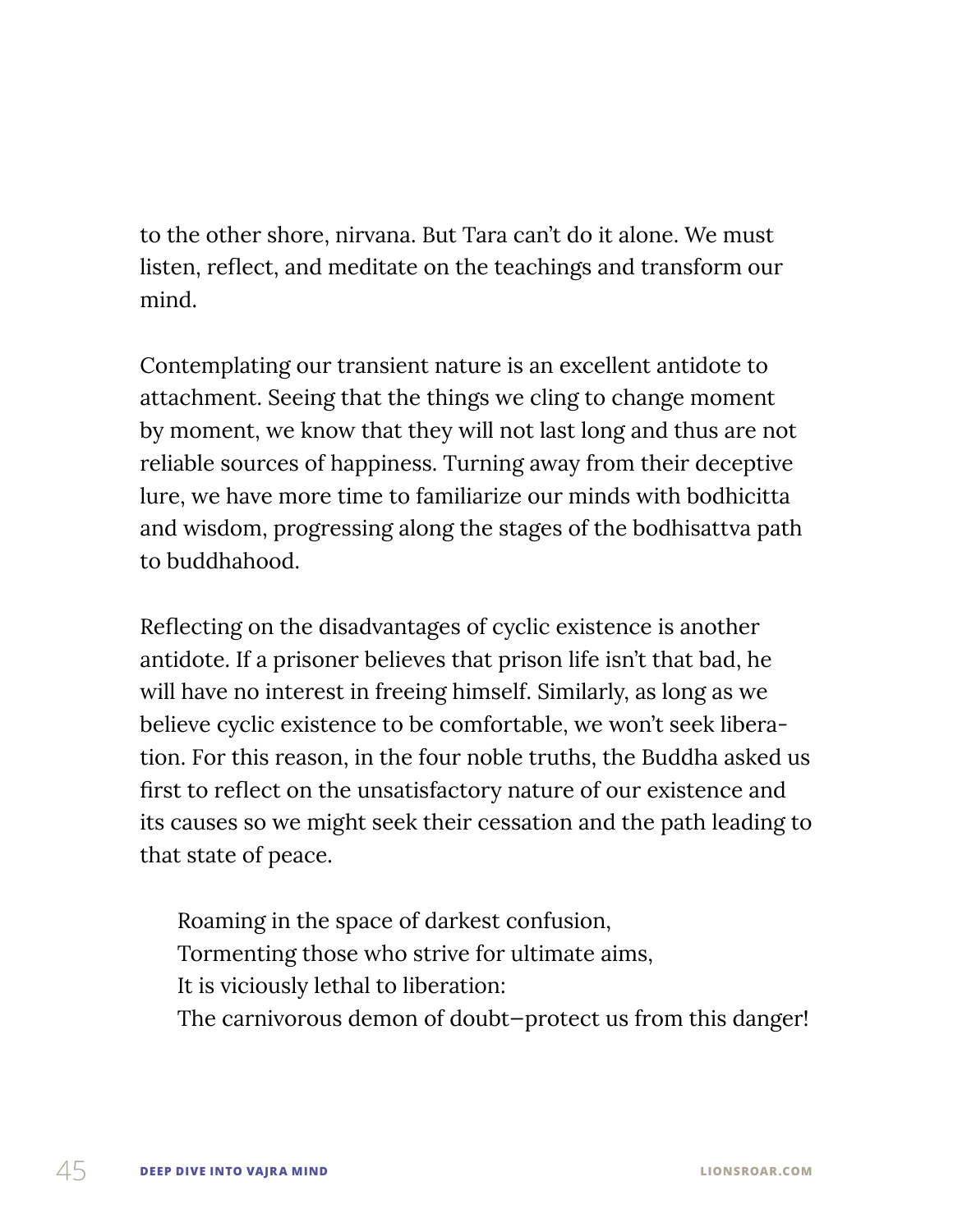There are various types of doubt, and not all of them are obstructive. The doubt that is curious and open-minded propels us to learn, examine, and clarify the meaning of a teaching; it aids us on the path. However, the doubt that dwells in confusion and leans toward wrong views causes our mind to spiral in circles of its own making and immobilizes us spiritually. Resembling a carnivorous demon, it destroys our chance for liberation.

If our mind is spinning in skeptical doubt, when we start to do a practice, we doubt its efficacy and quit doing it. Listening to teachings, we doubt their authenticity and stop attending. We doubt our ability to practice, the ability of our teacher to guide us, the possibility of awakening. Unable to resolve our doubts, we remain stuck and tormented. This demon of doubt obstructs our chance to attain liberation and full awakening.

To counteract doubt, we must first stop the flurry of contradictory thoughts and calm our mind. Meditating on the breath dispels discursive thoughts and focuses our attention. A settled mind can distinguish important issues that need consideration from nonsensical, doubting thoughts.

Next, we must study the Buddha's teachings and train our minds in reasoning so we are able to think clearly. In this way, we investigate the teachings, draw out their deeper meanings, and reach correct conclusions. For this reason, Tibetan monastics spend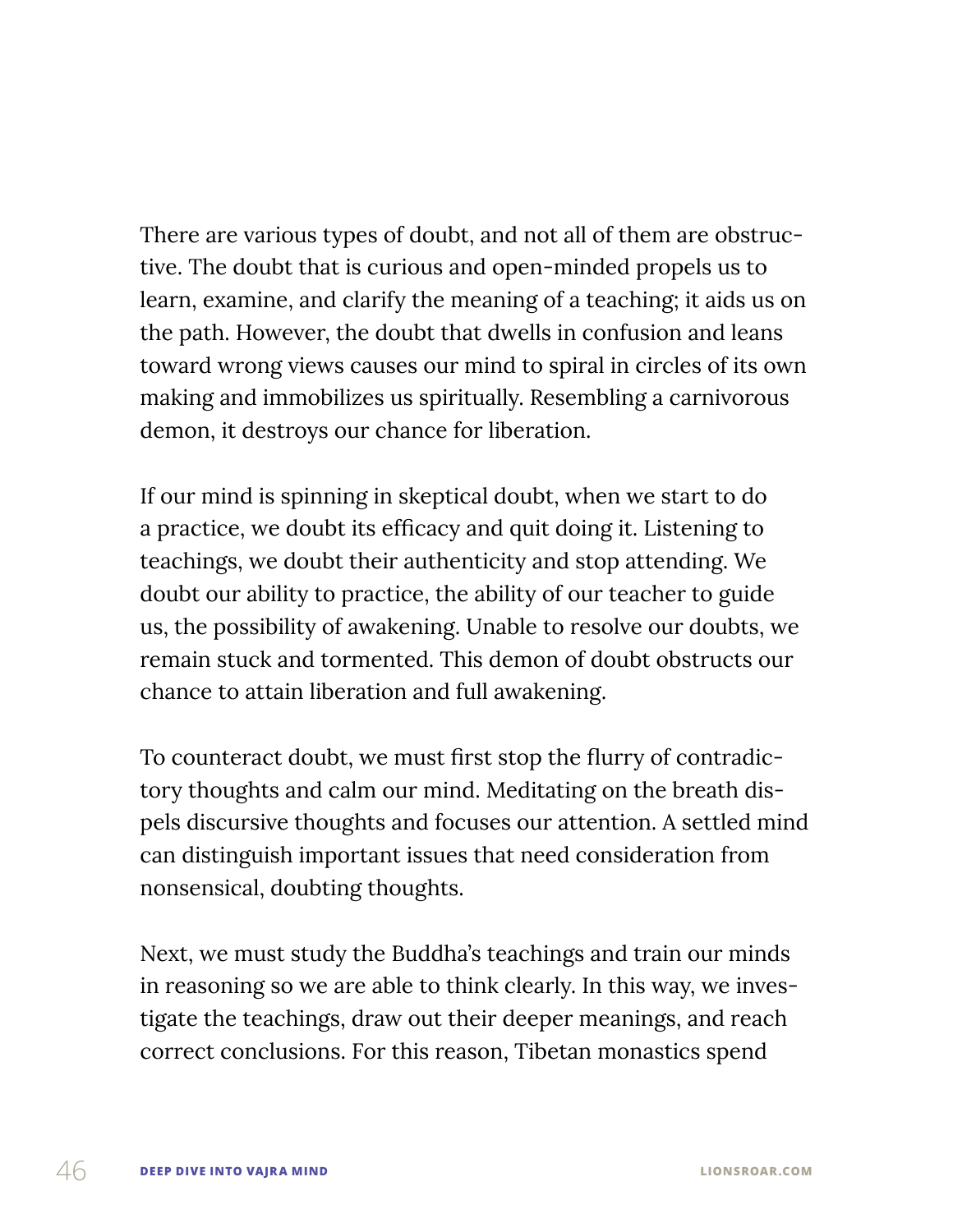years debating and discussing the scriptures. Although we may not engage in formal debate, discussing topics with dharma friends fulfills the same purpose. We can clarify what we believe and practice accordingly.

These are the eight dangers from which Tara protects us. In addition to meditating and applying the antidotes described above, we can visualize Tara in front of us. The green light radiating from her flows into us, filling our body/mind, purifying and eliminating the disturbing emotions and the destructive karma we have created under their influence. Tara's blissful green light fills the universe and all the beings within it, liberating them from the eight dangers and enhancing their love, compassion, and wisdom.

Through these praises and requests to you, Quell conditions unfavorable for dharma practice, And let us have long life, merit, glory, plenty, And other conducive conditions as we wish!

By meditating on Tara and applying the antidotes to the eight dangers in order to benefit all beings, we create tremendous merit. Directing how we want it to ripen, we then dedicate it: first, for all sentient beings to be free from conditions hindering dharma practice, such as poor health, poverty, and cynicism; and second, to meet all conditions conducive for actualizing the path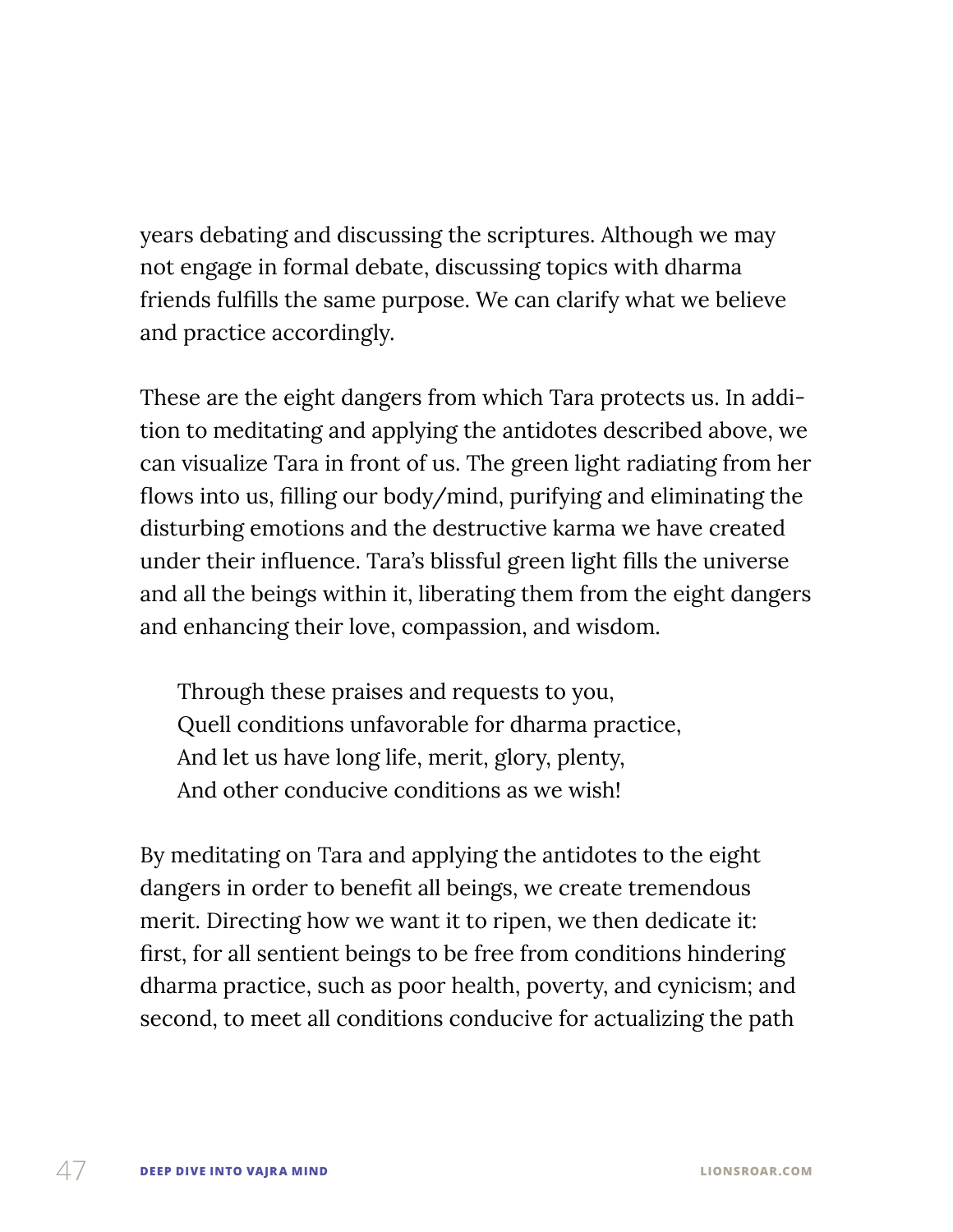

to awakening, such as long life, requisites for life, the guidance of kind and wise spiritual mentors, and suitable circumstances for study and practice.

Although the above verses are phrased in the manner of supplicating Tara to protect us from the various dangers, we must remember that Tara is not an inherently existent external deity. Like all persons and phenomena, she exists dependently and is empty of inherent existence. Although all beings who have become Tara are free from limitations from their side to help others, they are not omnipotent. They can teach, guide, and inspire us only to the extent that we are receptive. Reciting and contemplating these verses opens our minds and hearts to practice their meaning. The more we generate impartial love and compassion for all beings, the more Tara can influence us. The greater our wisdom of the ultimate nature, the more Tara can inspire us to deepen our realizations.

Ordained as a Tibetan Buddhist nun in 1977, Venerable THubten chodron is an author, teacher, and the founder and abbess of Sravasti Abbey.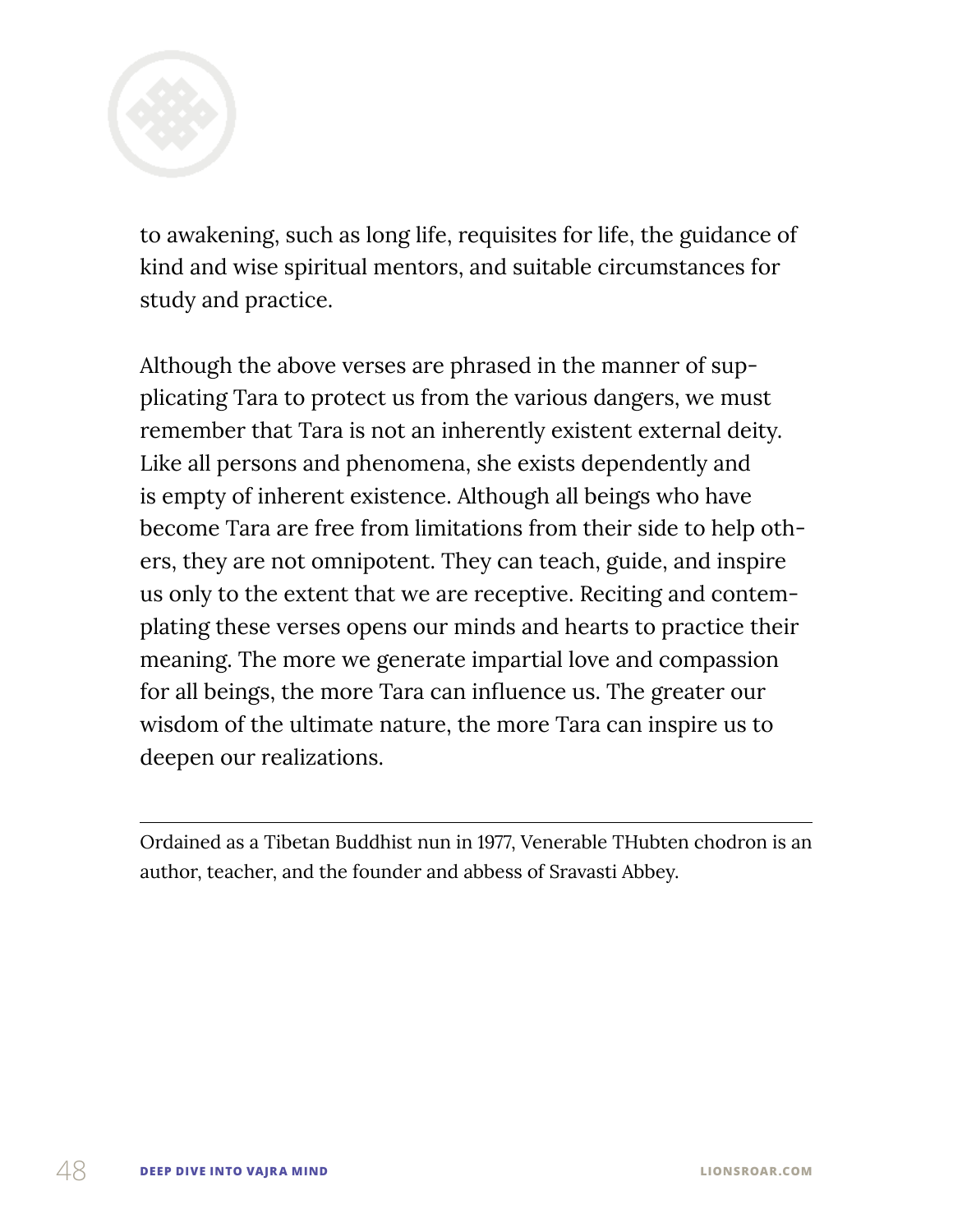## **Fully Engaged in Body, Speech, and Mind**

Anne C.Klein on the foundational practices of Dzogchen, through which we can meet the dharma with our entire being and dissolve conceptual mind into the "great expanse" that is liberation.

Is there a paradox at work in the dharma? We enter practice because we want something—peace, liberation, openhearted presence. We learn that in order to get these we must do certain things. So we make effort. But we cannot really accomplish what we wish through effort. Effort can even be an obstacle.

We want the most profound, most penetrating, most efficacious practices, and we want them so much and in such habitual ways that we don't always recognize what they are when we have them. Moreover, we tend to want them with our heads, or out of our emotional distress. Certain kinds of wanting prevent our opening to something more profound than ordinary wanting, to the kind of deep longing that makes us truly receptive.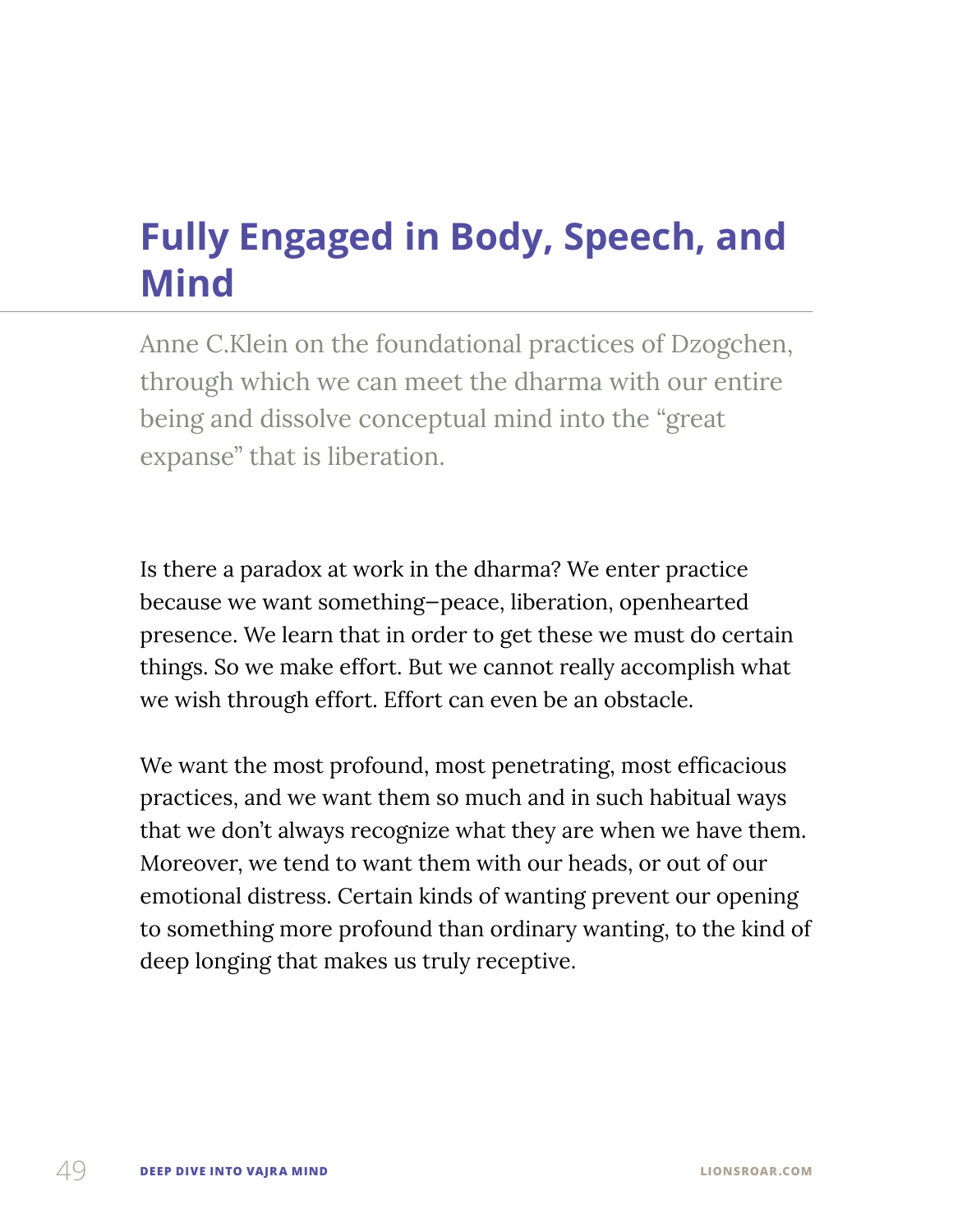Although this tension is natural, even inevitable, our most vibrant contact with the teachings does not occur through effort or narrow wanting. It comes when we meet the teachings in our body and being with an open heart-mind. We can't actually do anything about this tricky setup. We can, however, sit with it and gradually allow a shift to take place. This shift is not simply a change of ideas but a shift in our being. And practice is crucial for setting this shift in motion, even if practice itself cannot make it happen.

One can look more closely at this interesting matter through noting how Dzogchen ("Great Completeness" or "Great Perfection") traditions work with this conundrum. Dzogchen equates any type of thinking, or even the presence of a thought-image, with a conceptual mind. And all conceptual minds are, by definition, effortful. Such a mind, Dzogchen teachers emphasize, will never contact the effortless state of liberation. Yet one must begin somehow, so one begins with foundational practices, known as ngöndro. These are practices that have traditionally provided entry to, and a vital foundation for, Dzogchen and other tantric paths. Looking closely at a few elements of these practices, we find crucial clues on how to meet the tricky situation of effort and non-effort, which affects practitioners across a broad band of traditions.

Clues to the release of the apparent paradox of effort come not only in the practices designed to melt away conception, but also in profound stories about the transmission of those practices.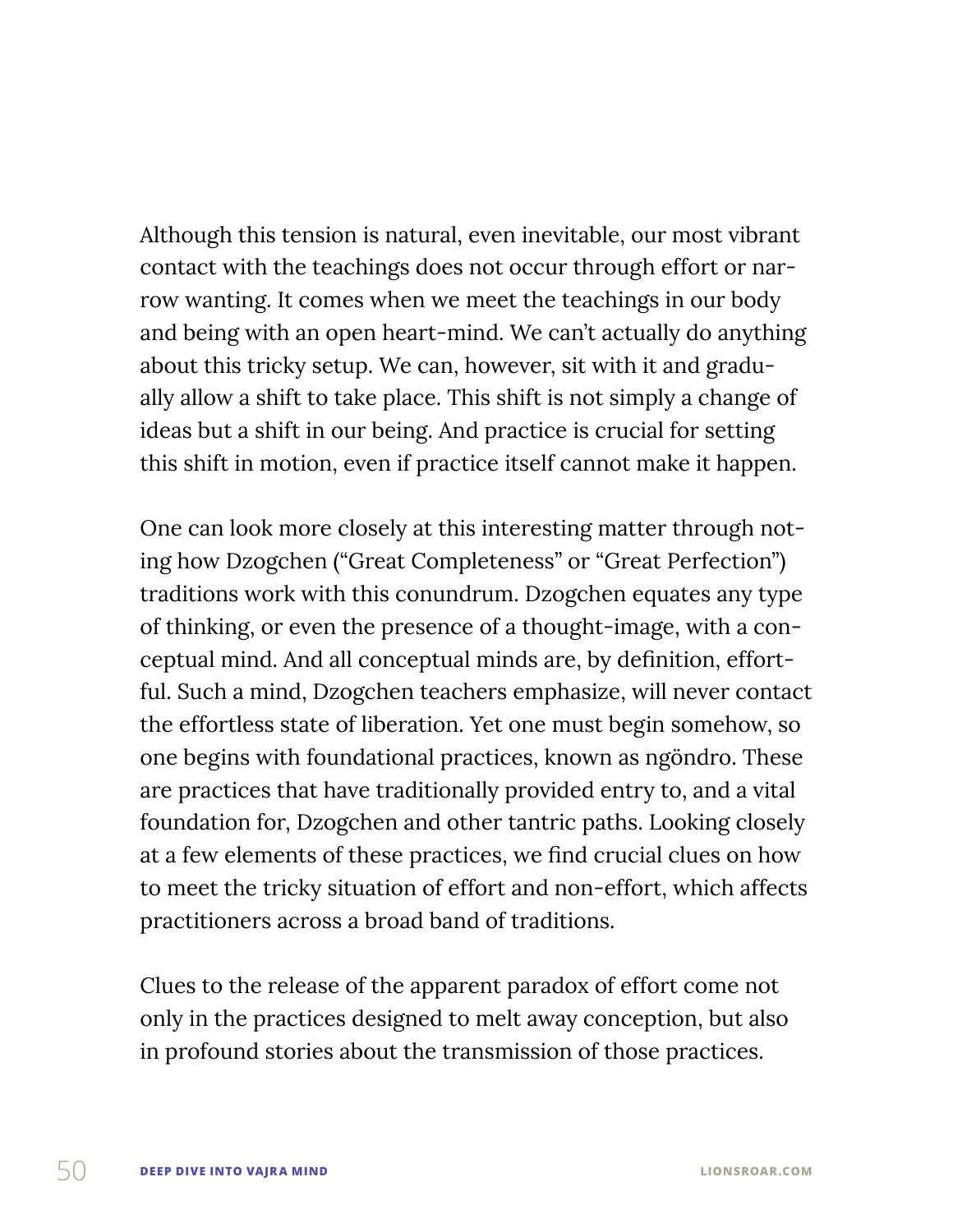The practices are what you do until you realize the story is true. Sometimes we are so focused on doing a practice "right" that we don't pay much attention to what created that practice in the first place and how it was transmitted. In oral and also in written teachings in Tibet, there are always stories of how the text or instruction one is receiving first emerged. In fact these stories are usually told before the practice itself is unveiled, and then more stories unfold as further explanation is given. As I look for clues about the deep structure of practice, I find these stories profoundly instructive. They have helped me begin to untie the paradoxical knot of effort and letting be.

These stories speak deeply to the entire dimensions of body, mind and energy. Therefore, they connect directly to foundational practices. This is important to the extent that we are interested in discovering how we can meet the teachings with our being rather than with our usual wanting self. In other words, how we can absorb practices into ourselves, rather than holding them at arm's length, which is what happens when we wield them with effort.

The foundational practices of ngöndro are ways to bring body, speech and mind into increasing harmony with the "great expanse" talked about in the Dzogchen teachings. This expanse is another name for reality, for mind-nature, for the state of liberation. Its vastness challenges the cramped and reified self-images that temporarily obstruct our view of the whole. Finitudes of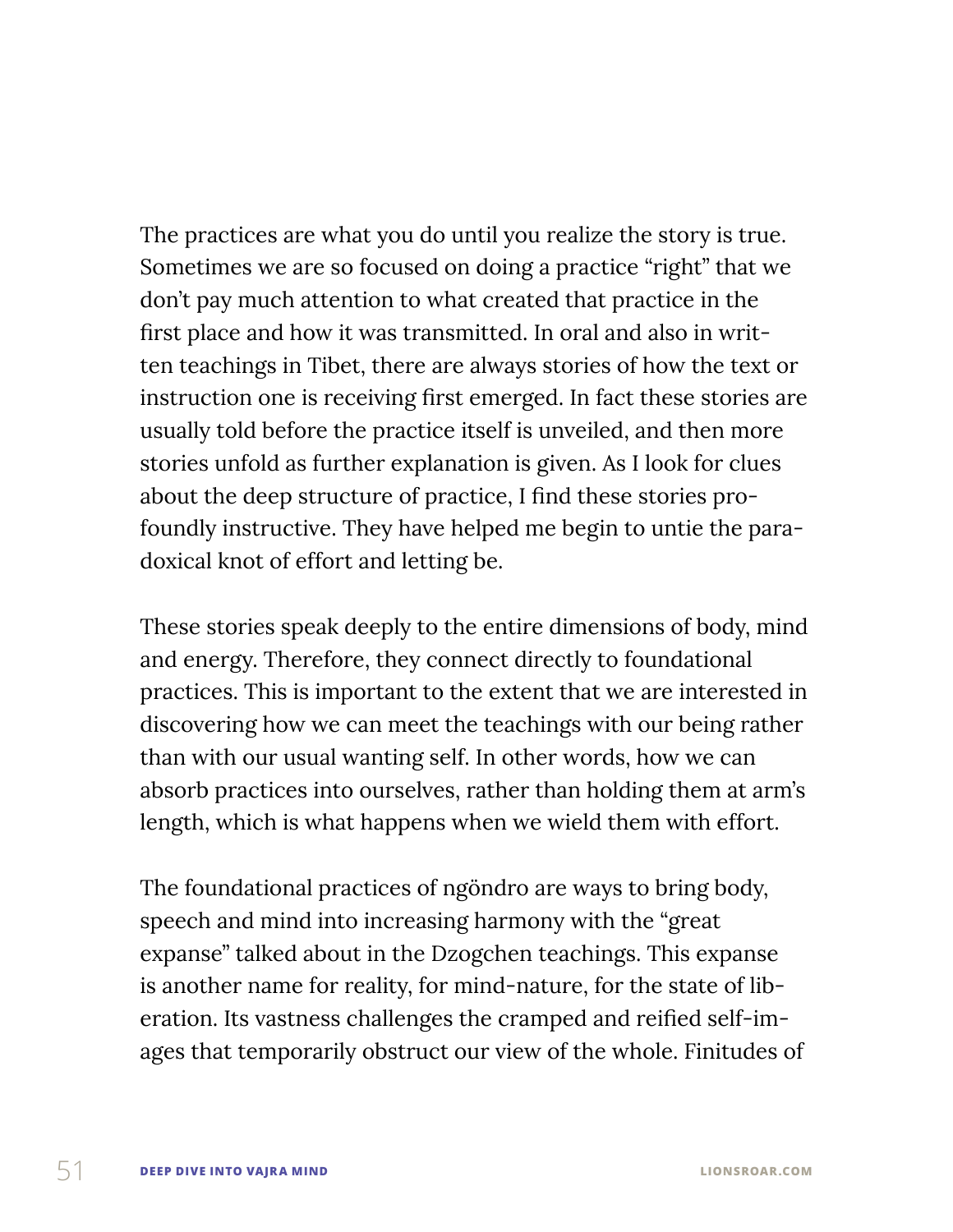any kind—the sense of being small, contained, an urgent rush of business, passions or plans—are simply conceptions. These conceptions are both the cause and the effect of energetic holdings in the body. The foundational practices illuminate these holdings and, finally, lead to their dissolution into that expanse. As my teacher Khetsun Sangpo Rinpoche has said, "Like a fire burning fuel, the mind consumes conception by working with it."

In the Tibetan traditions, teaching and practice sessions typically open with a reference to the foundational practices. Every lineage has its own variations, but the basic structure and principles of ngöndro are virtually identical across the Tibetan systems. The sequence usually begins, after an acknowledgement of one's guru or lineage and the intention to benefit all beings, with the Four Thoughts. These four are reflections on (1) the preciousness of one's own life, (2) its fragility and the uncertainty of death's timing, (3) the inexorable nature of karma, and (4) the impossibility of avoiding suffering so long as ignorance keeps one in samsara. In addition, there are two other contemplations: (5) the benefits of liberation compared to life in samsara and (6) the importance of a spiritual guide. These six are known as the outer foundational practices.

These six outer practices are combined with five inner practices, each of which needs to be repeated 100,000 times. The first inner foundational practice is refuge, which is accompanied by the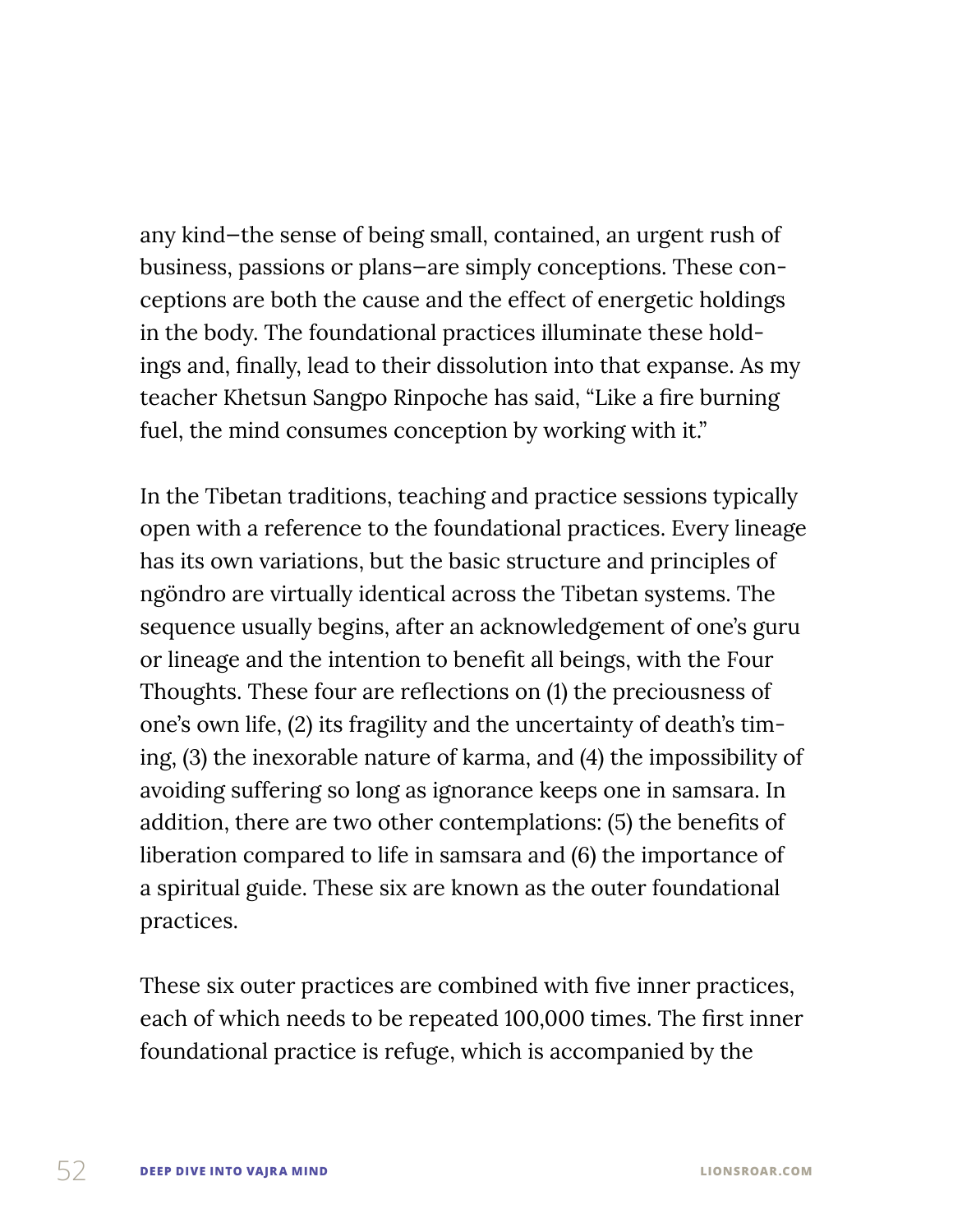second, prostrations. There are different styles of prostrations, but these variations can be summarized as "long" and "short." Both begin by touching facing palms to heart, crown, throat and heart again. In the long prostration one then stretches full-length to the floor, arms extended; in the short prostration, one touches the ground with the "five points" of head, two hands and two knees (the two feet already on the ground are not part of this count). Once practiced, this is a very fluid motion, further animated by the rhythm of the refuge recitation

The bodhicitta recitation, the third of the five practices, is repeated so as to strengthen one's intention to practice with a mind expansive enough to encompass the welfare of all living beings. The fourth practice is that of the hundred-syllable mantra associated with the radiant white Vajrasattva. It is said that Vajrasattva, whose name means "adamantine being," prayed that when he became enlightened he would have a special power to relieve beings of the obstructions to their enlightenment. Fifth is the mandala offering, in which one symbolically offers up all of one's wealth, possessions and sense of one's world.

A special feature of the mandala offering in the Longchen Nyingthig ("The Heart Essence of the Vast Expanse," a cycle of Dzogchen teachings) is the offering of the three buddha bodies the enlightened dimensions of the emanation, resplendent and true aspects of enlightened beings. This in fact is an opportunity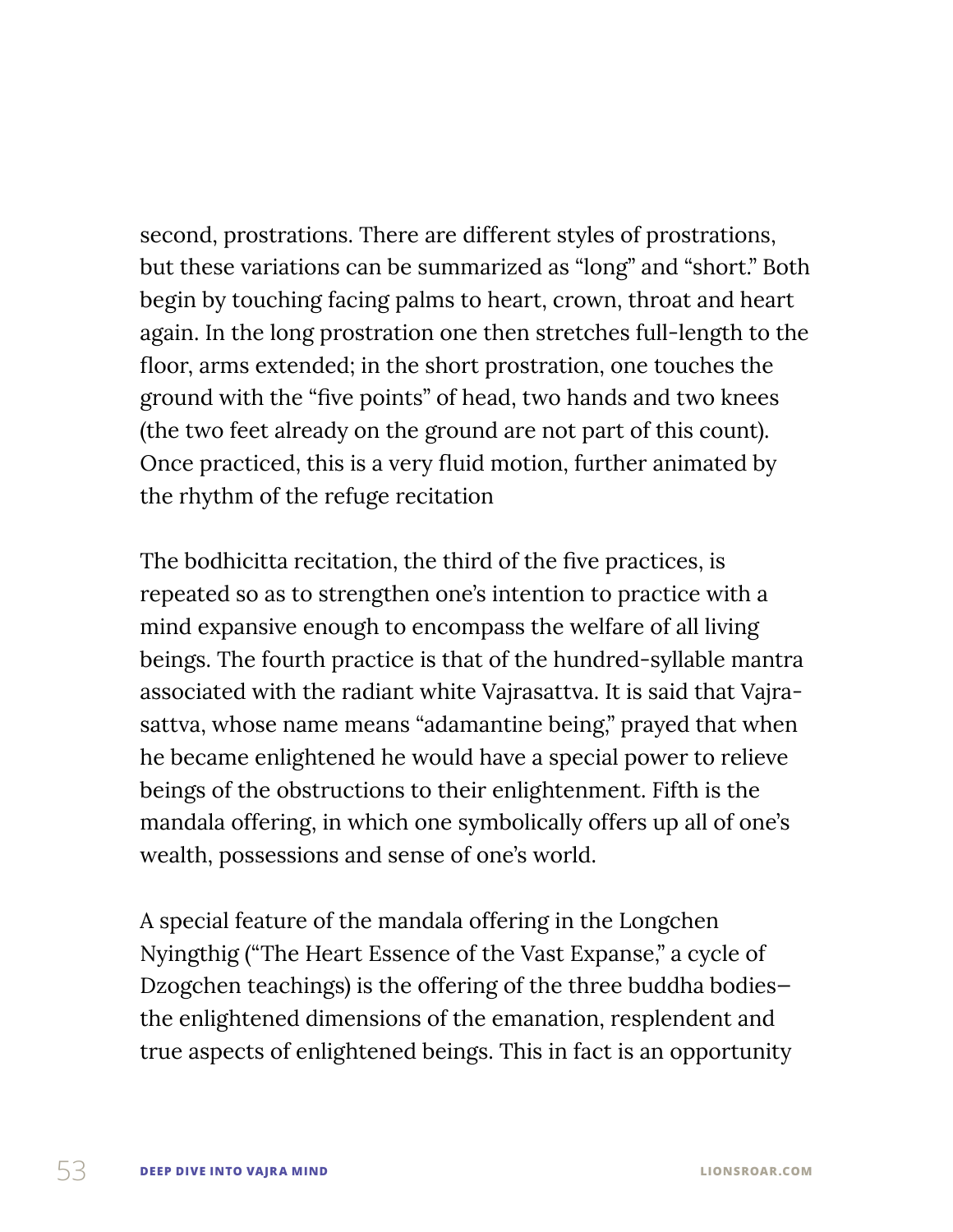to experience the nature of reality as always offering and giving of itself. Indeed, every one of the foundational practices is an opportunity to experience some aspect of reality. Through the sheer process of repetition the mind is naturally drawn to discover new meaning behind the practice, and it is these discoveries that light the way. All these practices are also forms of Guru Yoga—they all provide opportunities to unify with the enlightened mind of the Buddha guru. Explicit Guru Yoga is also a crucial practice, and while it is not technically considered ngöndro, practitioners also accumulate recitations of the Vajra Guru mantra, ideally ten million over one's lifetime.

The foundational practices thus combine mind-training through the four thoughts, surrendering oneself through prostrations, purification through Vajrasattva, prayers to the lineage, and above all, unification with Lama Mind in Guru Yoga. All these practices together, and any one of them individually, flow into the view of Dzogchen. Each of the inner practices offers an opportunity to allow your conceptual processes, thoughts and visualizations to dissolve into vastness. That vastness is an effortless state. Concepts and striving only obstruct it. Thus, ngöndro absorbs one's effort and transforms it into effortlessness. It is a path of many blessings, gradually reconfiguring the energies of body, speech and mind.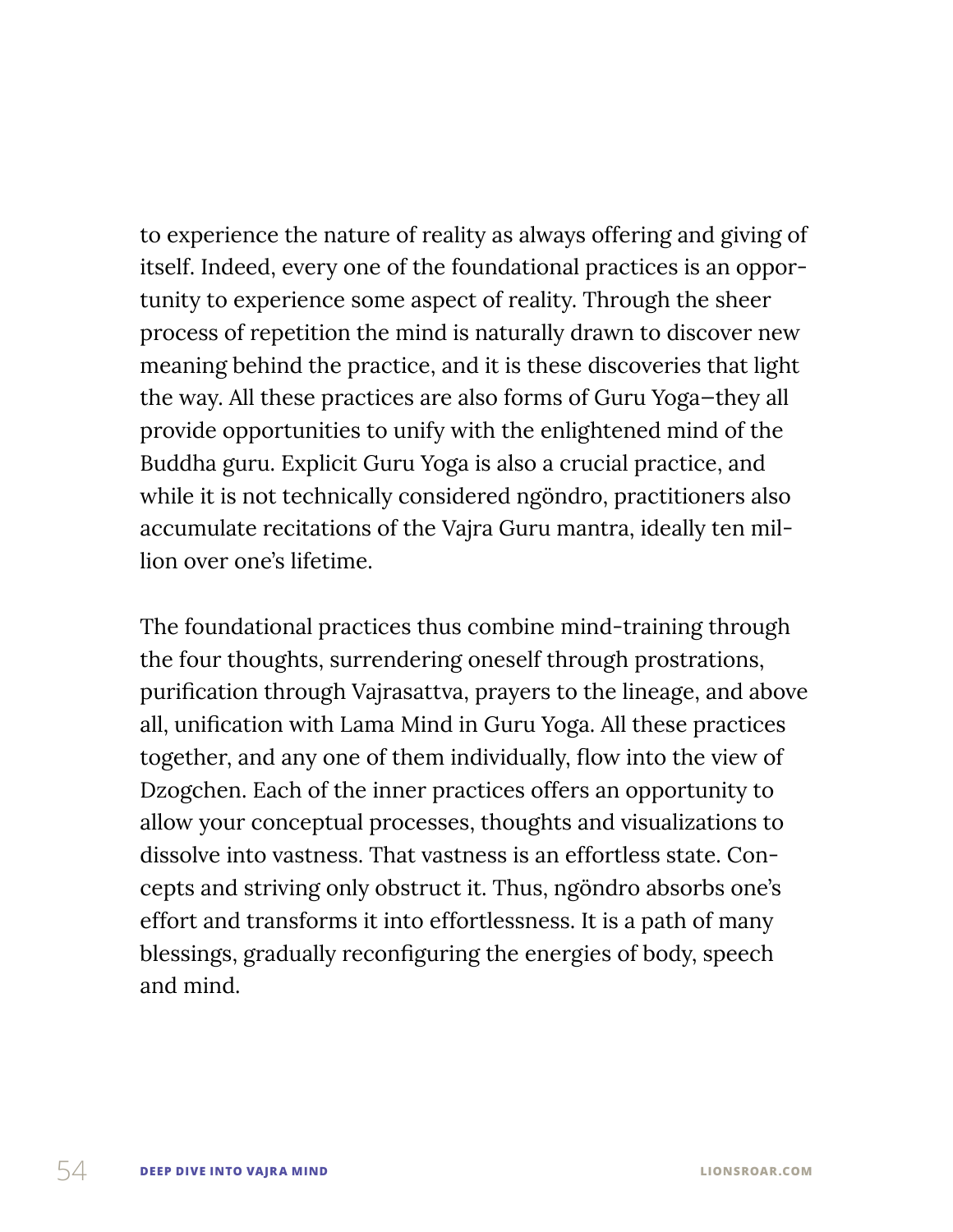The way of doing the foundational practices is also important with respect to the question of effort and effortlessness. Daily practice in the Tibetan traditions typically involves three deeply integrated elements: words, chanted melody and the energetically felt presence of enlightened beings who appear in front of you, dissolve into you or arise within you.

Instructions for meditation are chanted aloud rhythmically, for they are poetry. The words describe the deities who are present and then address them, making requests, asking for blessings, above all establishing a relationship with them and with the part of oneself that they in a sense express. The rhythmic melody opens and moves currents of energy; the chanted words describe the vivid colors, poses and ornaments of the enlightened beings with you in meditation. You are engaged cognitively, energetically, imaginatively and vocally.

These practices provide a point of departure from which we can step into space, letting go completely. Finding that point of departure, that foundation, is what these practices are about. Literally *ngöndro* means "that which goes before;" *ngön* in Tibetan means "before," and *dro* means "to go." So they are usually translated as "preliminary practices." This might be bad press, because most of us like to think of ourselves as sophisticated people who don't need preliminaries. It is also misleading, because it sounds like a kind of kindergarten, something you graduate from. But you never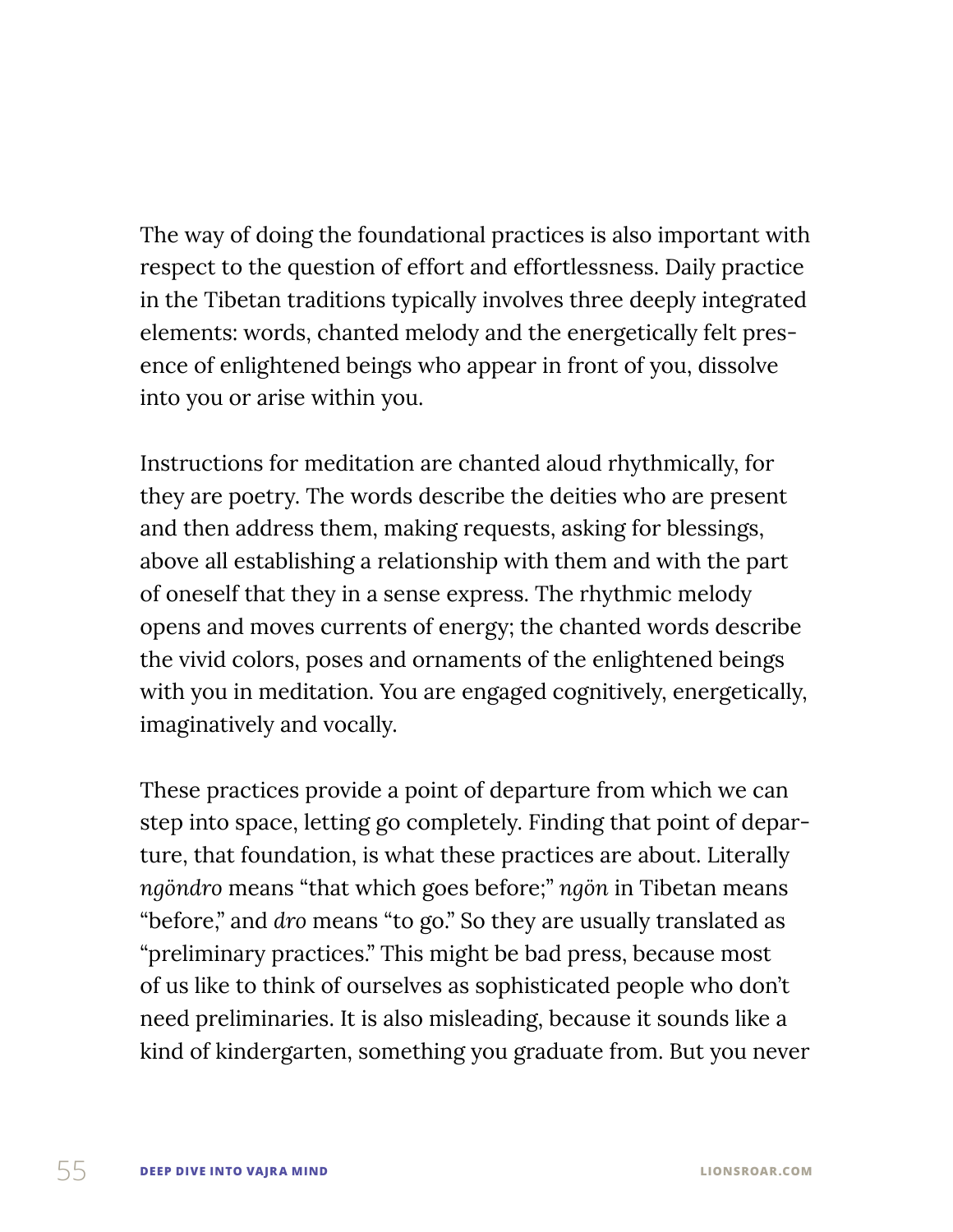leave these practices behind, just like a house never moves off its foundation. You don't build a foundation and then say, "Now we'll put the house somewhere else." Every time you walk into your house, you are standing on its foundation, and every time you do a practice, you do it from this foundation.

That is why no matter who you are, you do them. As another of my teachers, Lama Rinpoche, said, "His Holiness the Dalai Lama did them before receiving Longchen Nyingthig from Dilgo Khyentse Rinpoche. I'm a tulku, and I did foundational practices five times before I received Dzogchen." That's what practitioners do.

In talking this way, Lama Rinpoche was addressing a student who felt inclined to bypass the foundations. At some level, we all may have that feeling of wanting to bypass foundations. We think we are exceptional, our needs are very particular, we have certain innate qualities or experiences that put us in a different category from other people, and so on. Who among us has not had such thoughts? This is merely the pleading of ordinary, unaware mind, the one that practice dissolves—eventually.

Khetsun Sangpo Rinpoche, who taught me these foundational practices nearly thirty years ago, elaborates on them in a book of lectures given during his first visit to the United States in 1974. This book, called *Tantric Practice in Nyingma*, very clearly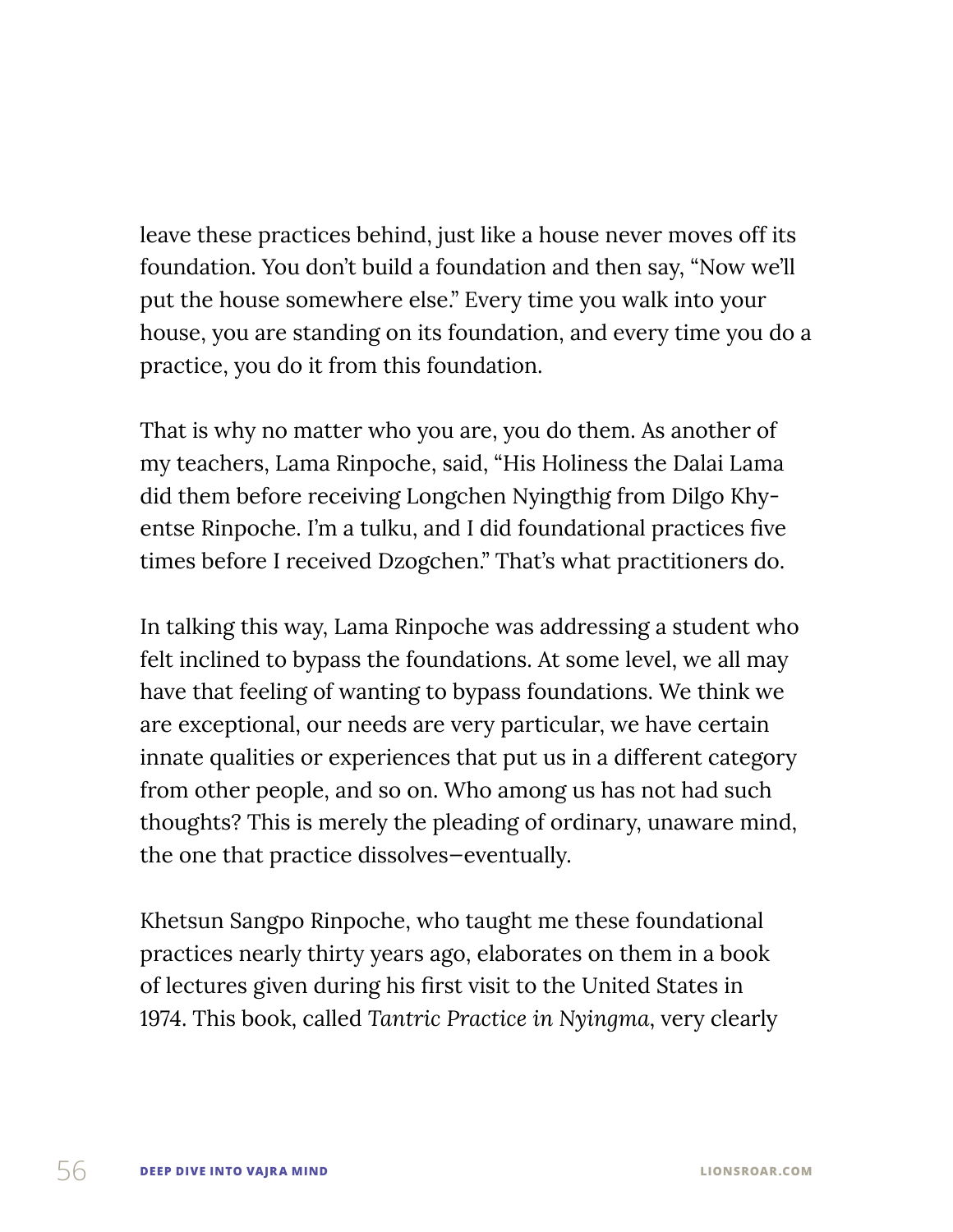#### describes the chants and imagined vistas of those practices. Translated by Jeffrey Hopkins, the book is a commentary on *Words of My Perfect Teacher*, the beloved classic by Patrül Rinopche.

Patrül Rinpoche himself said that while some see Dzogchen teachings as profound, for him the foundational practices are even more profound. This point is very easy to miss as we focus our efforts on attaining the "highest." In my occasional role as oral translator for lamas, I have often seen this happen to students. Mara has many clever devices, and the belief that one can judge these things by ordinary criteria is one of them.

The practices known as foundational—and too easily dismissed by the limited self as merely preliminary—are brilliantly designed to reveal that the self that grasps or disdains them is in profound tension with the awakened state from which the practices themselves emerge and to which they can open us. It is a fruitful, unavoidable tension, a blessed tension that energizes the entire path.

By examining them in more detail, we can see how the foundational practices, and the stories about their ultimate origin, contribute to dissolving the "problem" of needing effort to reach an effortless state. Let us consider how (1) mind-training, (2) the practice of Vajrasattva (which combines several elements typical of Tibetan tantric meditation) and (3) the stories of Dzogchen's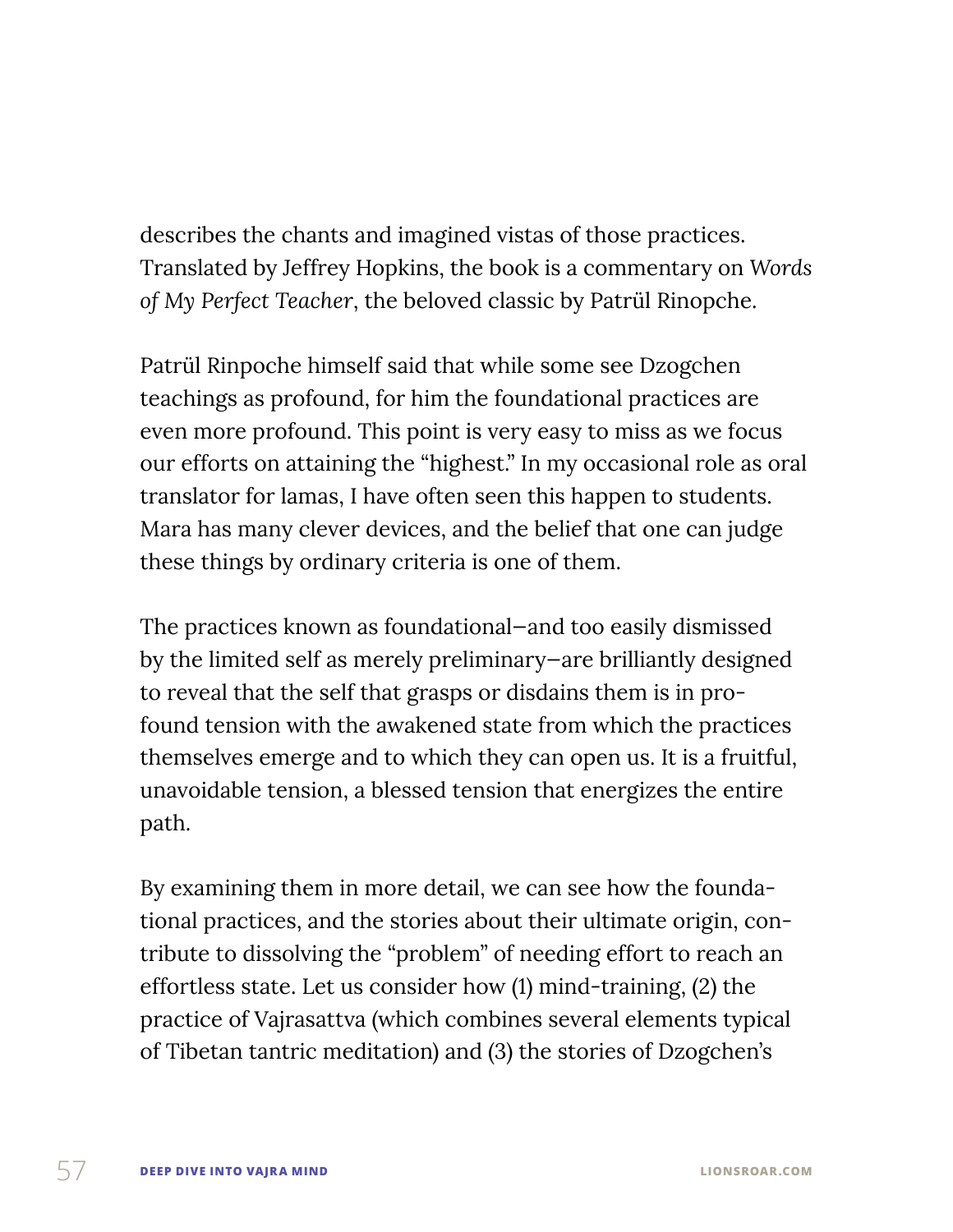transmission contribute to such opening and to our understanding of what these traditions mean when they say we can ripen through relying on the blessings of the lineage.

## **Mind-Training**

The chief mind-training has to do with the Four Thoughts, which yield awareness and finally acceptance of personal impermanence. No longer needing to maintain the pretense of permanence facilitates grounding in and acceptance of this mortal body. As Patrül Rinpoche wrote in *Words of My Perfect Teacher*,

In your mother's womb, turn your mind to the Dharma As soon as you are born, remember the Dharma of death.

Chögyam Trungpa Rinpoche said, "Ego is always wanting to achieve spirituality. It is rather like wanting to witness your own funeral." Remembering the dharma of death, as expressed in the traditional contemplation above, is the opposite of wanting to attend your own funeral. It is preparing to know the vastness from which we emerge.

Life is a party on death row. Recognizing mortality means we are willing to see what is true. Seeing what is true is grounding. It brings us into the present and, eventually, into presence. It also brings us into our own bodies, especially if we combine meditation on impermanence with an energetic awareness at the base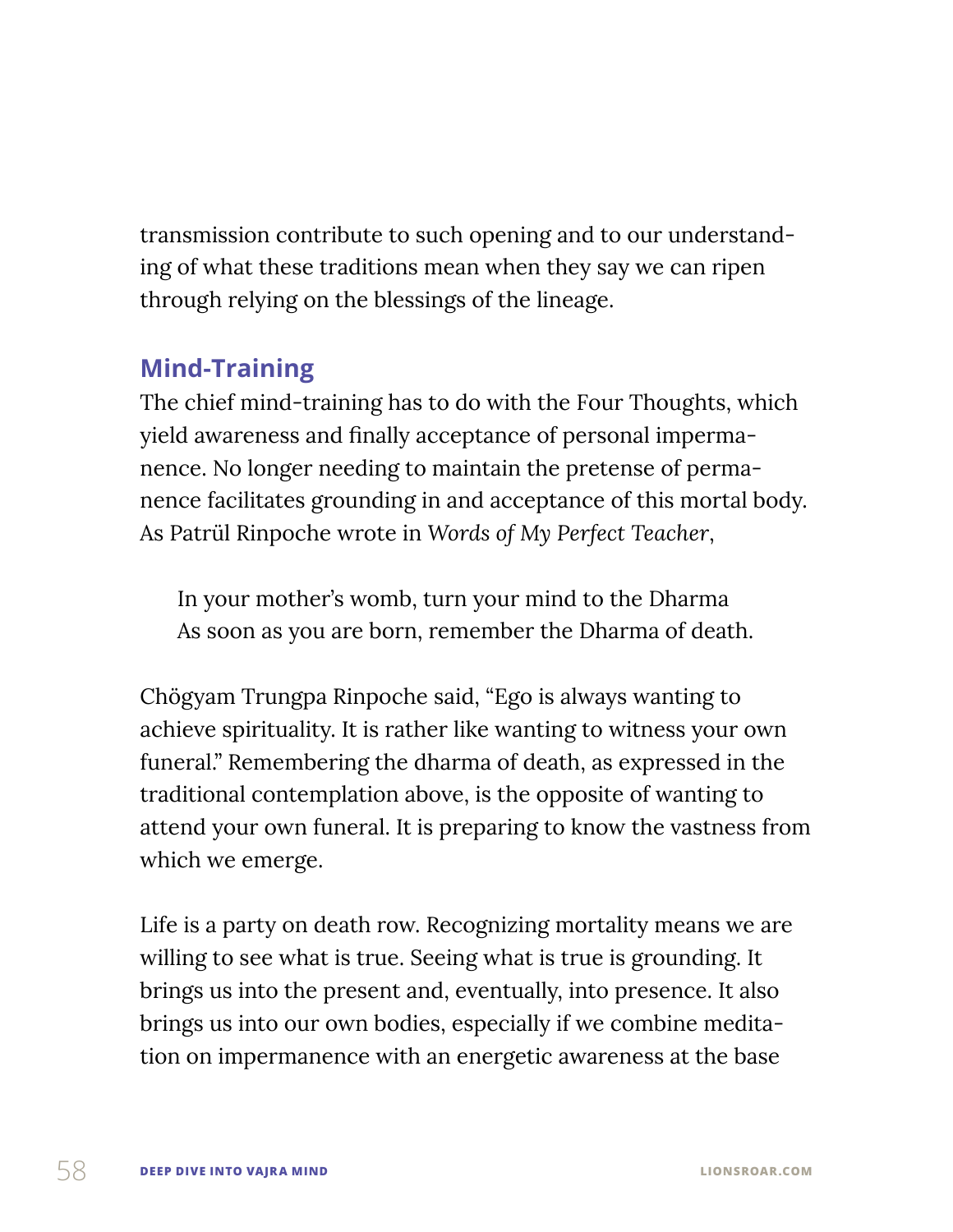of the spine. At first, the important thing about impermanence seems to be the limited time we have in this precious life. This is crucial and foundational, and yet it is not the whole story.

The teachings on impermanence are not only about the death of the self that never existed. Understanding impermanence, Khetsun Rinpoche says in commenting on *Words of My Perfect Teacher,* will lead you into the natural clarity of your own mind. The ideas of a finite self, ideas which initially make us want to practice, can dissolve. To know impermanence is thus not only a path to what Dzogchen traditions speak of as unbounded wholeness (*thigle nyag cig*) —it is also integral to it.

The mind grasping toward wholeness at the expense of "lesser" insights is profoundly mistaken, as it will discover through trial and error. It begins to approach and sense the charisma of that reality at the point when the teachings can begin to connect with something deeper than the usual self-state. Even at the very outset, what these practices themselves contain, like that for which they provide a foundation, is beyond expression.

#### **Vajrasattva**

In this visualization practice, we find all the melodic, kinesthetic and imaginative elements that help bring all your energies to bear on your practice. Physically you are seated in meditation posture and energetically you feel the chanting vibrate through your body,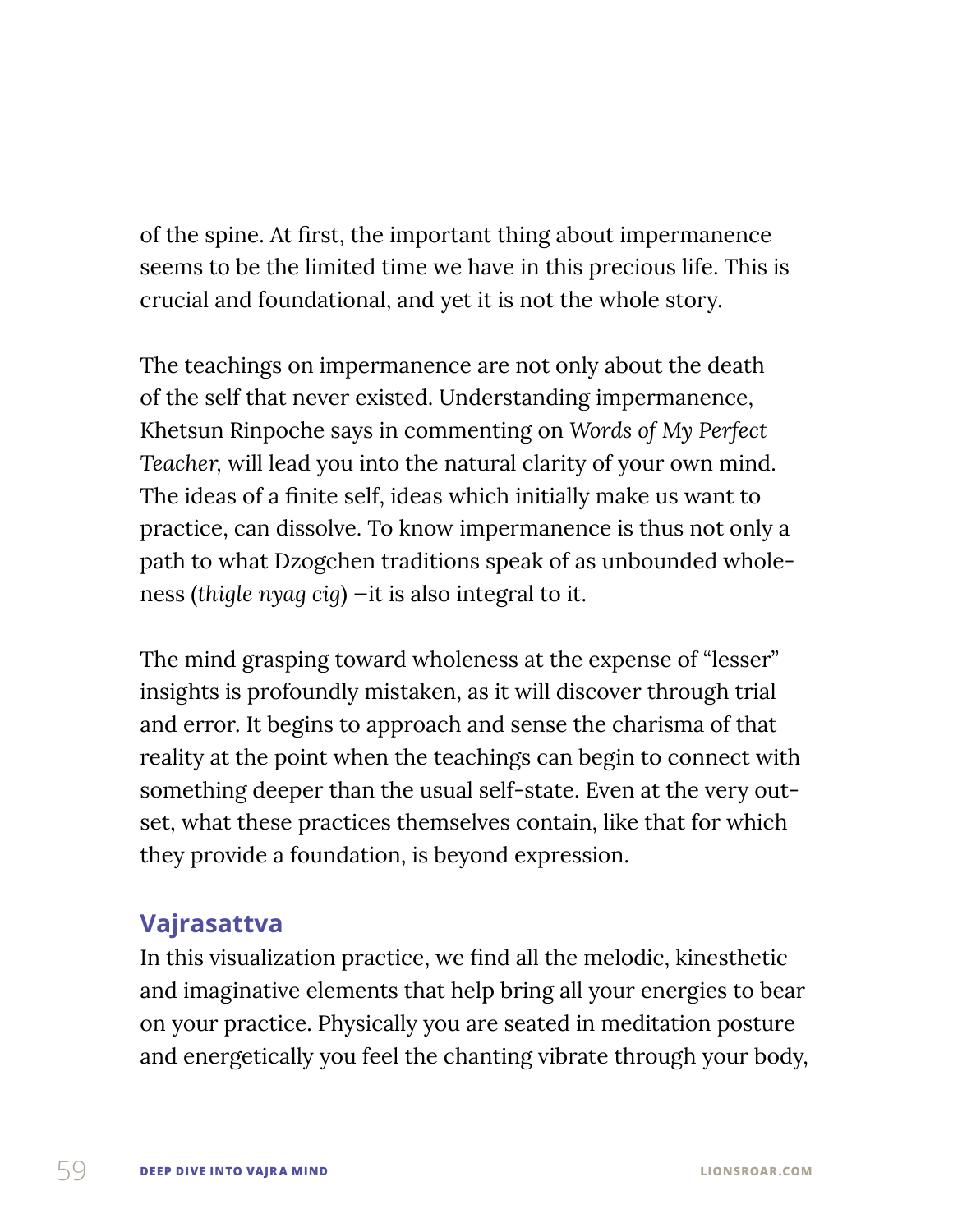connecting you with other voices in the room. With this as a support it is easy to be wholeheartedly engaged in the contemplation. You begin by reciting:

Ah! At the crown of my own head Wide white lotus, full moon orb White *Hum* Vajrasattva yields Brilliant white, resplendent form Holding vajra, consort, bell Protect me and purify These wrongs I rue and show you I bind forever, on my life. On a moon disc at your heart *Hum* circled by your own mantra Which I chant, invoking you.

Lama Rinpoche, a monk who teaches mainly in Asia, observes that chanting in poetic rhythm brings in blessings more strongly. Blessings are most certainly a kind of energetic coursing through the body, and chanting helps energy move more fluidly. All the foundational practices move energy through the body; this is one element of their profundity. While tantra teaches even more explicitly and precisely about energy, all Buddhist practices affect energy in some way.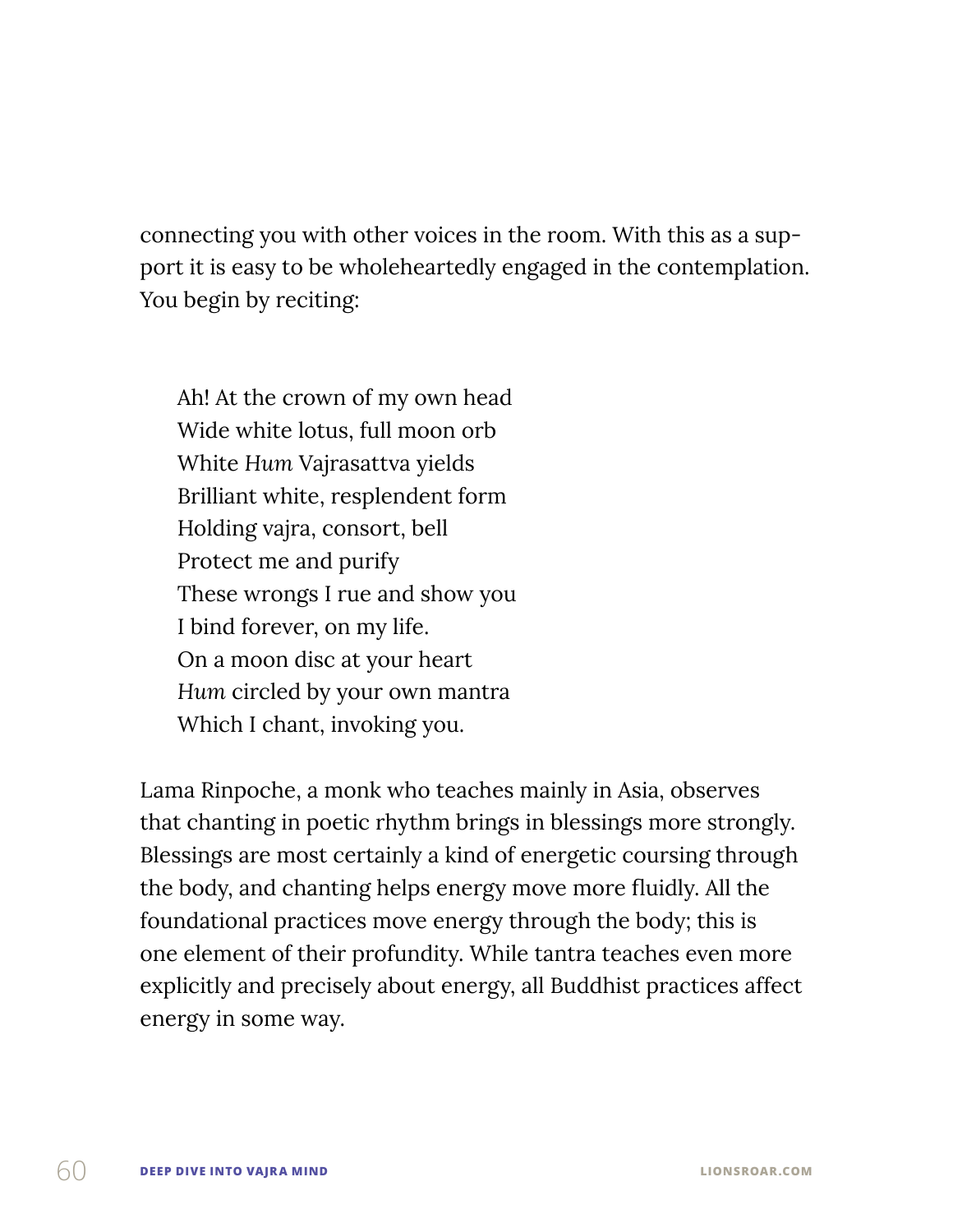Tibetans attribute the power of their practices, transmissions and lamas to a type of energy literally known as "waves of splendor" (*jin lab*). The first syllable, *jin*, means "that which has been given or bestowed," as in "bestowed by the king." *Jin* also means "grace" or "gift" or even in some contexts "splendor." The second syllable, *lab*, means wave, like the waves of an ocean. Early Tibetan kings were considered direct descendants of the gods and so these kings were imbued with supernatural qualities such as *jin*—pomp, splendor, magnificence. Thus, *jin lab*, which began as the splendor of kings, later became in Buddhist understanding the waves of grace, or surges of splendor, that are the most profound gifts of lamas. This is what comes through the mind-body in practice. This is also what is transmitted from teacher to student, and in initiation. The ultimate source of these blessings is reality itself. It is reality releasing its intrinsic energy to practitioners, until they recognize the source for what it is.

The importance of recognizing our precious human body in mind-training has already been noted. The Vajrasattva practice brings attention to the body in a different way; it is a call to connect with the blessing—the light of the radiant Vajrasattva—and to bring it into every part of our body. Vajrasattva is a purification practice. The light is felt to be eradicating all that obscures your own enlightened state. In the process of incorporating this light, you may discover some psychosomatic resistance that prevents you from fully lighting up or inhabiting the space of your own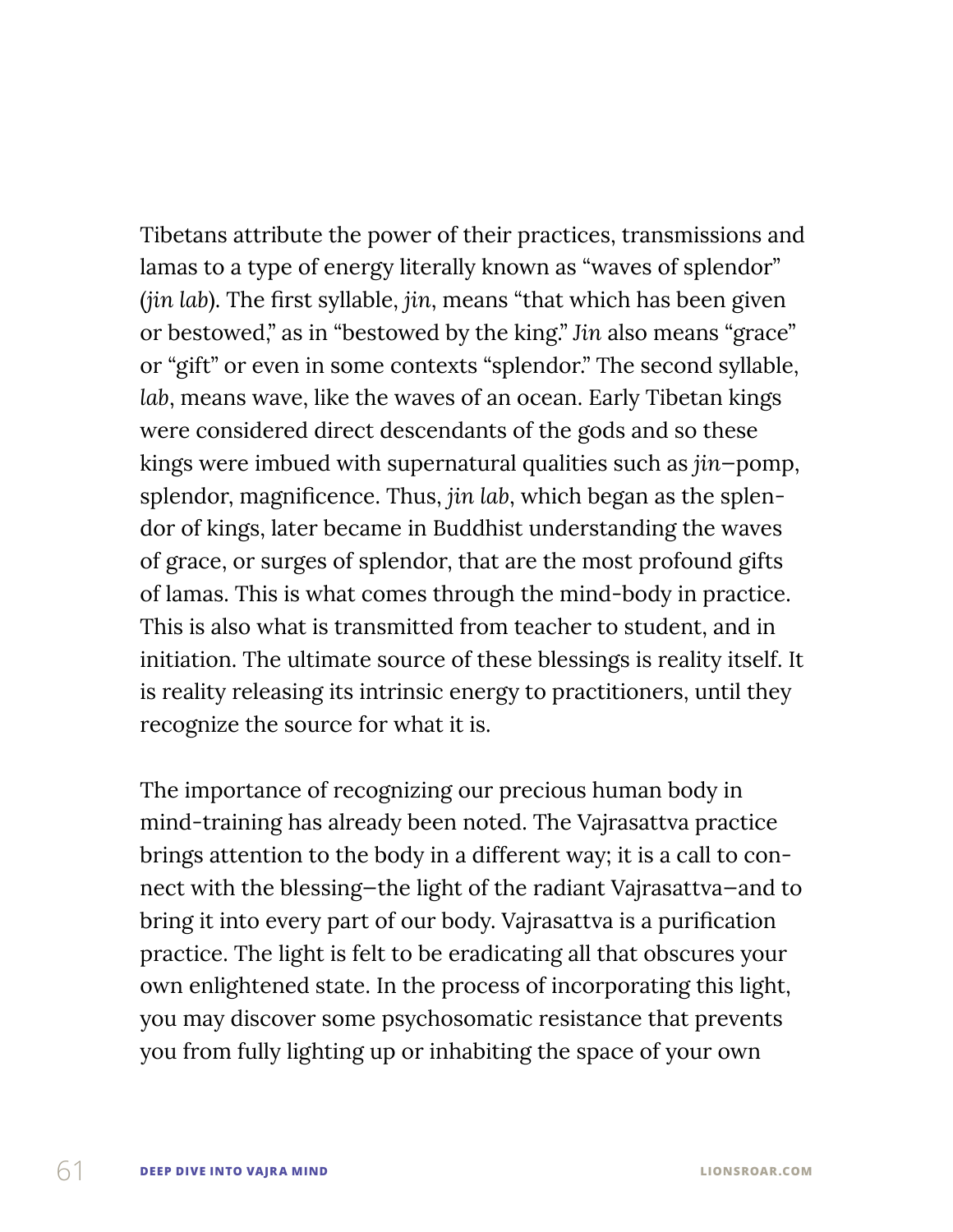body. This resistance is an inevitable part of our way of holding to a finite self, and the more we are aware of it, the more easily it will dissolve, revealing the vast expanse.

In response to our request, light flows down from Vajrasattva through our crown, filling our body; it courses through every pore and corpuscle of our material being, and fills our entire awareness as well. In the process, our coarse material body fills with and becomes light and Vajrsattva blends inseparably with us. We glow and light up the universe, giving and receiving blessings. Then we dissolve back into radiant emptiness and are present in a different way.

This combination of chanting, vivid imagination and cognitive understanding is very powerful. There is every possibility that these will transform your body, energy and mental state. At the same time, this very possibility can lure you into thinking that the important thing is what you do rather than how you are. This means you have been deluded into thinking your real purpose lies with training your usual, thought-full mind to "do" these practices well. But ego can't attend its own funeral any more than the ordinary self can experience enlightenment. Practice is about finding the fire that dissolves the self. It is about finding a way to leave the illusion of self behind and still be there. Illusion vanishes when, as in the Vajrasattva practice, we dissolve into the radiant expanse.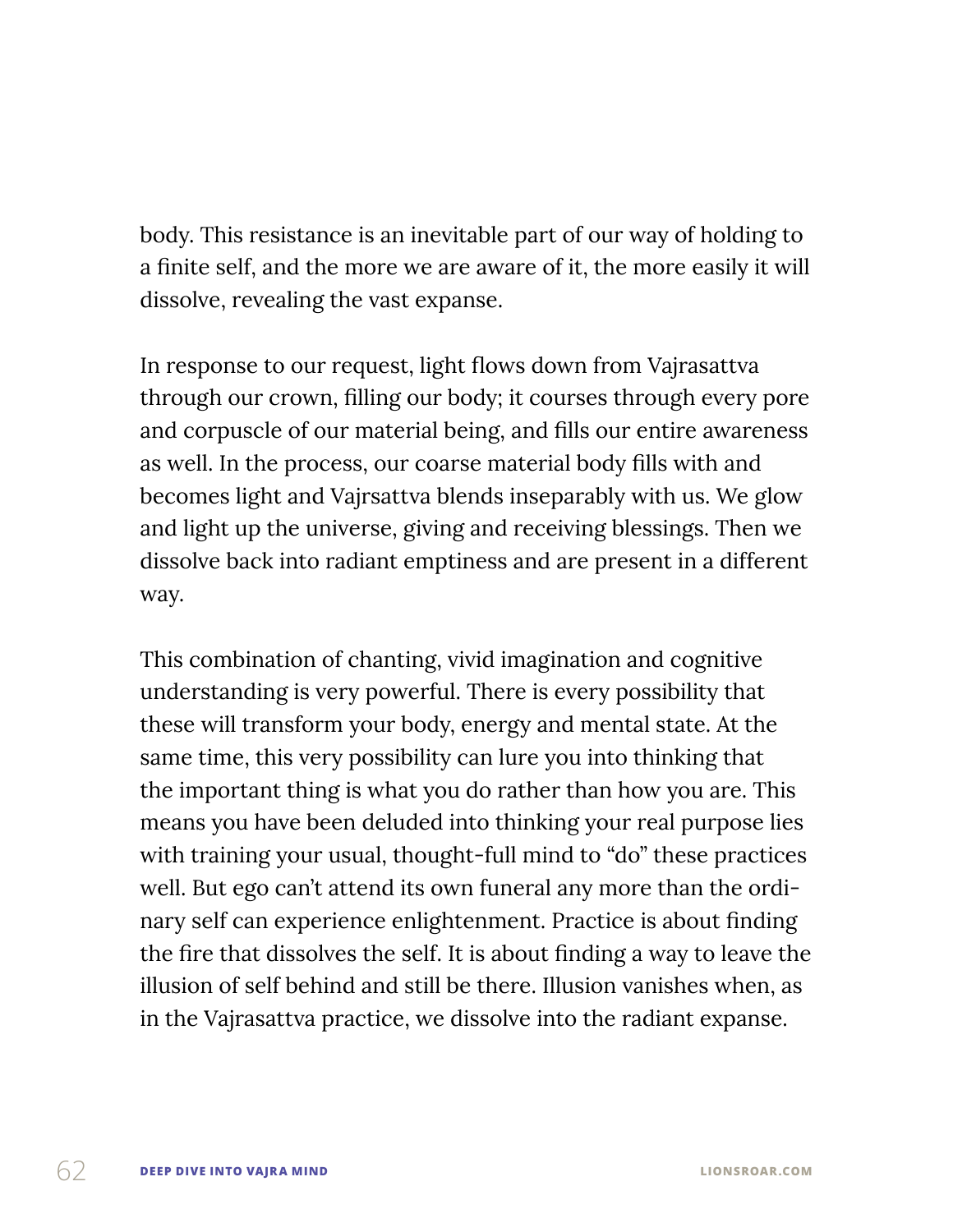Again and again in the course of these practices, we dissolve into and arise from this expanse. Every such dissolution and emergence is an opportunity to practice and learn about empty mindspace: the way emptiness relates to form, the way unconstructed inner space relates to constructs and concepts.

Part of the genius of the tradition is to repeat these foundational practices so many times. It is not that you finish with them when you complete a hundred thousand repetitions. You do them every day, even if you are the Dalai Lama. This is a daily practice. It just grows, especially if you are able to do some of these practices in retreat. To learn them is simple, and then they have unbelievable power, an effect you could not predict based just on intellectual knowledge of them or cursory dipping into them.

This power doesn't come through in a single session or a single day. It has a quality of unfolding, but this doesn't mean we always and only make steady progress toward the light. Bad days come in time, especially after good days. You don't just get happier and happier and happier. Seasoned practitioners know that. One way to conceptualize what occurs is that in practice we continually come up against who and what we are right now, and this is often at odds with the part of our being we are practicing to bring into manifestation. So I may sit down to become Vajrasattva, which is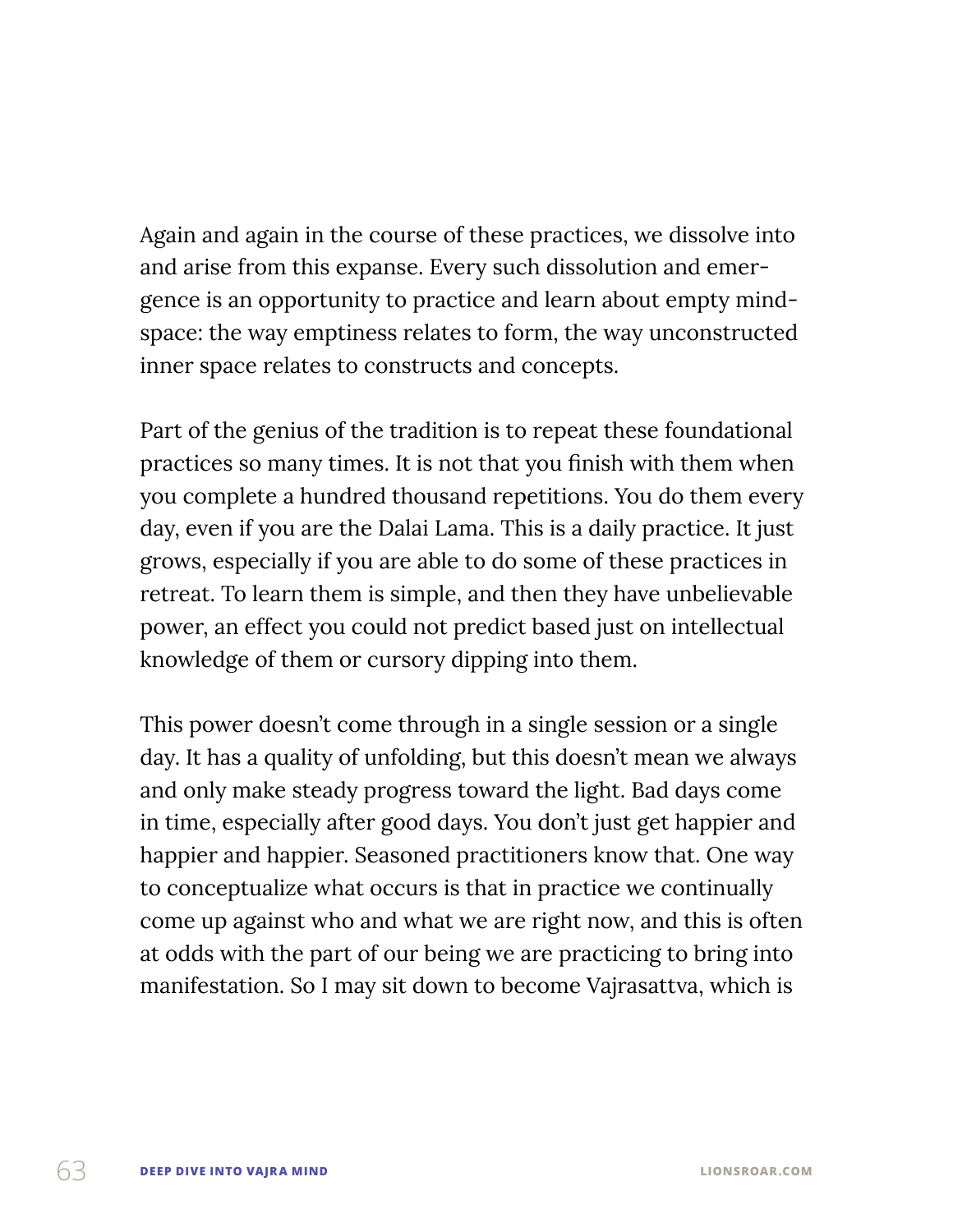really an aspect that is always present with me, but as soon as I sit down I feel the anger or fear that is most conflated with my identity at this moment. We practice in the midst of that.

Then something else can happen: magic. Often it comes after the most terrible moments. We don't always know why one or the other arises, but we do come to see that it's a process. The wisdom of these practices is that we just do them. We just do them without focusing on whether we feel like it or not, or whether it is sufficiently "advanced" for us or not. It's a practice; it's a commitment, an unbreakable connection with the transmission. You're tired, and you do it. You're too busy, and you do it. You don't feel like it, and you do it. You keep that solidity of practice there, no matter what. That becomes a powerful thing.

In principle, these foundational practices are themselves sufficient. They contain blessings connecting us to the ultimate source, the primordial buddha known as Samantabhadra, who personifies naked reality. They contain elements of sutra, tantra and Dzogchen; and for one who has received insight, they themselves are Dzogchen practices. They provide us with a basis to receive mind-nature instructions and a foundation for all the explicit Dzogchen teachings of Yeshe Lama, the sequence of practices bestowed upon students when they complete the foundational practices. Above all they provide us with a way to connect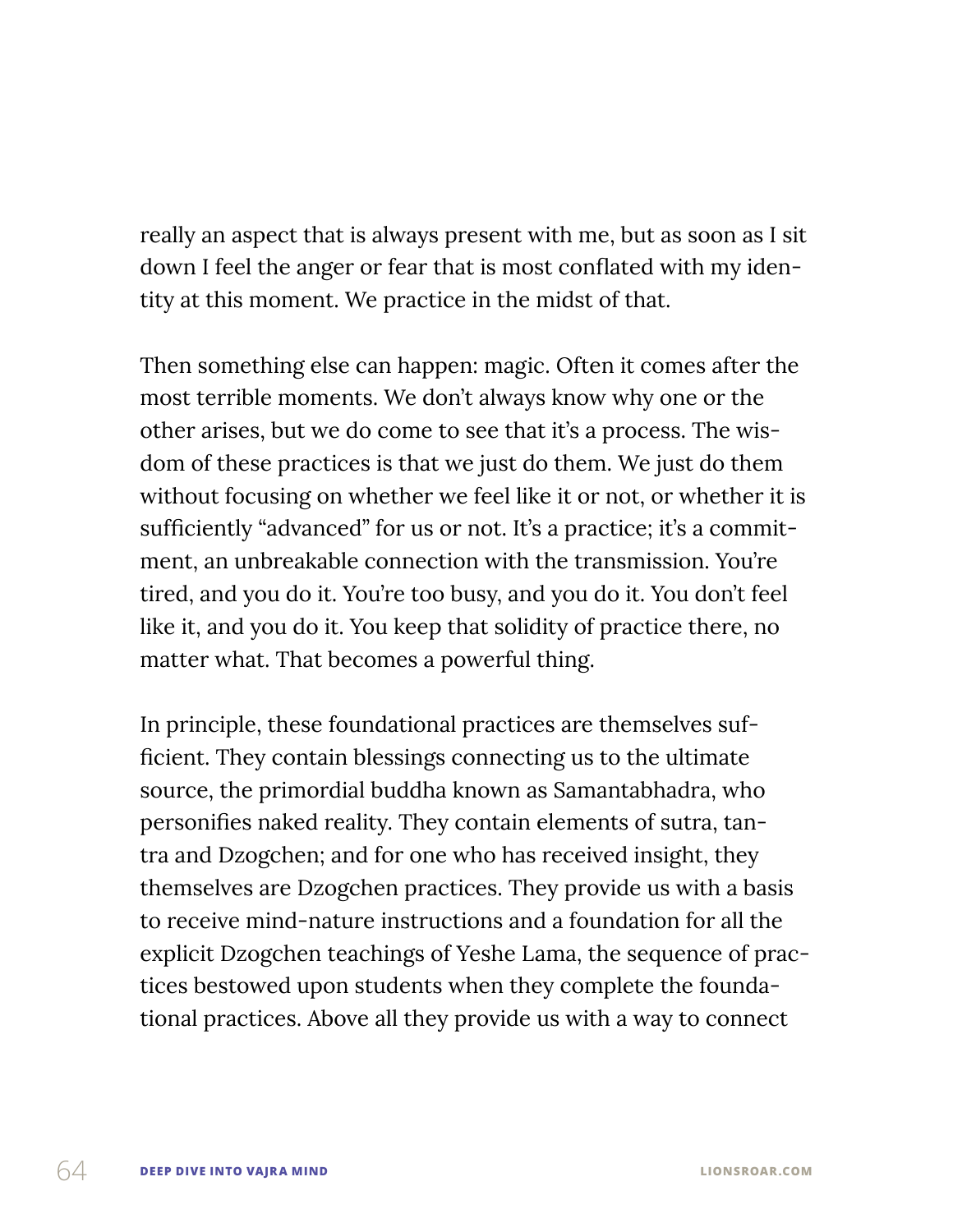directly, daily and continuously to the living blessings, the "waves of splendor" that are the Heart Essence of the Vast Expanse, or whatever one's lineage might be.

### **Transmission**

The story of how Dzogchen is transmitted is itself an introduction to reality. This does not mean we understand every story literally; however, it does mean we are open to receiving through them an understanding as yet unknown to the ordinary mind seeking those very teachings.

One dimension of reality is pure radiant truth, known as the dharmakaya, the true body or dimension of enlightened beings. Khetsun Rinpoche says that this dimension is like glass, and the light streaming through it is like those fabulous-looking buddhas known as Resplendent Dimension, or Sambhogakaya, buddhas. The teachings about these things are communicated in one of three ways: through mind-to-mind direct transmission, through the use of symbols, or through words. All these represent different stages of manifestation from naked truth. Of direct transmission there is little one can say, but examples of symbolic and oral transmission indicate the fluid line of transmission that connects them, and us, with the inexpressible source.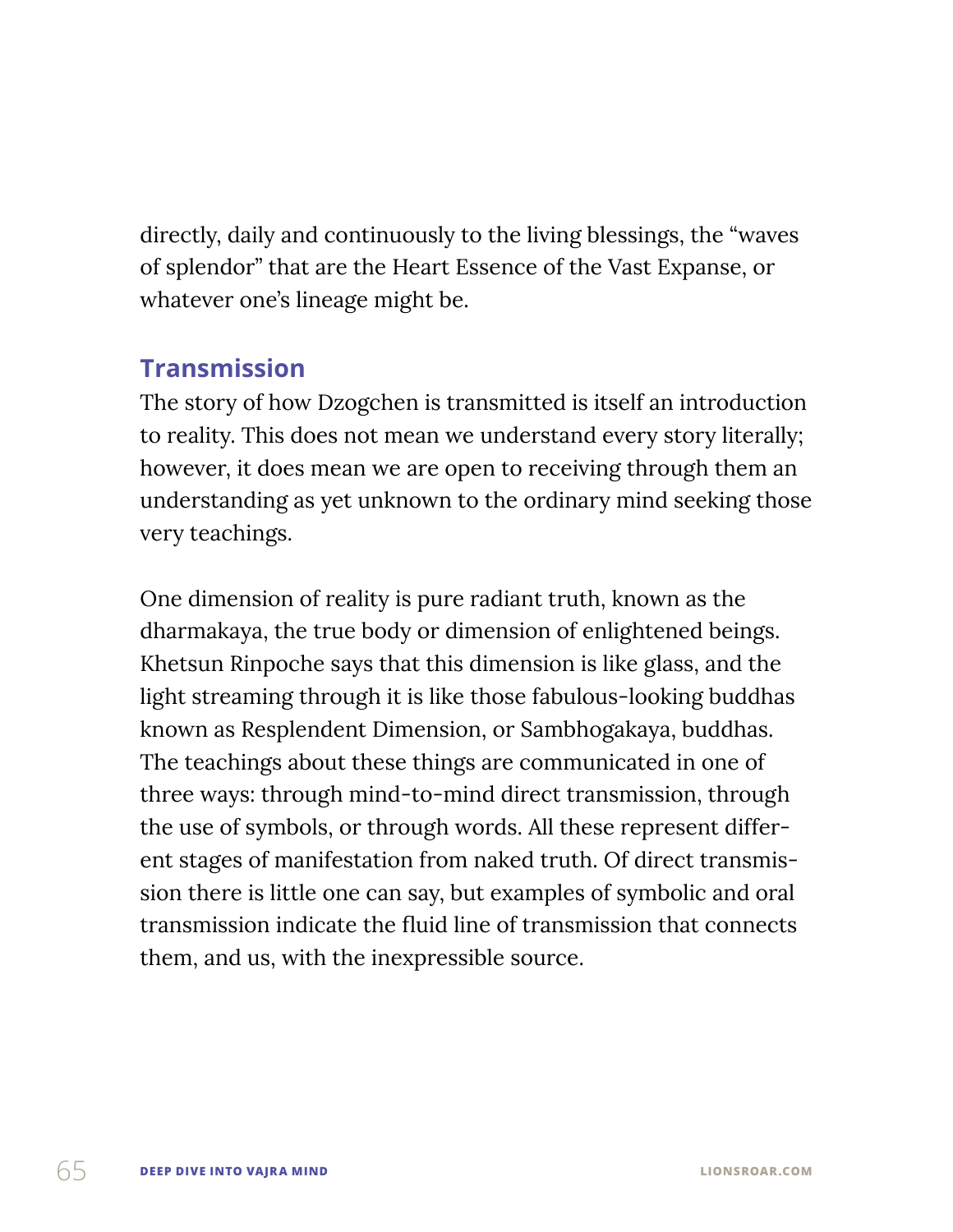As Patrül Rinpoche puts it, from the primordial buddha Samantabhadra emerge infinite magical displays of compassion that arise as ubiquitous buddhas and their pure lands, starting with Vajrsattva. Samantabhadra's "circle of disciples is not different from himself." This is a token of confidence for practitioners, since it indicates that enlightened reality is everywhere. It cannot be lost. The ordinary mind may have forgotten it, but the ordinary mind will never find it either. Practices let the fire of reality itself consume that ordinary mind.

There are many astounding stories of transmission. Fantastic sounding as they are, especially to secularized Westerners, they present a vision of wholeness that, while inexpressible, is passionately, tangibly and kinesthetically experienced. It doesn't require effort to hear these stories, and you can be so drawn into them that you forget to make the kind of effort that divides you from the real nature you seek. In Words of My Perfect Teacher, Patrül Rinpoche displays this (and more) most ingeniously in a story of how the pith instructions of Dzogchen came into the world. Here are a few abbreviated scenes from this tale:

Adhichitta, living in the heavenly realms, has a vision. All the Buddhas

of past, present and future come before him and invoke Vajrasattva:

You who possess the jewel of miraculous means, Open the gate to all that beings desire.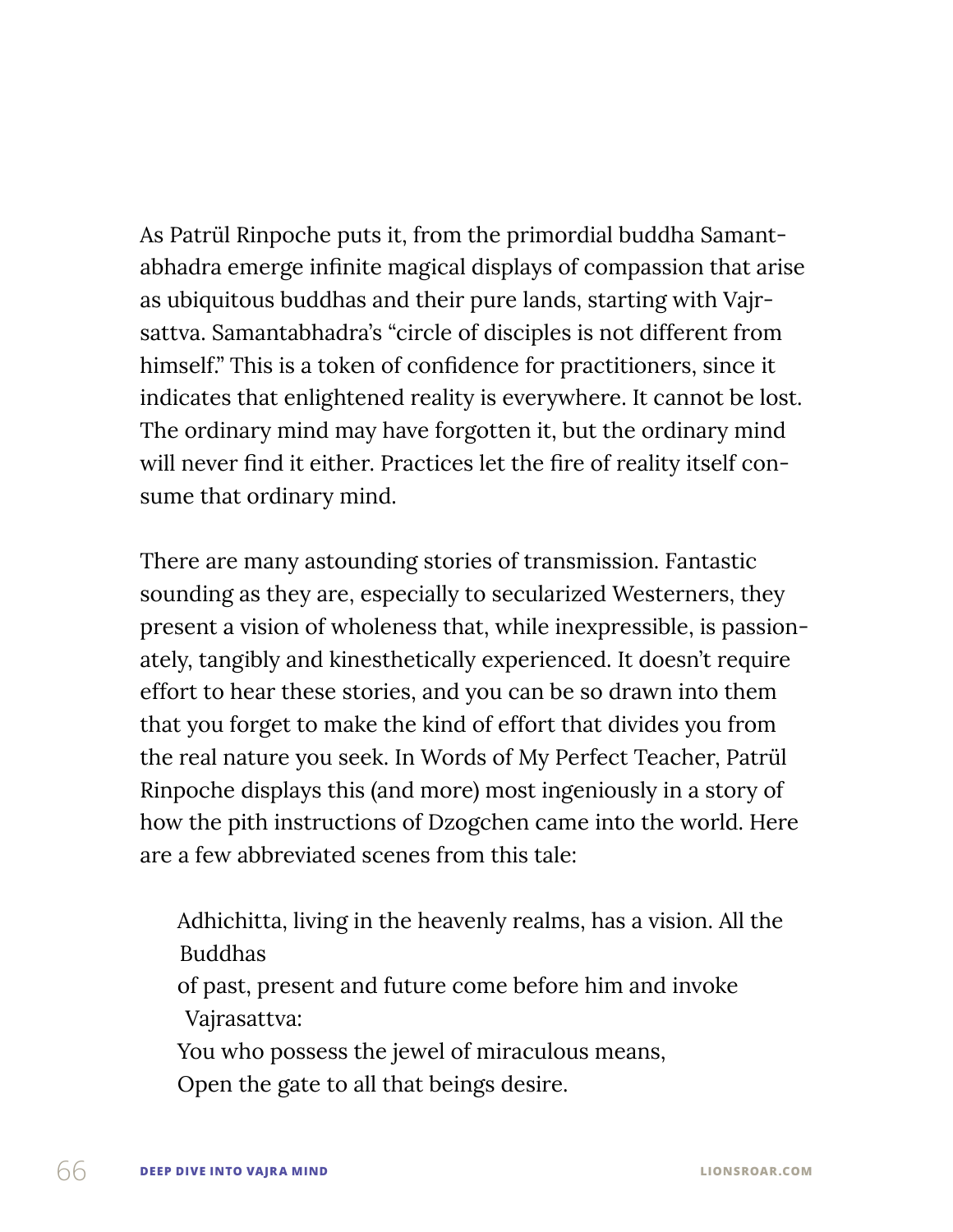Vajrasattva, who as we already know emanates directly from primordial reality, responds to this invocation just the way he does in the foundational practices—light pours out from his heart. In this case, however, the light becomes a brilliant, jeweled wheel offered to Sattvavajra, the lettered reflection of Vajrasattva's own name, and also a name for Vajrapani, the bodhisattva of power. It's a revelatory moment—one expression of the primordial nature requesting teachings from another who equally mirrors it. This teaching is seen here less as a path to reality than as the play of reality's presence. Practice invites us to join in the game; that is, we are beckoned to consciously and joyously participate in a game we have never left.

Receiving this gift, Sattvavajra promises to teach. Drawing on the wisdom of all Buddhas in all five Pure Lands, those same Pure Lands which we already know are expressions of Samantabhadra, the "distilled essence of all the Conquerors' wisdom." He transmits all these riches without a word, through symbols. Adhichitta, uniquely capable of comprehending them, then becomes a symbol himself. He instantly transforms into the letter *hum*, seed syllable of enlightened beings. Emerging from the hum state in yet another guise, he brings these teachings into the human realm of writing and speech.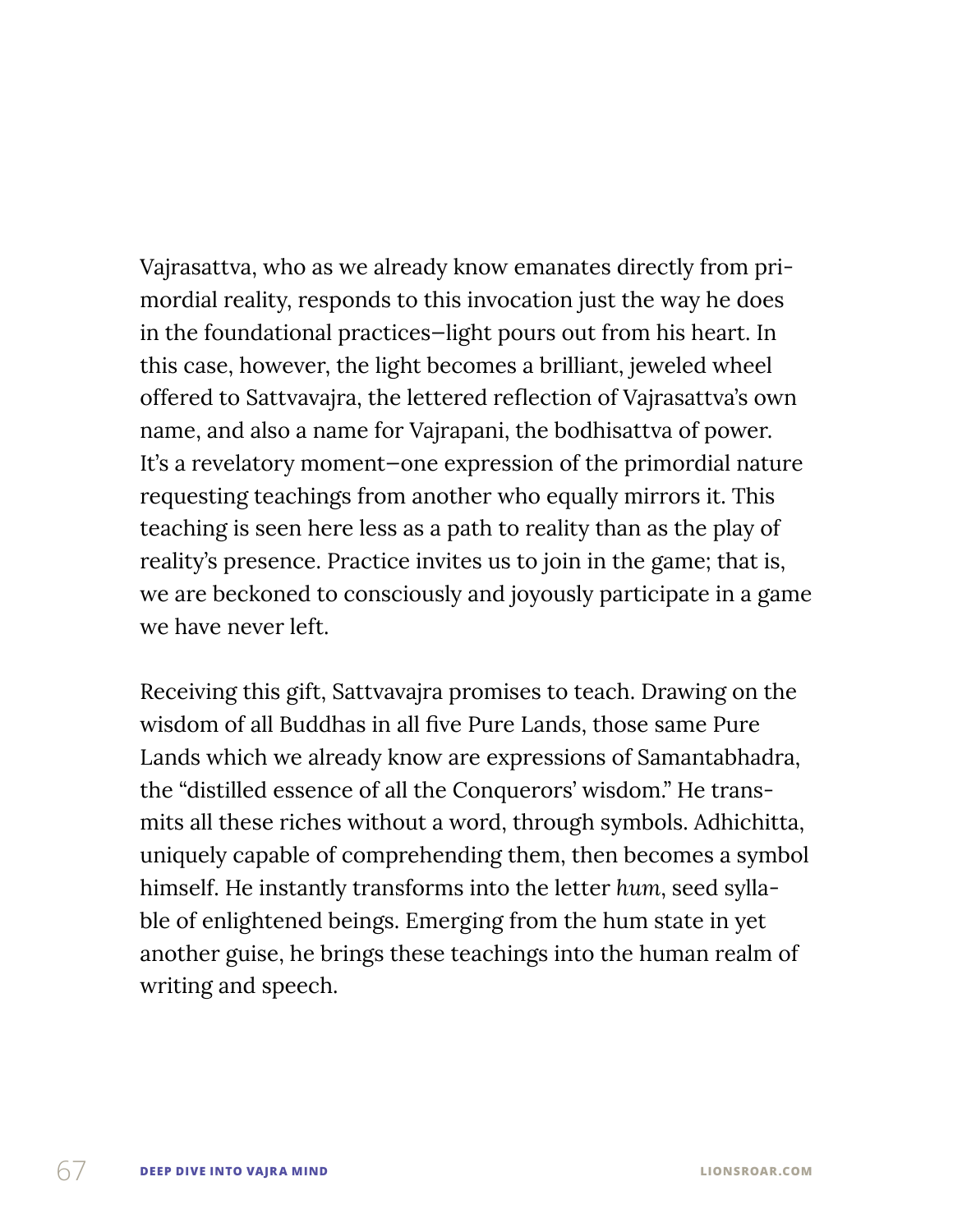This fluid movement bringing primordial reality into expression through symbols and words suggests the flowing movement of "waves of splendor" through the body of practitioners. The best of these practitioners carry Dzogchen expression forward in time, into history and into the minds of new practitioners. The spontaneous arising of the teaching from the natural dynamism of naked reality mirrors the effortless spontaneity of realization. Opening to the stream means releasing the effort that, perhaps, brought one into initial contact with it.

For example, the Heart Essence of the Vast Expanse, one of the most widely renowned Dzogchen lineages, emerges from the visionary writing compiled by Jigme Lingpa. Jigme Lingpa (1729- 1798) was considered an incarnation of both Trisong Detsen, the religious eighth-century king of Tibet, and Vimalamitra, a great master of Dzogchen during the same period. Going to bed one evening, Jigme Lingpa's heart was heavy because he was not in Guru Rinpoche's direct presence. Praying deeply, he went into luminous clarity in which he, while flying over the stupa at Boudhanath, encountered a Sky Woman, a dakini, who entrusted him with a wooden casket in which he found yellow scrolls and crystal beads. Swallowing these, as yet another dakini instructed him, he had, in Tulku Thondup's words, "the amazing experience that all the words of the Heart Essence of the Vast Expanse cycle with their meanings had been awakened in his mind as if they were imprinted there." He had received a profound symbolic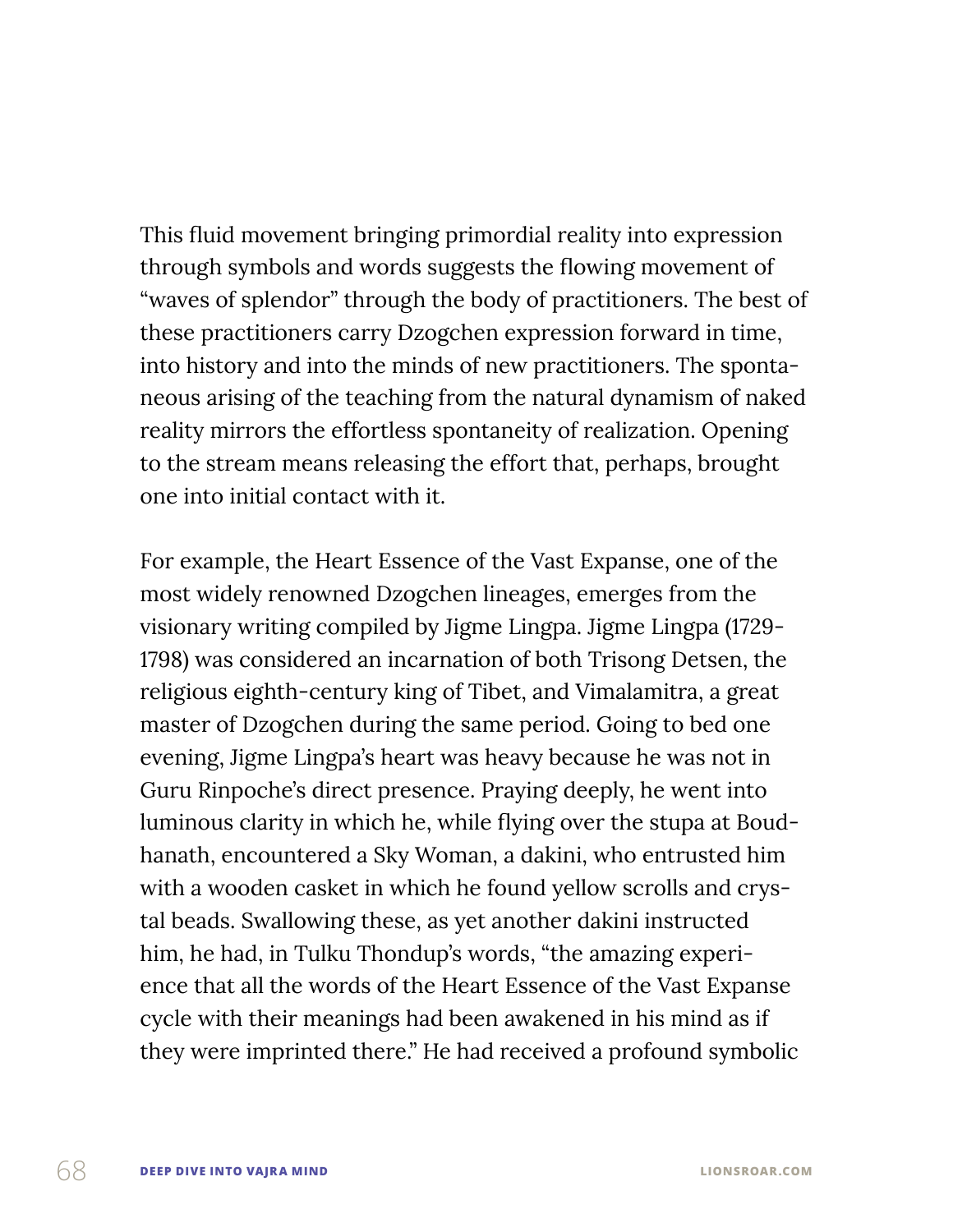communication. His further special gift was to transpose this into words. But those words did not come to him through training and straining his ordinary mind, like the writers of ordinary words will do. The words flowed to and through him effortlessly.

Jigme Lingpa became extremely learned, not through study, but through the visionary transformation of his practice. His luminous, voluminous writings are a testament to the power of reality and nonconceptual vastness to express itself in words through the power of blessings. No effort could produce, or even permit, the clarity that he experienced. Yet, he practiced intensely for years before revelation came to him. In this story, he models the transition from effortful striving to artful endeavor.

Practicing with ease means easing away from the ordinary mind with its tightly knotted purposes. Every focus, however useful, limits us in some way. We practice in this way until concepts and images dissolve into a space that is limitless, offering no center on which to focus. No focus, therefore, for effort.

The words and symbols of the transmission, carrying the blessings of their source, are closer to the fire of wisdom, closer to "the original," primordial buddha, than our far less vibrant concepts. So long as the smoke of our effort obscures them, we cannot fully appreciate the full splendor that is their source and ours. Finding effortless ease means burning these purposeful thoughts. We wait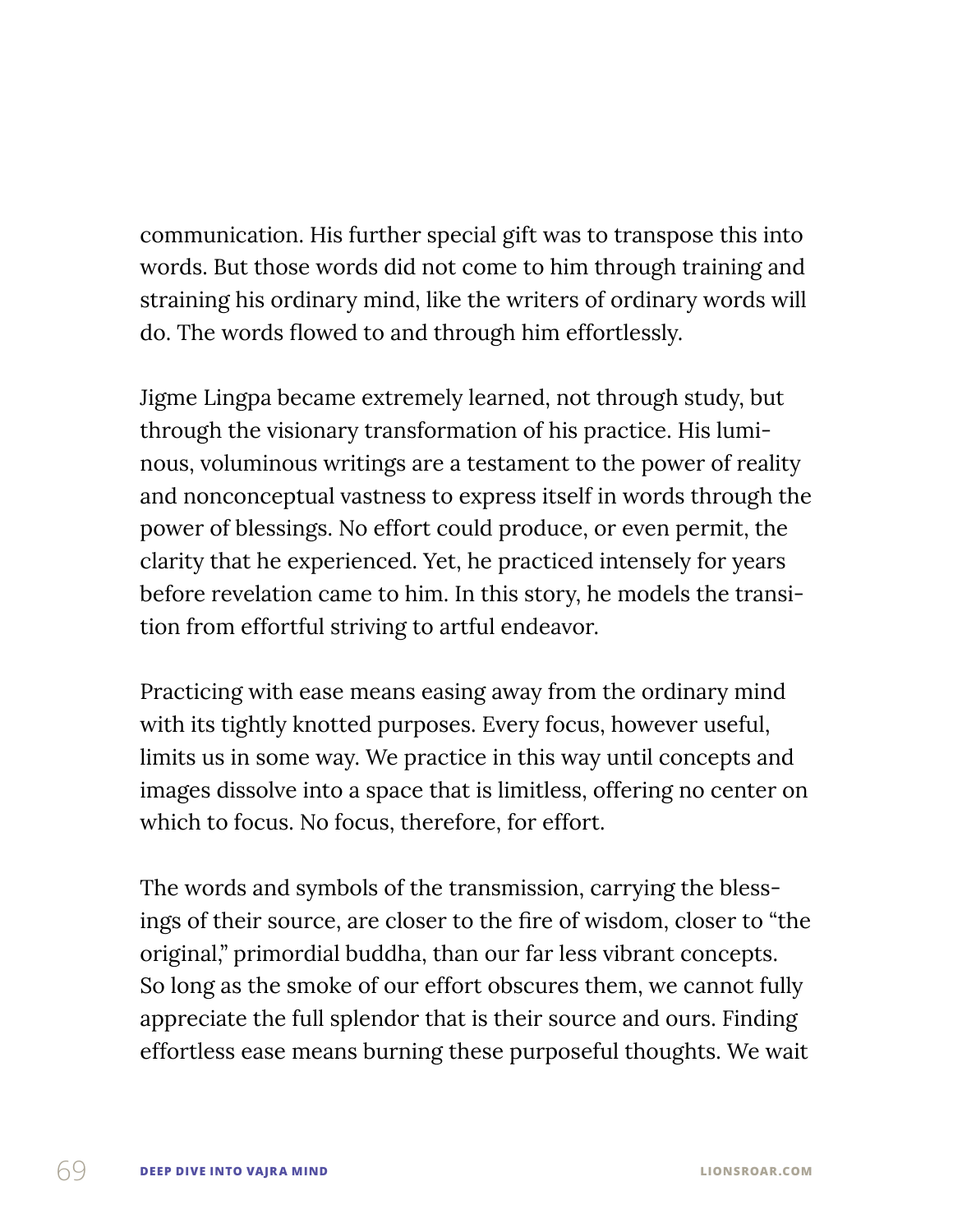in simple awareness for the fire to consume them, thereby disclosing the presence that is our nature. We respond to words and symbols that have until now receded before the effortful creation of finite realities.

In 1974, in Charlottesville, Virginia, Khetsun Sangpo Rinpoche concluded his teaching on Jigme Lingpa's foundational practices by saying, "My own hope is that any among you who would like to begin these foundational practices will do so. In that case I will return and teach you the paths of Dzogchen." He did indeed return nearly a half dozen times. At the age of eighty-three he is about to visit once more in order, he told us on the phone, to "say Tashi Deleg" (farewell, or best wishes) to his friends and students. He, like the tertön in Tibet, like great lamas everywhere, is for students the embodied expression of the stream of transmission emanating from the primordial field. This stream is what students receive from teachers. Even in a student's simple act of requesting this, the mind of chatter and distraction is invited to subside and so reveal what ordinary mind can never know. As Jigme Lingpa explains in his foundational practice text:

Praying from my heart center Not just mouthings, not just words Bless me from your heart expanse Fulfill my aspirations. With strong resolve that never weakens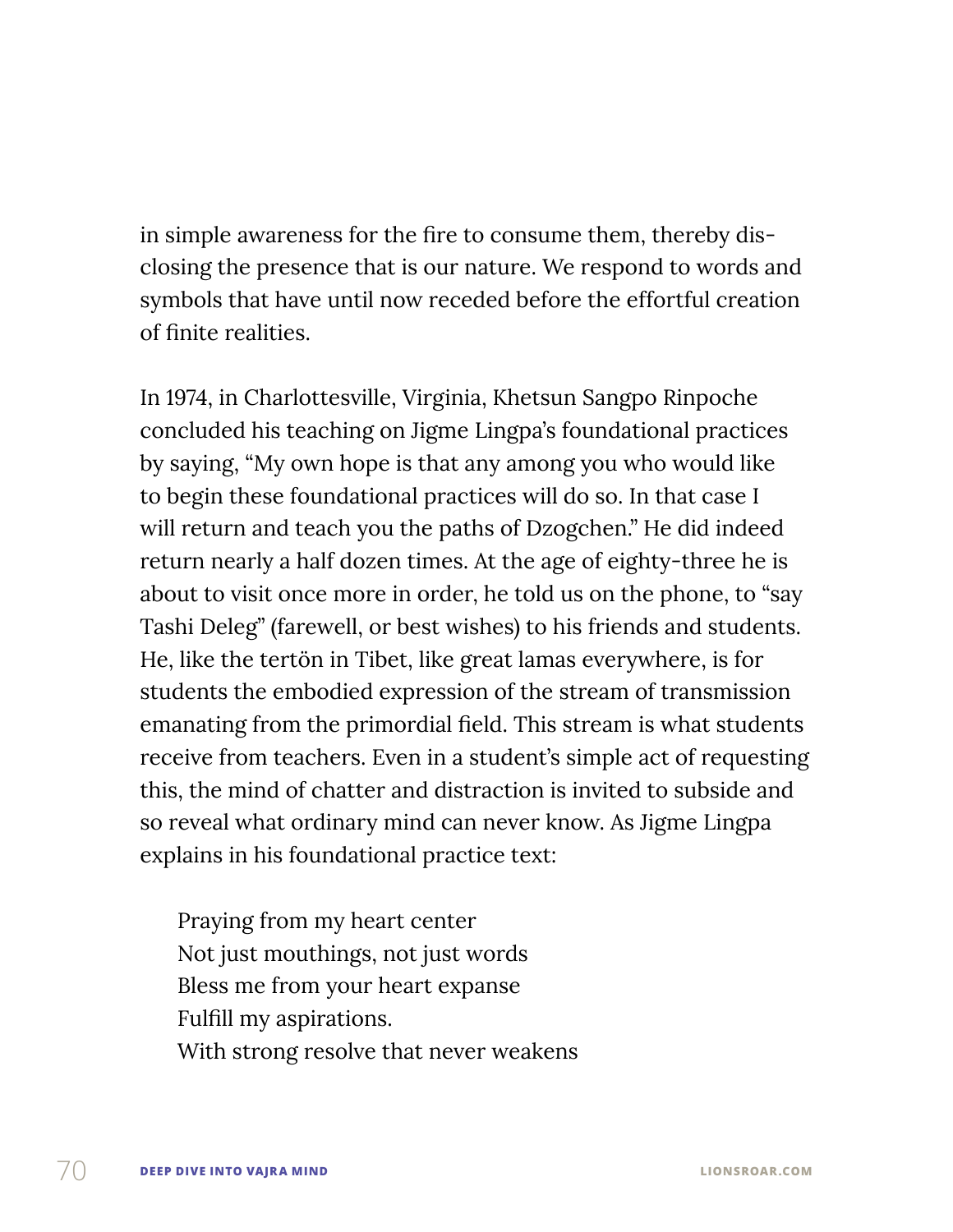May Lama's blessed mindstream enter me. All are from the first highest pure lands Gods, mantras, True Bodies ever pure With no work of "do this don't do that" Radiant true-mind past thought or knowing May I see reality nakedly In rainbow space where thoughts are freed, may My visions of spheres and Buddhas grow Full true-mind display, Buddha Pure Lands.

Anne C. Klein (Rigzin Drolma) is Professor of Religious Studies at Rice University in Houston, Texas, and the founding director of Dawn Mountain Tibetan Temple, Community Center and Research Institute.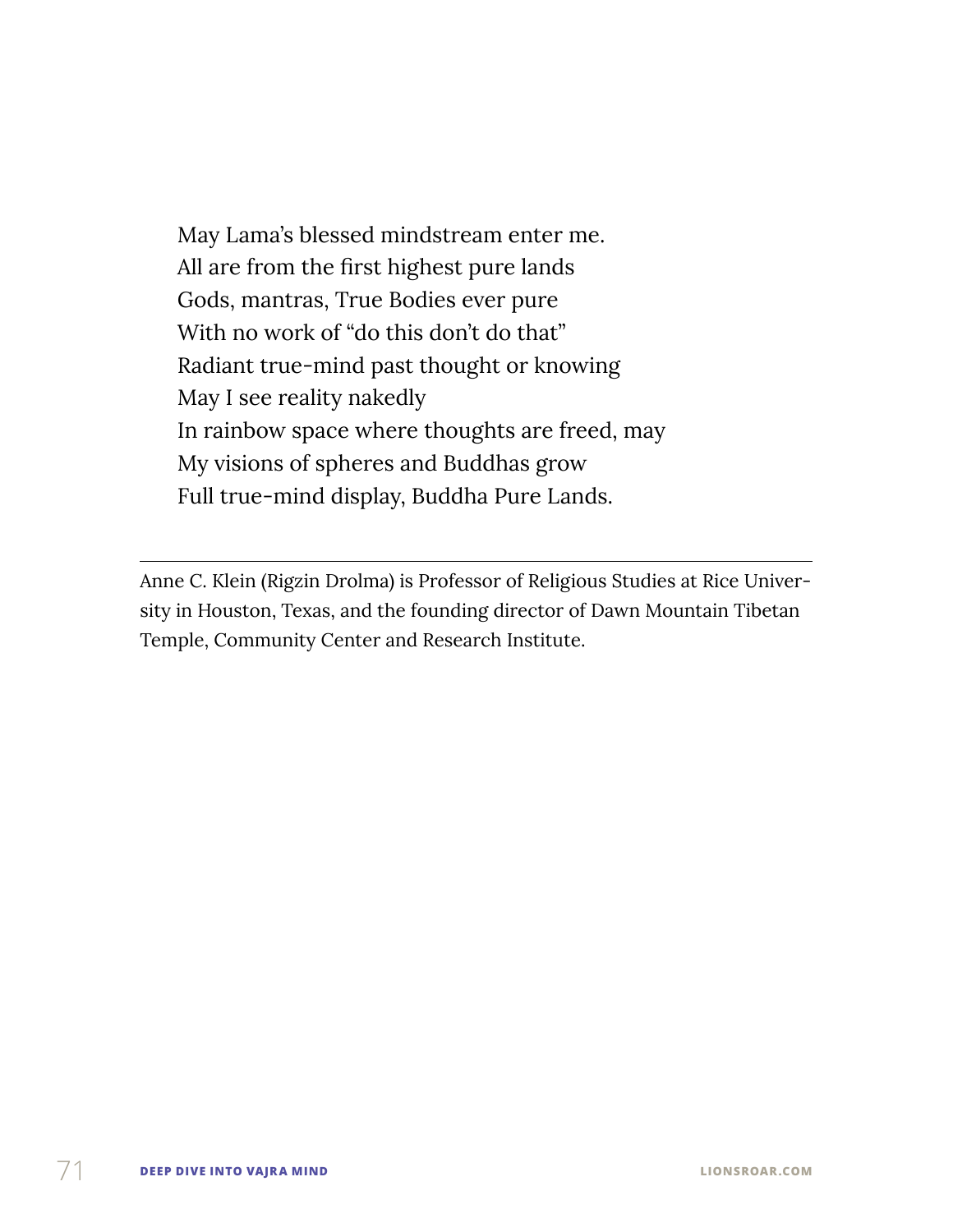# **You're Caught in a Dream. Wake Up!**

When you see that much of your life is spent in dreamlike states, says Pema Khandro Rinpoche, you are freed from the suffering they cause.

If we think about it, we see that our lives are consumed by a series of dreamlike states: memories, daydreams, fantasies, future plans, emotional states, imagination, fears. Like nighttime dreams, all these mental states are partially based on "reality" and partially based on our interpretations, projections, and extrapolations.

These are produced by what is called in Tibetan the *sprul pa'i sems*—the mind that functions like a magician generating illusions. It is taking place all the time, both inwardly and in the way the world arises. The text *The Laughter of the Dakini* says, "Like a magician's illusion, like a flash of lightning, like a dream—all phenomena that arise from causes and conditions are like these." If we can recognize this, then it is like lucid dreaming during our daily lives.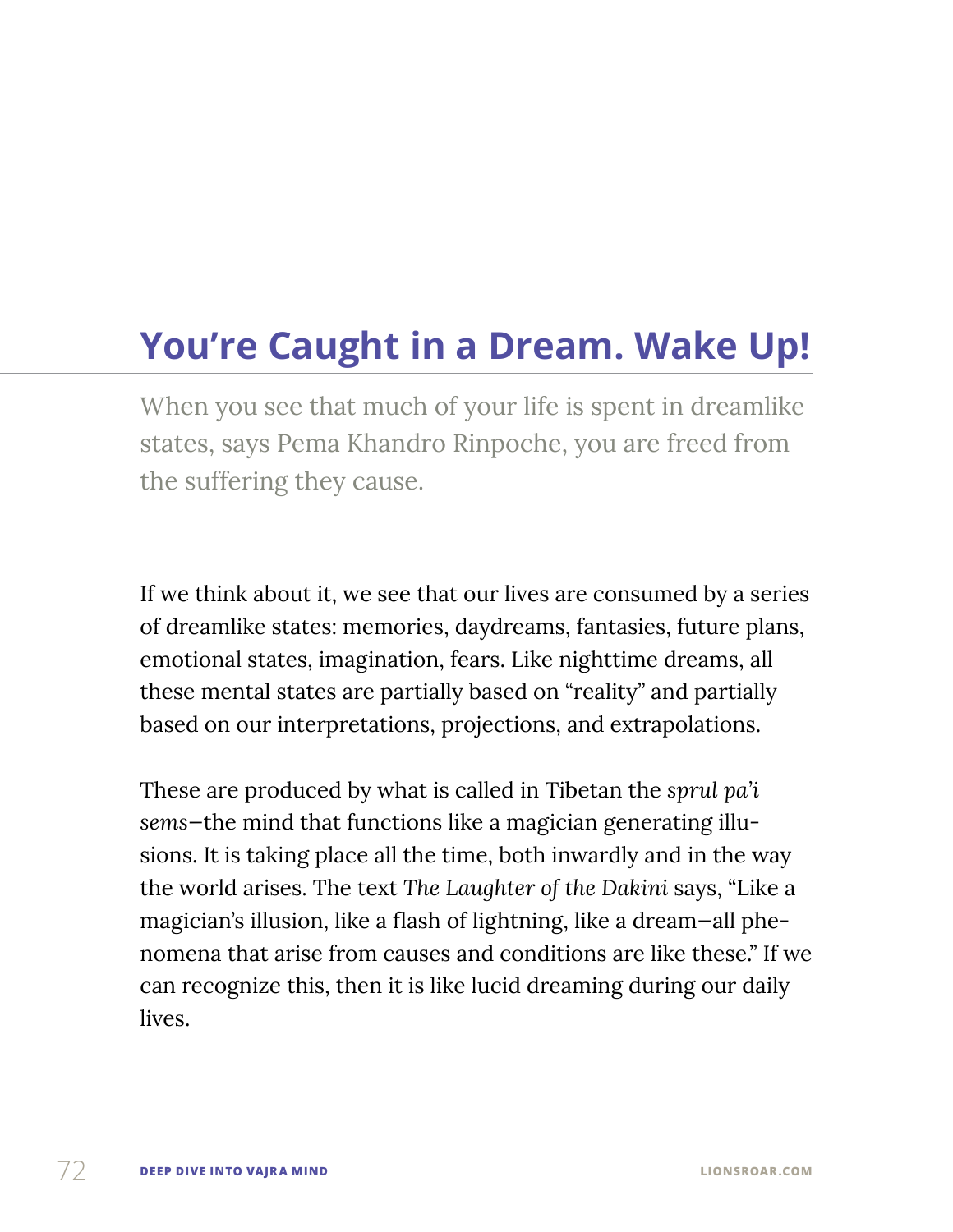As it says in *The Dakini's Heart*, we practice meditation to unravel the root of suffering by discovering our mental afflictions are also like dreams. If we aren't familiar with mind's dreamlike propensities, we make our afflictions into our reality. If our habit is aggression, we can read anger into everything. If our habit is insecurity, we can read self-loathing into anything. We project our own emotions onto others. Acting on these misperceptions is how we produce negative karma. When we live caught in a dream that we don't know we're dreaming, we suffer tremendously. To wake up and apprehend that dream for what it is—this is why Buddhists meditate. Meditation is a way of getting to know mind. Far beyond exotic fantasies of enlightenment is the everyday wakefulness of simply coming to understanding how mind functions. Only then can we function appropriately and freely within the scope of mind's propensities.

Does observing the dreamlike power of mind negate our thoughts and feelings? No. Dreamlike phenomena must still be treated with respect and compassion. When we see projections for what they are, our mind becomes supple and agile. Yet the dream still matters. The goal is to gain the freedom to respond to it with presence, altruism, and an explorer mindset. Having apprehended the dream through meditation, explorations of ultimate importance may now ensue—What is reality? Is it possible to see beyond our projections? If so how? By waking up to the dream, we open the doorway to a supple mind and a more wakeful exploration of life.